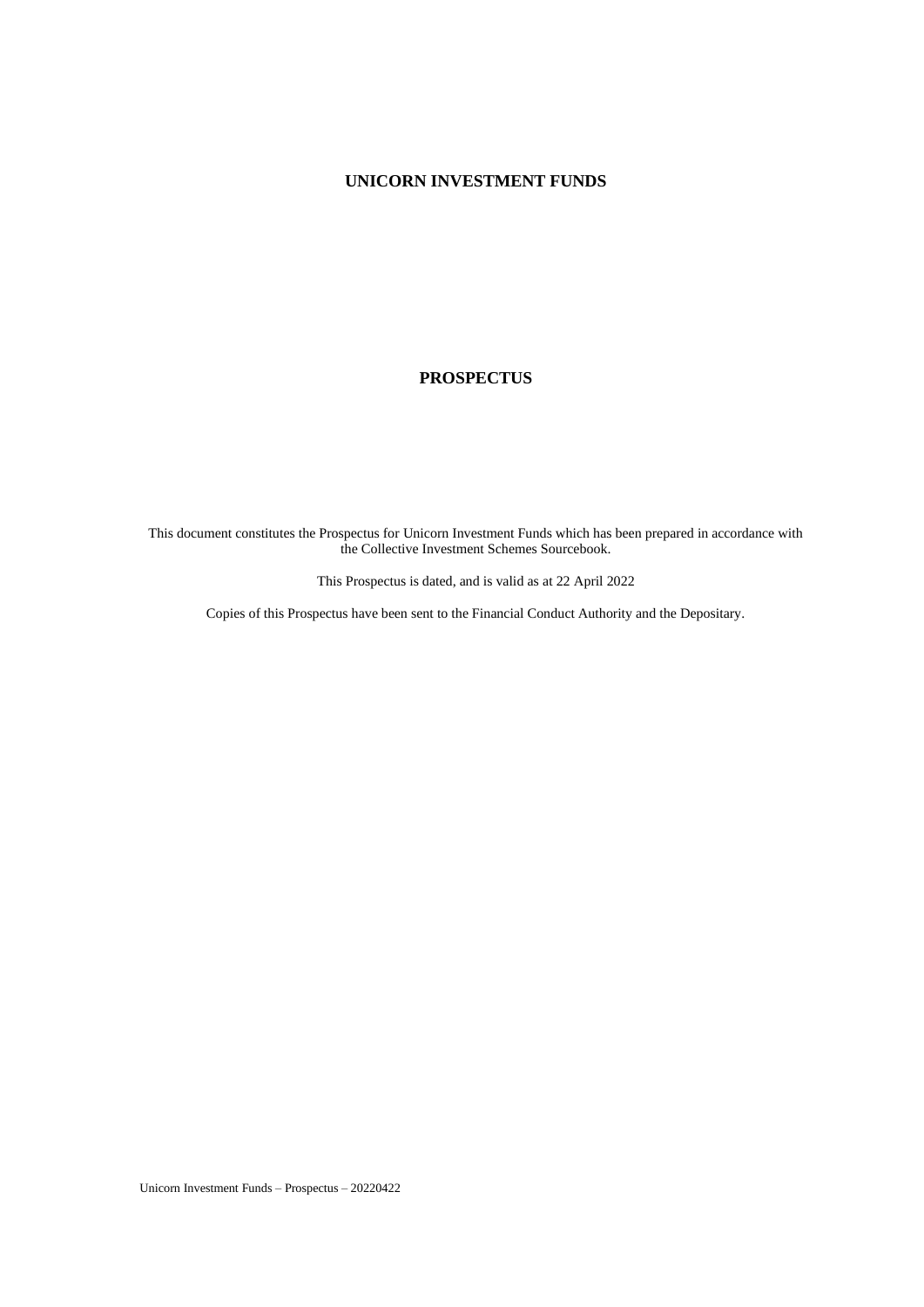## **PROSPECTUS OF UNICORN INVESTMENT FUNDS**

This document constitutes the Prospectus for Unicorn Investment Funds (the "Company") and has been prepared in accordance with that part of the FCA's handbook of rules as relates to regulated collective investment schemes (the "FCA Rules").

This Prospectus is dated and is valid as at 22 April 2022.

Copies of this Prospectus have been sent to the FCA and the Depositary.

If you are in any doubt about the contents of this Prospectus you should consult your professional adviser.

The Prospectus is based on information, law and practice at the date hereof. The Company is not bound by any out of date prospectus when it has issued a new prospectus and potential investors should check that they have the most recently published prospectus.

Unicorn Asset Management Limited, the ACD of the Company, is the person responsible for the information contained in this Prospectus. To the best of its knowledge and belief (having taken all reasonable care to ensure that such is the case) the information contained herein does not contain any untrue or misleading statement or omit any matters required by the Sourcebook to be included in it.

The Depositary is not responsible and does not accept responsibility for the contents of this Prospectus under the FCA Rules or otherwise.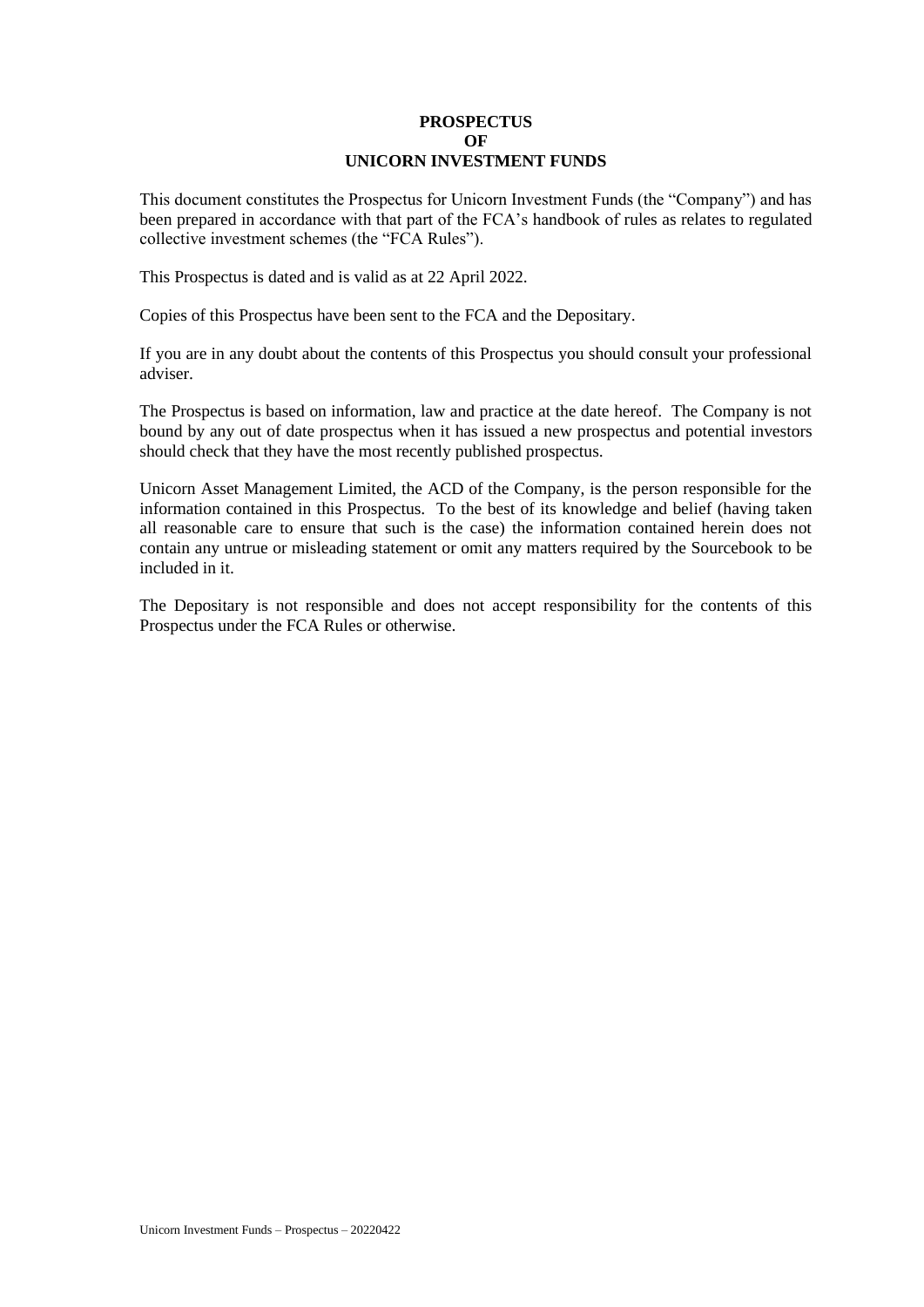### **CONTENTS**

| Paragraph                         |                                                                                        | Page           |
|-----------------------------------|----------------------------------------------------------------------------------------|----------------|
| <b>DEFINITIONS</b><br>1           |                                                                                        |                |
| $\mathbf{1}$                      | <b>The Company</b>                                                                     | 4              |
| $\overline{c}$                    | <b>Company Structure</b>                                                               | $\overline{4}$ |
| 3                                 | <b>Shares</b>                                                                          | $\sqrt{5}$     |
| 4                                 | <b>Management And Administration</b>                                                   |                |
| 5                                 | <b>Depositary</b>                                                                      | $rac{5}{7}$    |
| 6                                 | <b>Investment Adviser</b>                                                              | 10             |
| 7                                 | Administrator                                                                          | 10             |
| 8                                 | <b>Auditor</b>                                                                         | 10             |
| 9                                 | <b>Register of Shareholders</b>                                                        | 10             |
| 10                                | <b>Marketing and Promotion</b>                                                         | 10             |
| 11                                | <b>Conflicts of Interest</b>                                                           | 10             |
| 12                                | <b>Buying, Selling and Switching Shares</b>                                            | 11             |
| 13                                | <b>Buying Shares</b>                                                                   | 11             |
| 14                                | <b>Selling Shares</b>                                                                  | 12             |
| 15                                | <b>Switching</b>                                                                       | 14             |
| 16                                | <b>Dealing Charges</b>                                                                 | 15             |
| 17                                | <b>Other Dealing Information</b>                                                       | 15             |
| 18                                | <b>Money Laundering</b>                                                                | 17             |
| 19                                | <b>Restrictions, Compulsory Transfer, Redemption and Conversion</b>                    | 17             |
| 20                                | <b>Suspension of Dealings in the Company</b>                                           | 18             |
| 21                                | <b>Governing Law</b>                                                                   | 19             |
| 22                                | <b>Valuation of the Company</b>                                                        | 19             |
| 23                                | <b>Calculation of the Net Asset Value</b>                                              | 19             |
| 24                                | Price per Share in each Fund and each Class                                            | 21             |
| 25                                | <b>Pricing basis</b>                                                                   | 22             |
| 26                                | <b>Publication of Prices</b>                                                           | 22             |
| 27                                | <b>Risk Profile of the Funds</b>                                                       | 22             |
| 28                                | <b>Risk factors</b>                                                                    | 22             |
| 29                                | <b>Fees and Expenses</b>                                                               | 26             |
| 30                                | Charges payable to the ACD                                                             | 28             |
| 31                                | <b>Administrator's fees</b>                                                            | 28             |
| 32                                | <b>Depositary's Fee</b>                                                                | 28             |
| 33                                | <b>Allocation of Fees and Expenses between Funds</b>                                   | 30             |
| 34                                | <b>Shareholder Meetings and Voting Rights</b>                                          | 30             |
| 35                                | <b>Taxation</b>                                                                        | 31             |
| 36                                | <b>Income equalisation</b>                                                             | 37<br>38       |
| 37<br>38                          | Winding up of the Company or a Fund of the Company<br><b>General Information</b>       | 39             |
| 39                                | <b>Notices</b>                                                                         | 42             |
| <b>APPENDIX 1</b>                 |                                                                                        | 43             |
|                                   | Investment objectives, policies, historical performance and other details of the Funds | 43             |
| <b>Unicorn Mastertrust Fund</b>   |                                                                                        | 44             |
|                                   | Unicorn UK Growth Fund                                                                 | 47             |
|                                   | <b>Unicorn Outstanding British Companies Fund</b>                                      | 50             |
|                                   | Unicorn UK Income Fund                                                                 | 53             |
| Unicorn UK Smaller Companies Fund |                                                                                        |                |
|                                   | Unicorn UK Ethical Income Fund                                                         | 59             |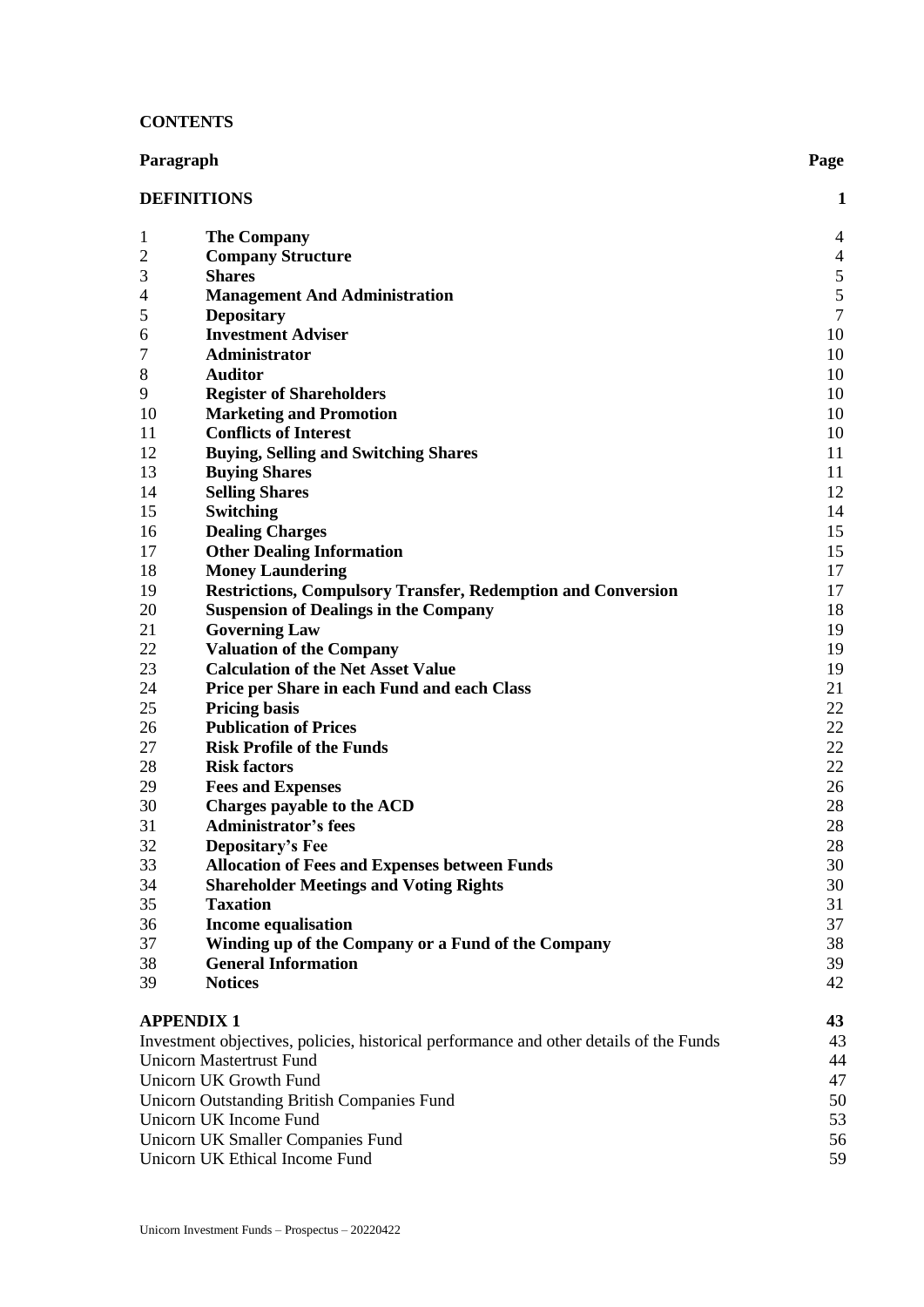| <b>APPENDIX 2</b>                                   | 62 |
|-----------------------------------------------------|----|
| Investment and borrowing powers of the Company      | 62 |
| <b>APPENDIX 3</b>                                   | 67 |
| List of Eligible Securities and Derivatives Markets | 67 |
| <b>APPENDIX 4</b>                                   | 68 |
| Sub-custodian Delegates appointed by the Depositary | 68 |
| <b>APPENDIX 5</b>                                   | 73 |
| Directory                                           | 73 |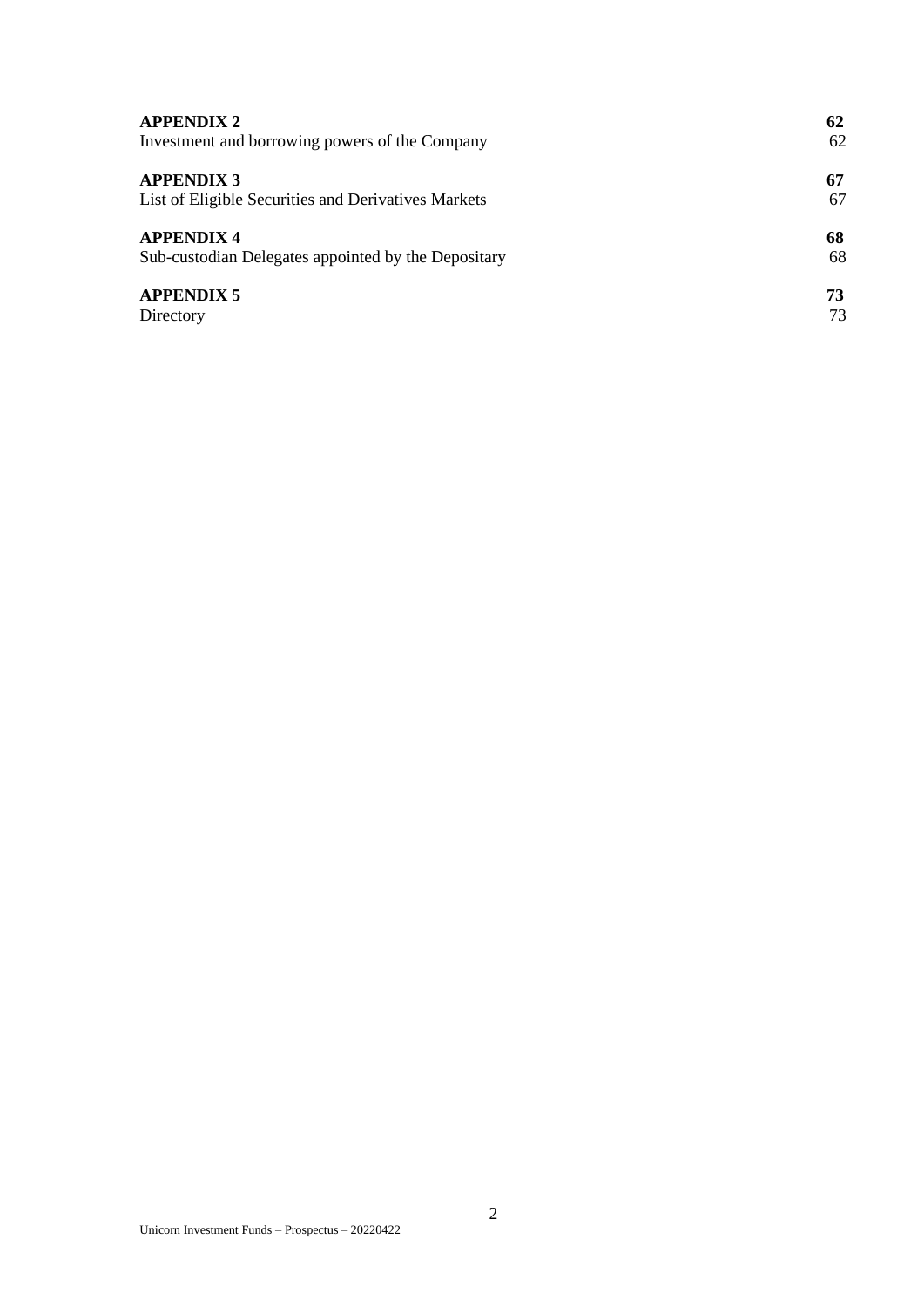## <span id="page-4-0"></span>**DEFINITIONS**

| "ACD"                  | Unicorn Asset Management Limited, the authorised<br>corporate director of the Company;                                                                                                                                                                         |
|------------------------|----------------------------------------------------------------------------------------------------------------------------------------------------------------------------------------------------------------------------------------------------------------|
| "Accumulation Share"   | Shares (of whatever class) in the Company as may be in<br>issue from time to time in respect of which income<br>allocated thereto is credited periodically to capital<br>pursuant to the FCA Rules net of any tax deducted or<br>accounted for by the Company; |
| "Act"                  | Financial Services and Markets Act 2000;                                                                                                                                                                                                                       |
| "Approved Derivative"  | an approved derivative is one which is traded or dealt on<br>an eligible derivatives market and any transaction in such<br>a derivative must be effected on or under the rules of the<br>market;                                                               |
| "Company"              | Unicorn Investment Funds;                                                                                                                                                                                                                                      |
| "CRS"                  | the Common Reporting Standard as developed and<br>approved by the OECD in 2014 and implemented in the<br>UK by the International Tax Compliance Regulations<br>2015 with effect from 1 January 2016;                                                           |
| "Data Protection Laws" | the Data Protection Act 2018, Regulation (EU) 2016/679<br>as implemented into UK law ("UK GDPR") and other<br>data protection legislation to the extent binding within<br>the UK from time to time;                                                            |
|                        | and references to "controller", "personal data", and<br>"processor" shall have the meanings set out in and will<br>be interpreted in accordance with such laws.                                                                                                |
| "Dealing Day"          | Any business day excluding Christmas Eve when it will<br>be the next business day thereafter (and, if this falls on a<br>Saturday or Sunday the Friday preceding Christmas<br>Eve);                                                                            |
| "Dilution levy"        | as described in section 17;                                                                                                                                                                                                                                    |
| "Depositary"           | HSBC Bank plc, the depositary of the Company;                                                                                                                                                                                                                  |
| "FATCA"                | the US Foreign Account Tax Compliance Act, as set out<br>in Sections 1471 through 1474 of the US Internal<br>Revenue Code of 1986, as amended from time to time;                                                                                               |
| "FCA"                  | the Financial Conduct Authority or any successor<br>regulatory body;                                                                                                                                                                                           |
| "FCA Rules"            | the rules contained in that part of the rules published by<br>the FCA as part of their Handbook of rules made under<br>the Act which relate to regulated collective investment<br>schemes which shall, for the avoidance of doubt, not                         |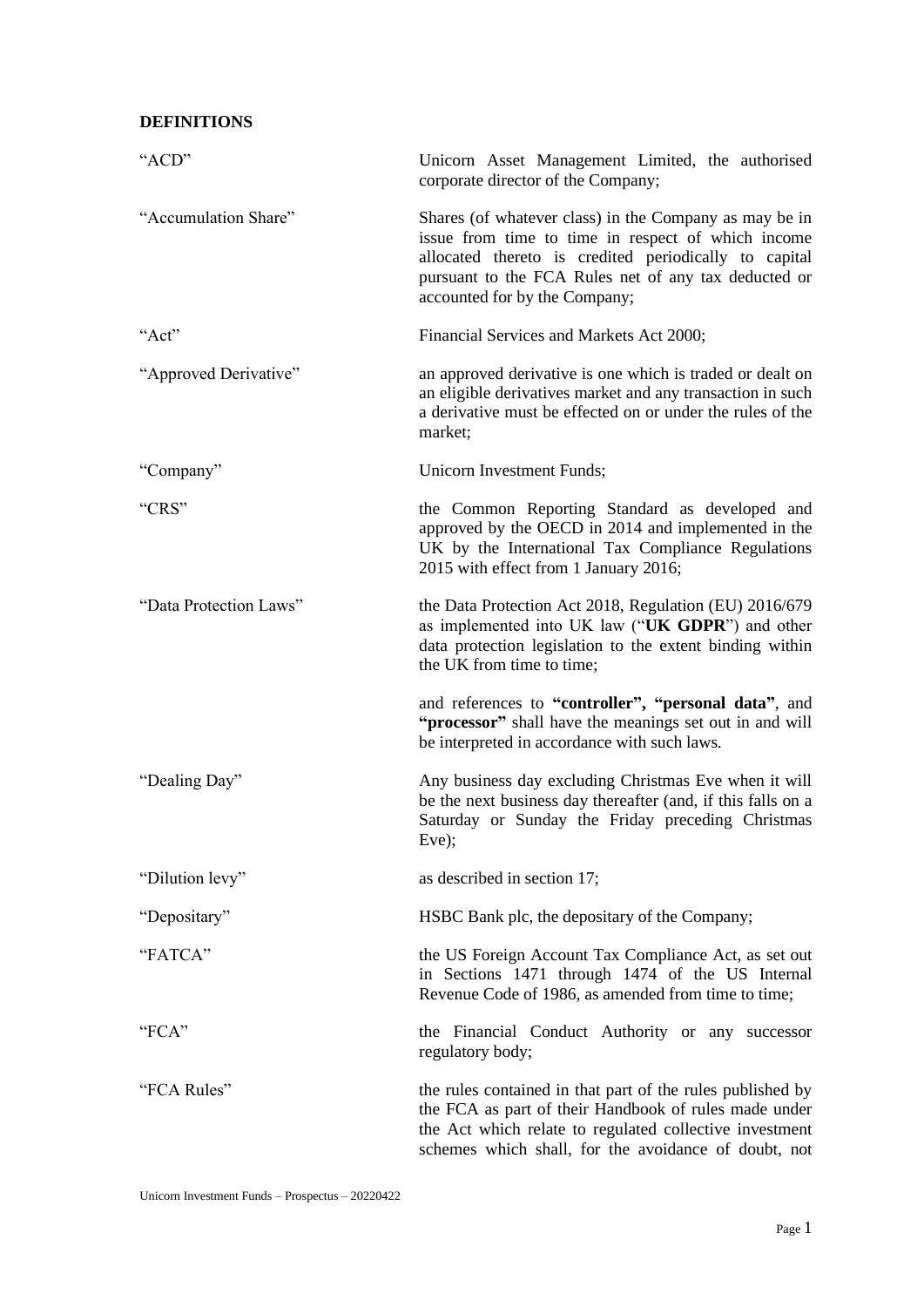|                            | include guidance or evidential requirements contained in<br>the said sourcebook;                                                                                                                                                                                                                                                                                  |
|----------------------------|-------------------------------------------------------------------------------------------------------------------------------------------------------------------------------------------------------------------------------------------------------------------------------------------------------------------------------------------------------------------|
| "FFI"                      | Foreign Financial Institution as defined in the Agreement<br>between the Government of the United Kingdom of<br>Great Britain and Northern Ireland and the Government<br>of the United States of America to Improve International<br>Tax Compliance and to Implement FATCA, signed on<br>12 September 2012;                                                       |
| "Hedging"                  | the use of derivative transactions (which the ACD<br>reasonably believes to be economically appropriate and<br>to be fully covered) to reduce risk and cost to the<br>Company and to generate additional capital or income at<br>a level of risk which is consistent with the risk profile of<br>the Company, and the diversification rules laid down in<br>COLL; |
| "HMRC"                     | HM Revenue and Customs, the UK tax authority;                                                                                                                                                                                                                                                                                                                     |
| "ICO"                      | The Information Commissioner's Office, the UK's data<br>protection authority for the purposes of Data Protection<br>Laws;                                                                                                                                                                                                                                         |
| "Income Shares"            | Shares (of whatever class) in the Company as may be in<br>issue from time to time in respect of which income<br>allocated thereto is distributed periodically to the holders<br>thereof pursuant to the FCA Rules net of any tax<br>deducted or accounted for by the Company;                                                                                     |
| "IRS"                      | Internal Revenue Service, the US tax authority;                                                                                                                                                                                                                                                                                                                   |
| "Large Deal"               | unless otherwise defined, as defined in 17.1.3;                                                                                                                                                                                                                                                                                                                   |
| "Net Asset Value" or "NAV" | the value of the Scheme Property of the Company (or of<br>any Fund as the context requires) less the liabilities of<br>the Company (or of the Fund concerned) as calculated in<br>accordance<br>the Company's Instrument<br>with<br>of<br>Incorporation;                                                                                                          |
| "ISA"                      | <b>Individual Savings Accounts</b>                                                                                                                                                                                                                                                                                                                                |
| "OECD"                     | the Organisation for Economic Co-operation<br>and<br>Development;                                                                                                                                                                                                                                                                                                 |
| "OEIC regulations"         | the Open Ended Investment Companies Regulations<br>2001;                                                                                                                                                                                                                                                                                                          |
| "Scheme Property"          | the property of the Company entrusted to the Depositary<br>for safe-keeping, as required by the FCA Rules;                                                                                                                                                                                                                                                        |
| "Share"                    | a share in the Company;                                                                                                                                                                                                                                                                                                                                           |
| "Share Class"              | a particular class of Shares as described in Section 3;                                                                                                                                                                                                                                                                                                           |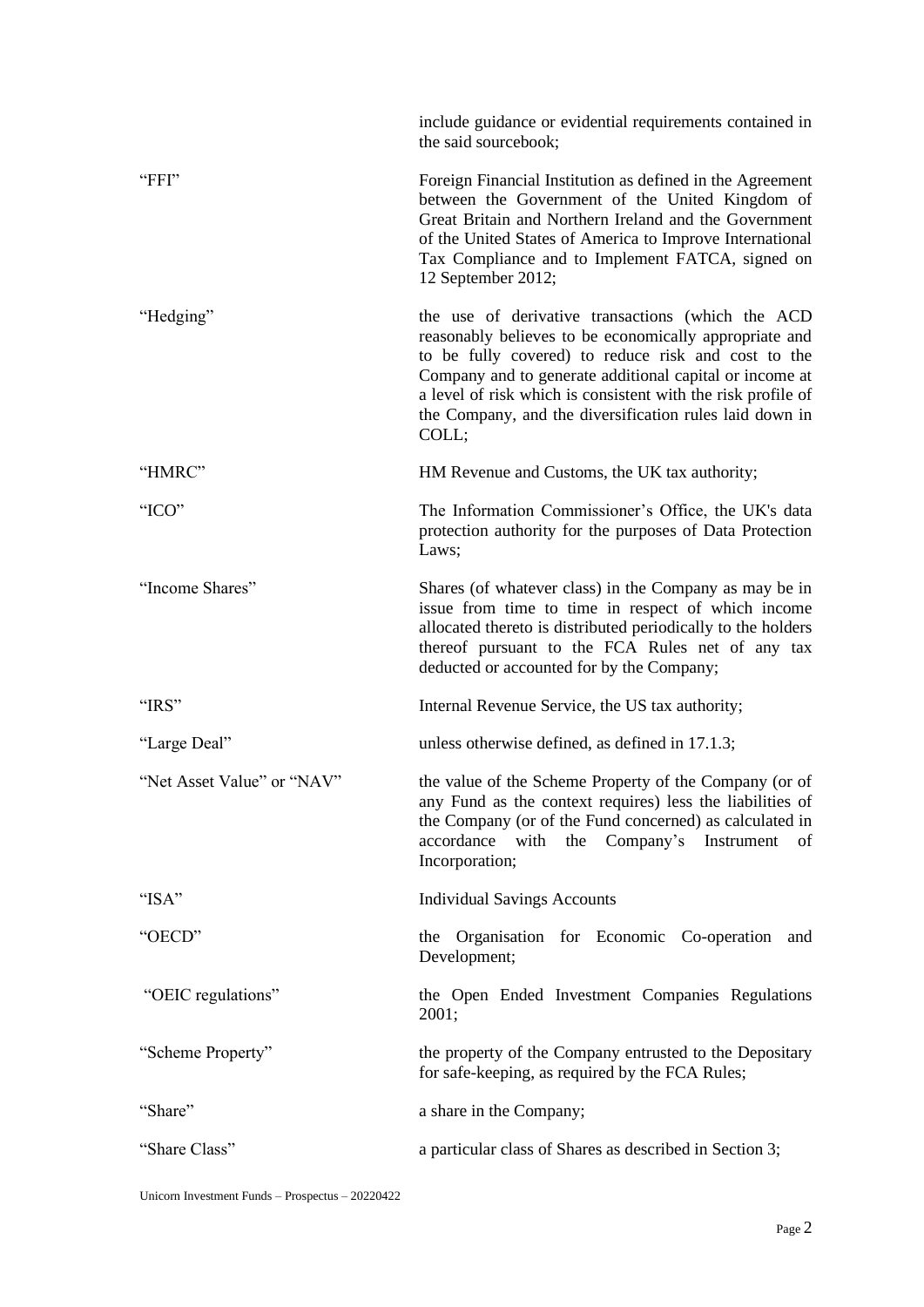| "Shareholder"                | a holder of Shares in the Company;                                                                                                                                                                                                                                                                 |
|------------------------------|----------------------------------------------------------------------------------------------------------------------------------------------------------------------------------------------------------------------------------------------------------------------------------------------------|
| "Smaller Denomination Share" | a smaller denomination share (on the basis that one<br>thousand smaller denomination shares make one larger<br>denomination share);                                                                                                                                                                |
| "Fund" or "Funds"            | a sub-fund of the Company (being part of the Scheme<br>Property of the Company which is pooled separately)<br>and to which specific assets and liabilities of the<br>Company may be allocated and which is invested in<br>accordance with the investment objective applicable to<br>that sub-fund; |
| "Switch"                     | the exchange of Shares in one Fund for the Shares in<br>another Fund;                                                                                                                                                                                                                              |
| "UCITS"                      | an Undertaking for Collective Investment in Transferable<br>Securities as described in the UCITS Directive referred<br>to in the FCA Rules;                                                                                                                                                        |
| "UCITS scheme"               | has the meaning given to that term in the Glossary to the<br>FCA Handbook;                                                                                                                                                                                                                         |
| "UK UCITS scheme"            | a UK UCITS as defined in the Glossary of definitions in<br>the FCA Handbook.                                                                                                                                                                                                                       |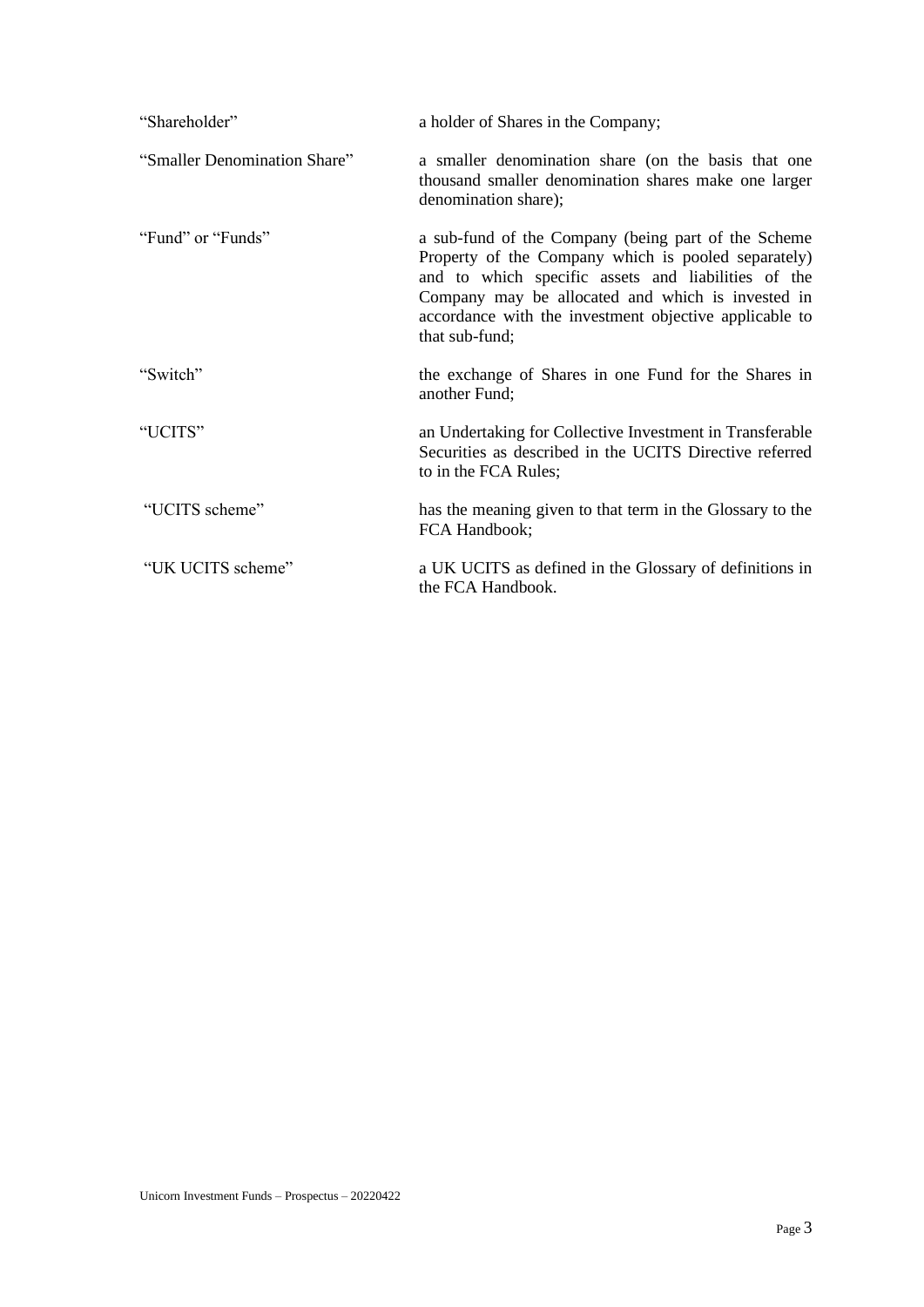# <span id="page-7-0"></span>1 **The Company**

- 1.1 The Company is an open-ended investment company with variable capital, incorporated in England and Wales under registered number IC000143 and Product Reference Number 196401, authorised by the FCA's predecessor, the Financial Services Authority, with effect from 21 December 2001.
- 1.2 The Head Office of the Company is at First Floor, Preacher's Court, The Charterhouse, Charterhouse Square, London EC1M 6AU which is also the address of the place in the United Kingdom for service on the Company of notices or other documents required or authorised to be served on it.
- 1.3 The base currency of the Company is pounds sterling. Investors should note that if the United Kingdom participates in the third stage of European Monetary Union and sterling ceases to exist, the ACD may convert the base currency of the Company from sterling to Euros. The ACD in consultation with the Depositary shall determine the best means to effect this conversion.
- 1.4 The maximum share capital of the Company is currently £100,000,000,000 and the minimum is £1. Shares in the Company have no par value and therefore the share capital of the Company at all times equals the Company's current net asset value.
- 1.5 Shareholders in the Company are not liable for the debts of the Company.
- 1.6 The Company has been established as an umbrella company (as defined in the FCA Rules). The Company is a UCITS scheme and is governed by the OEIC regulations, the FCA Rules, the Instrument of Incorporation and this Prospectus. Different Funds may be formed by the ACD, subject to approval from the FCA. On the establishment of a new Fund or Share Class an updated prospectus will be prepared setting out the relevant information concerning the new Fund.

# <span id="page-7-1"></span>2 **Company Structure**

- 2.1 The Company is a UK UCITS scheme.
- 2.2 As explained above the Company is an umbrella company. The assets of each Fund are treated as separate from those of every other Fund and will be invested in accordance with that Fund's own investment objective and policy.
- 2.3 Details of the Funds, including their investment objectives, policies and Product Reference Numbers are set out in Appendix 1. Each Fund would be a UCITS scheme were it separately authorised.
- 2.4 Each Fund has a specific portfolio of assets and investments, and its own liabilities, and investors should view each Fund as a separate investment entity.
- 2.5 The Funds represent segregated portfolios of assets and, accordingly, the assets of a Fund belong exclusively to that Fund and shall not be used or made available to discharge (directly or indirectly) the liabilities of, or claims against, any other person or body, including the Company and any other Fund and shall not be available for any such purpose.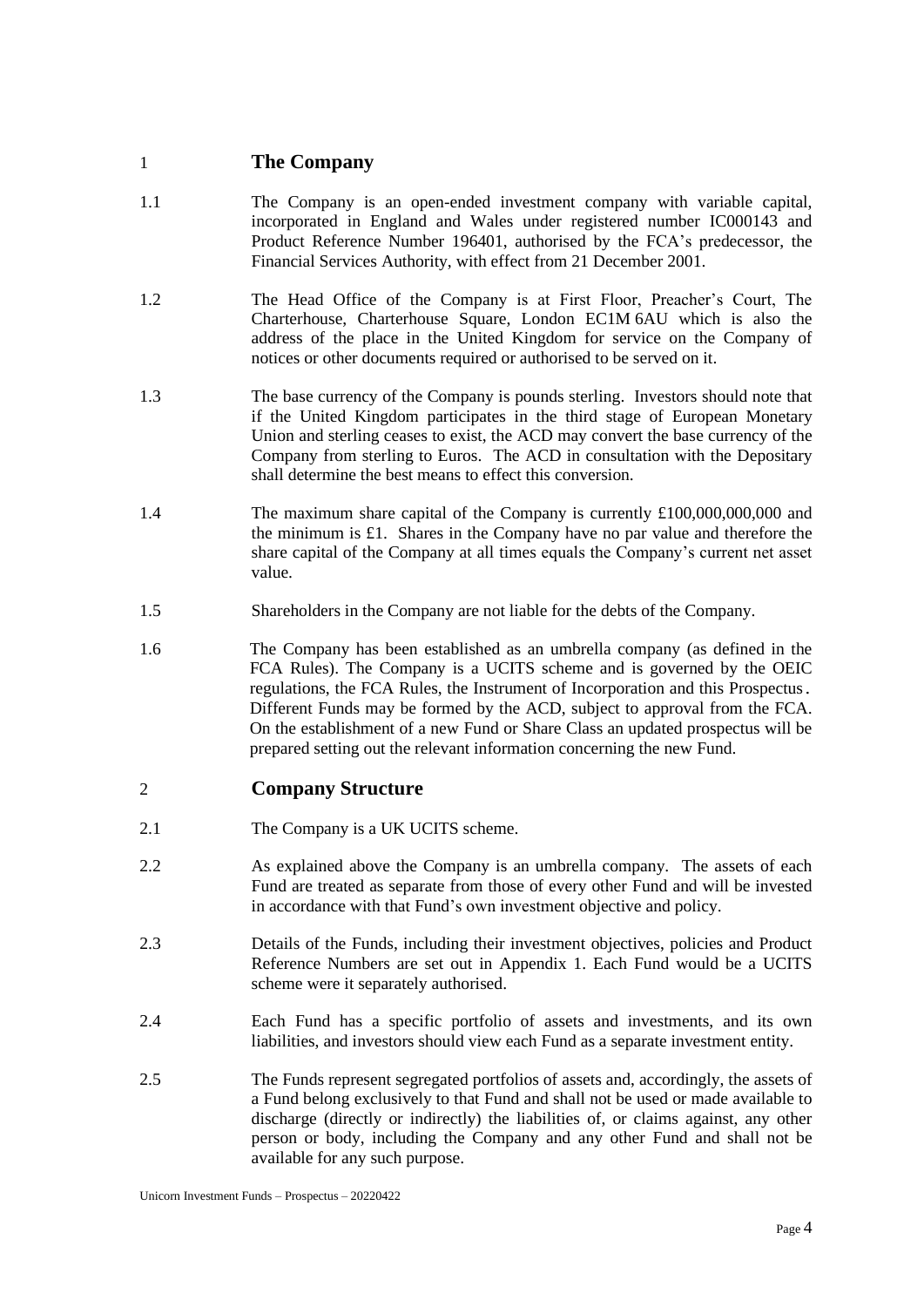- 2.6 Each Fund will be charged with the liabilities, expenses, costs and charges of the Company attributable to that Fund and within the Funds charges will be allocated between Share Classes in accordance with the terms of issue of those Share Classes.
- 2.7 Any assets, liabilities, expenses, costs or charges not attributable to a particular Fund may be allocated by the ACD in a manner which is fair to Shareholders as a whole but they will normally be allocated to all Funds pro rata to the value of the net assets of the relevant Funds.

## <span id="page-8-0"></span>3 **Shares**

- 3.1 The Share Classes presently available for each Fund are set out in the details of each Fund in Appendix 1. Further Share Classes may be made available in due course, as the ACD may decide.
- 3.2 The minimum initial investment for each Share Class is set out in Appendix 1. These limits may be waived at the discretion of the ACD.
- 3.3 Whether a Share Class is available as Income Shares and/or Accumulation Shares is set out in Appendix 1.
- 3.4 Where a Fund has different Share Classes, each Share Class may attract different charges and expenses and so monies may be deducted from Share Classes in unequal proportions. In these circumstances the proportionate interests of the Share Classes within a Fund will be adjusted accordingly.
- 3.5 When available, Shareholders are entitled (subject to certain restrictions) to switch all or part of their Shares in a Share Class of a Fund for Shares in another Share Class within the same Fund or for Shares of the same or another Share Class within a different Fund. Details of this switching facility and the restrictions are set out in Section 15.
- 3.6 Each Share Class is available through a regular savings scheme subject to the restrictions set out in appendix 1.
- 3.7 Each Share Class is available through an IISA operated by the Company, subject to the restrictions set out in Appendix 1.

## <span id="page-8-1"></span>4 **Management And Administration**

## 4.1 **Authorised Corporate Director**

- 4.1.1 The Authorised Corporate Director of the Company is Unicorn Asset Management Limited which is a private company limited by shares incorporated in England and Wales under the Companies Act 1985. The ACD was incorporated on  $4<sup>th</sup>$  February 2000.
- 4.1.2 The registered office and head office of the ACD is at First Floor Office, Preacher's Court, The Charterhouse, Charterhouse Square, London EC1M 6AU.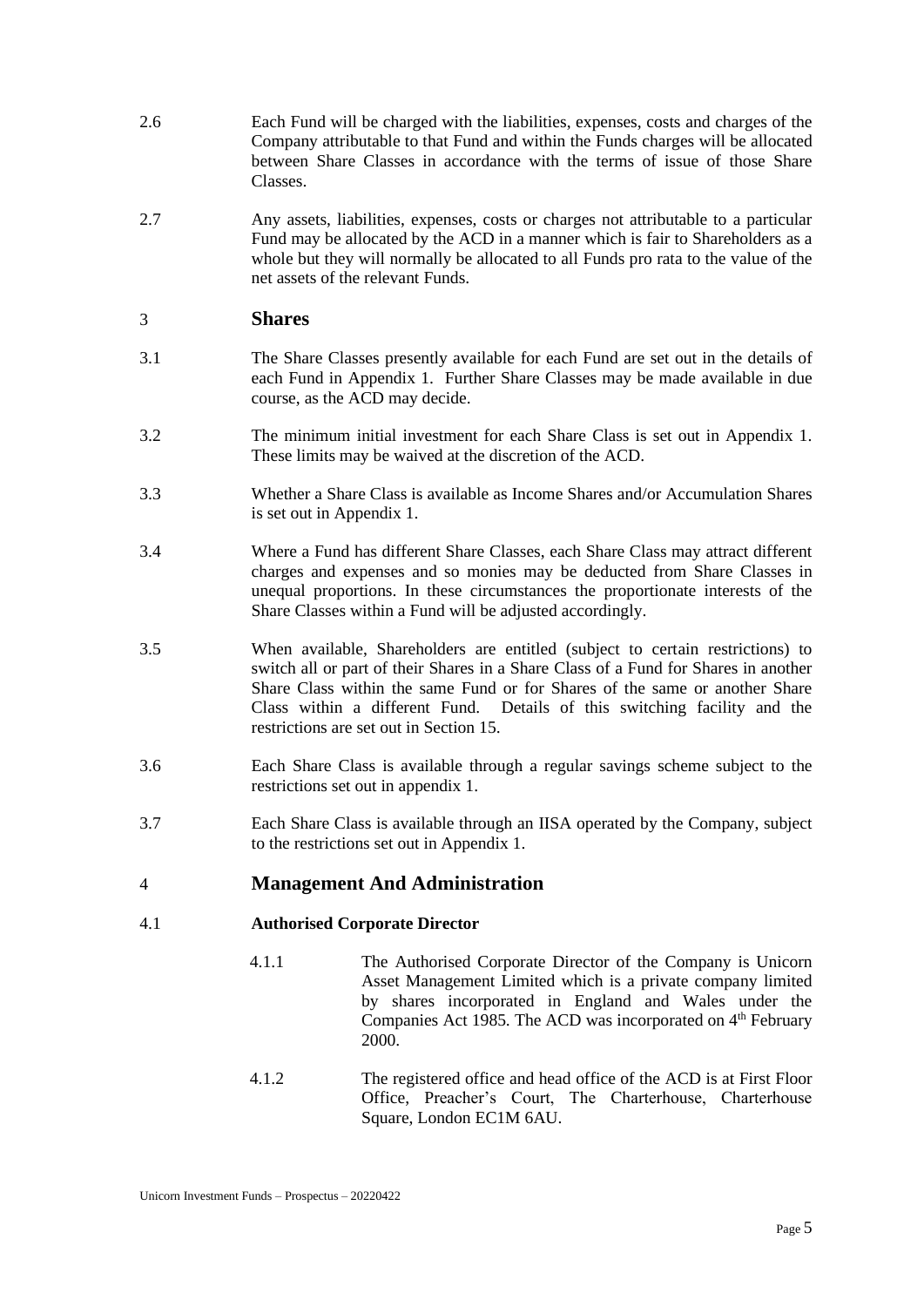- 4.1.3 The authorised share capital of the ACD is ten thousand pounds of which six thousand five hundred and sixteen pounds is issued and fully paid up.
- 4.1.4 The ACD is authorised and regulated by the FCA and is responsible for managing and administering the Company's affairs in compliance with the FCA Rules.
- 4.1.5 As at the date of this Prospectus the ACD does not act as manager of any regulated collective investment schemes other than the Company.
- 4.1.6 As at the date of the prospectus the ACD provides investment advice to a number of quoted Investment Trusts and a Venture Capital Trust.

## 4.2 **Terms of Appointment**

- 4.2.1 The ACD was appointed by an agreement dated 31 December 2001 between the Company and the ACD (the "ACD Agreement"). The ACD Agreement provides that the appointment of the ACD may be terminated on three months' written notice by either the ACD or the Company; although in certain circumstances the agreement may be terminated forthwith by notice in writing by the ACD to the Company or the Depositary, or by the Depositary or the Company to the ACD. Termination cannot take effect until the FCA has approved the appointment of another authorised corporate director in place of the retiring ACD.
- 4.2.2 The ACD is entitled to any pro rata fees and expenses to the date of termination and any additional expenses necessarily realised in settling or realising any outstanding obligations. No compensation for loss of office is provided for in the ACD Agreement. The ACD Agreement provides indemnities to the ACD other than for matters arising by reason of its negligence, default, breach of duty or breach of trust in the performance of its duties and obligations but only to the extent allowed by the FCA Rules.
	- 4.2.3 The ACD is under no obligation to account to the Depositary or the Shareholders for any profit it makes on the issue or re-issue of Shares or cancellation of Shares which it has redeemed. The fees to which the ACD is entitled are set out in Sections 29 and 30. Copies of the ACD Agreement are available to Shareholders upon request. The ACD does not intend to make a profit on the issue or re-issue of Shares or cancellation of Shares which it has redeemed, but should any arise the ACD will retain this.
	- 4.2.4 Under the terms of the ACD Agreement the ACD may delegate to any person the performance of its duties and services required to be performed by it under that Agreement.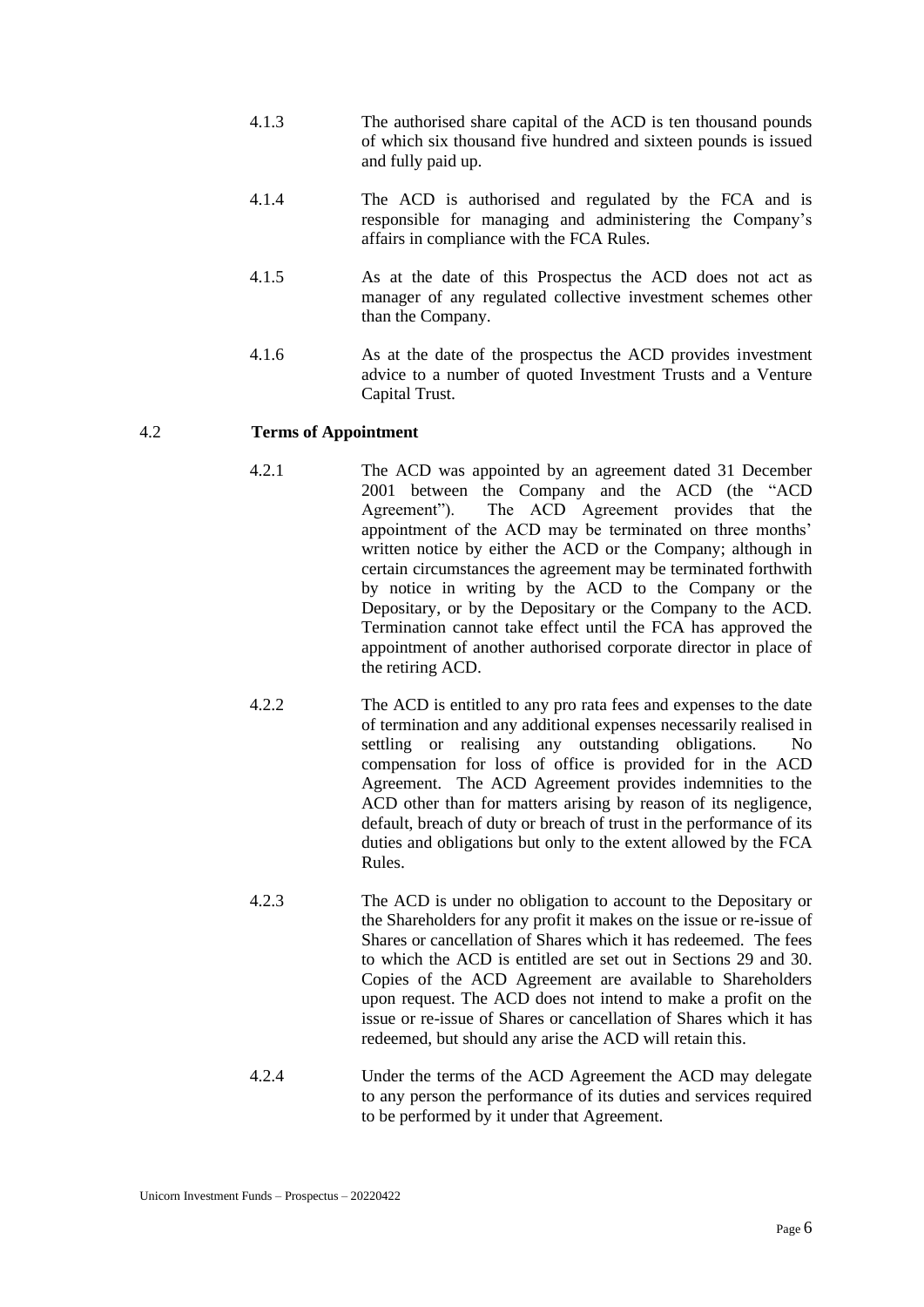### 4.3 **Directors of the ACD**

Philip John (Finance and Operations Director);

Paul Harwood (Non-Executive Director);

Colin Howell (Non-Executive Director);

Chris Hutchinson.

# <span id="page-10-0"></span>5 **Depositary**

Pursuant to the agreement dated 17th March 2016 between the Company and the Depositary (the "Depositary Services Agreement") and for the purposes of and in compliance with the UCITS Legislation, The Financial Services and Markets Act 2000 (Regulated Activities) (Amendment) Order 2015, Commission Delegated Regulation (EU) No. Commission Delegated Regulation (EU) of 17.12.2015 supplementing Directive 2009/65/EC of the European Parliament and of the Council with regard to obligations of depositaries (together, "the UCITS Legislation") and the relevant FCA Rules, the Depositary has been appointed as depositary to the Company.

The Depositary, HSBC Bank plc, is a public limited company incorporated in England and Wales with company registration number 00014259. HSBC Bank plc is a wholly owned subsidiary of HSBC Holdings plc. The Depositary's registered and head office is located at 8 Canada Square, London E14 5HQ and the principal business activity of the Depositary is the provision of financial services, including trustee and depositary services. HSBC Bank plc is authorised by the Prudential Regulation Authority and regulated by the Prudential Regulation Authority and the Financial Conduct Authority.

The Depositary provides services to the Company as set out in the Depositary Services Agreement and, in doing so, shall comply with the UCITS Legislation, the OEIC Regulations and the relevant FCA Rules.

The Depositary's duties include the following:

- (i) Ensuring that the Company's cash flows are properly monitored and that all payments made by or on behalf of applicants upon the subscription to shares of the Company have been received.
- (ii) Safekeeping the assets of the Company, which includes (i) holding in custody all financial instruments that may be held in custody; and (ii) verifying the ownership of other assets and maintaining records accordingly.
- (iii) Ensuring that issues, redemptions and cancellations of the shares of each Fund are carried out in accordance with applicable law and the relevant FCA Rules.
- (iv) Ensuring that the value of the shares of the Funds is calculated in accordance with applicable law and the relevant FCA Rules.
- (v) Carrying out the instructions of the Company and the ACD, unless they conflict with applicable law and the relevant FCA Rules.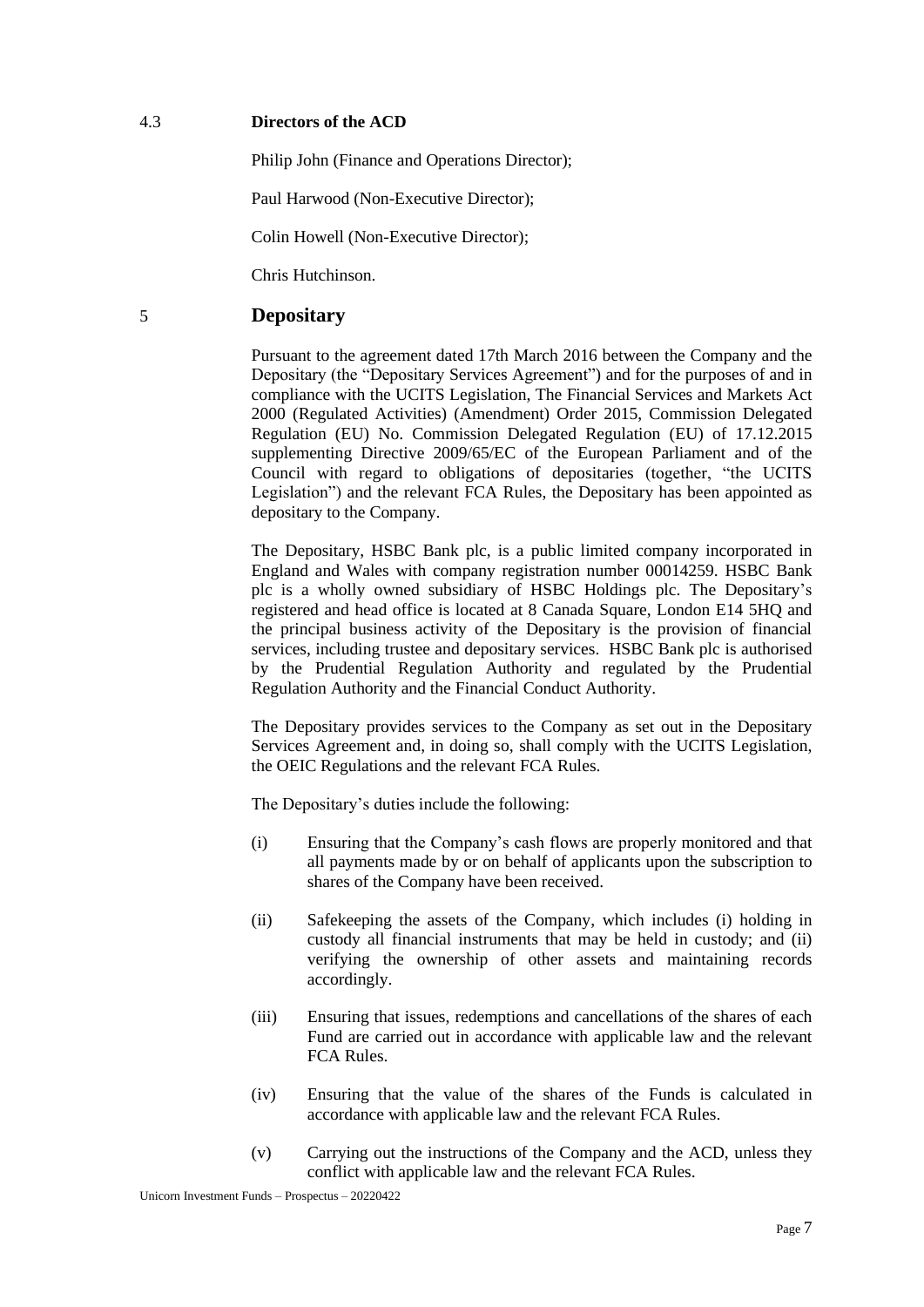- (vi) Ensuring that in transactions involving a Fund's assets any consideration is remitted to the Company within the usual time limits.
- (vii) Ensuring that a Fund's income is applied in accordance with applicable law and the relevant FCA Rules.

Actual or potential conflicts of interest may arise between Funds, the Shareholders or the ACD and the Depositary. For example such actual or potential conflict may arise because the Depositary is part of a legal entity or is related to a legal entity which provides other products or services to the Fund. The Depositary may have a financial or business interest in the provision of such products or services, or receives remuneration for related products or services provided to the Funds, or may have other clients whose interests may conflict with those of the Funds, the Shareholders or the ACD.

The Depositary has a conflict of interest policy in place to identify, manage and monitor on an on-gong basis any potential conflict of interest.

The Depositary may delegate its safekeeping functions subject to the terms of the Depositary Services Agreement. The Depositary has delegated to the delegates listed in Appendix 4 the custody of certain Scheme Property entrusted to the Depositary for safekeeping in accordance with the terms of written agreements between the Depositary and those delegates.

From time to time actual or potential conflicts of interest may arise between the Depositary and its delegates, for example, where a delegate is an affiliate of the Depositary, the Depositary may have a financial or business interest in that delegate.

The Depositary will ensure that any such additional services provided by it or its affiliates are on terms which are not materially less favourable to the Funds than if the conflict or potential conflict had not existed.

Included in the Depositary's conflict of interest policy are procedures to identify, manage and monitor on an on-gong basis any potential conflict of interest involving its delegates.

Up to date information regarding the name of the Depositary, any conflicts of interest and delegations of the Depositary's safekeeping functions will be made available to Shareholders on request.

Shareholders have no personal right to directly enforce any rights or obligations under the Depositary Services Agreement.

In general, the Depositary is liable for losses suffered by the Funds as a result of its negligence or wilful default to properly fulfil its obligations. Subject to the paragraph below, and pursuant to the Depositary Services Agreement, the Depositary will be liable to the Funds for the loss of financial instruments of the Funds which are held in its custody. The Depositary will not be indemnified out of the Scheme Property for the loss of financial instruments where it is not so liable.

The liability of the Depositary will not be affected by the fact that it has delegated safekeeping to a third party.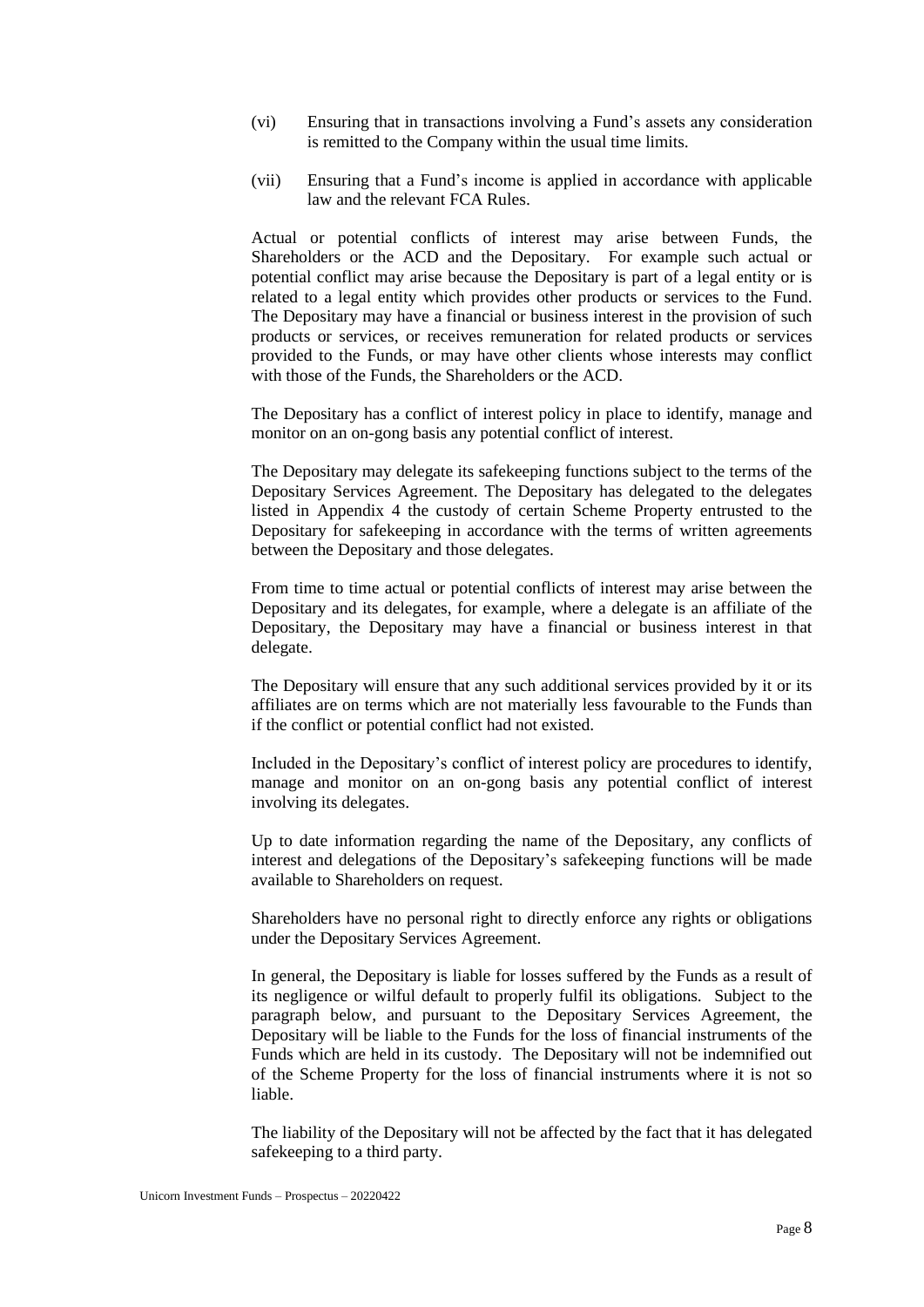The Depositary will not be liable where the loss of financial instruments arises as a result of an external event beyond the reasonable control of the Depositary, the consequences of which would have been unavoidable despite all reasonable efforts to the contrary. The Depositary shall not be liable for any indirect, special or consequential loss.

In the event there are any changes to the Depositary's liability under the UCITS Legislation and the relevant FCA Rules, the Company will inform Shareholders of such changes without delay.

The appointment of the Depositary under the Depositary Services Agreement may be terminated without cause by not less than 90 days' written notice provided that the Depositary Services Agreement does not terminate until a replacement Depositary has been appointed.

From time to time actual or potential conflicts of interest may arise between the Depositary and its delegates. For example, such conflicts may arise; (i) where an appointed delegate is an affiliated group company and is providing a product or service to the Funds and has a financial or business interest in such product or service; or, (ii) where an appointed delegate is an affiliated group company which receives remuneration for other related products or services it provides to the Funds. The Depositary maintains a conflict of interest policy to address this.

In addition, actual or potential conflicts of interest may also arise between the Funds, the Shareholders on the one hand and the Depositary on the other hand.

For example, such actual or potential conflict may arise because the Depositary is part of a legal entity or is related to a legal entity which provides other products or services to the Fund and from which fees and profits in relation to the provision of those products or services may arise and from which the Depositary may benefit directly or indirectly. In addition, the Depositary may have a financial or business interest in the provision of such products or services, or receives remuneration for related products or services provided to the Funds, or may have other clients whose interests may conflict with those of the Funds.

In particular, HSBC Bank plc may provide foreign exchange services to the Funds for which they are remunerated out of the property of the Funds. HSBC Bank plc or any of its affiliates or connected persons may also act as market maker in the investments of the Funds in question; provides broking services to the Fund Funds and/or to other funds or companies; acts as financial adviser, banker, derivatives counterparty or otherwise provides services to the issuer of the investments of the Funds in question; acts in the same transaction as agent for more than one client; has a material interest in the issue of the investments of the Funds; or earns profits from or has a financial or business interest in any of these activities.

The Depositary will ensure that any such additional services provided by it or its affiliates are on terms which are not materially less favourable to the Funds than if the conflict or potential conflict had not existed.

The Depositary has a conflict of interest policy in place to identify, manage and monitor on an on-going basis any actual or potential conflict of interest. The Depositary has functionally and hierarchically separated the performance of its depositary tasks from its other potentially conflicting tasks. The system of internal controls, the different reporting lines, the allocation of tasks and the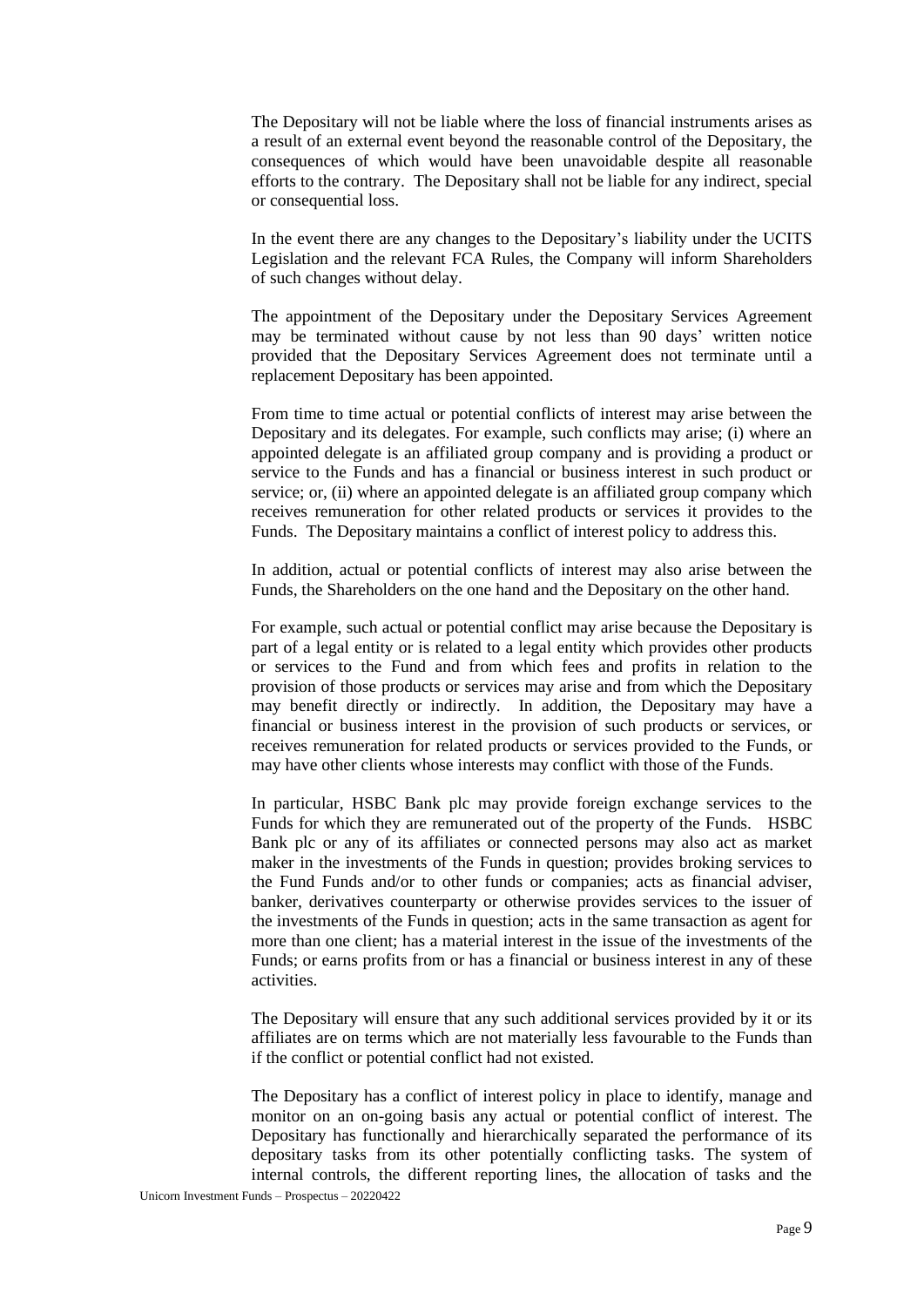management reporting allow potential conflicts of interest and the Depositary issues to be properly identified, managed and monitored.

## <span id="page-13-0"></span>6 **Investment Adviser**

- 6.1 As at the date of this Prospectus, the ACD undertakes management of the assets of the Company and with the exception of the Unicorn Mastertrust Fund has not appointed any third party adviser to assist it. Responsibility for the management of the assets of Unicorn Mastertrust Fund have been delegated to Peter John Walls whose address is Burfords, Lower Green, Galleywood, Essex CM2 8QS.
- 6.2 The ACD reserves the right to appoint further third party advisors for other Funds in the future.

# <span id="page-13-1"></span>7 **Administrator**

The ACD has appointed Maitland Institutional Services Ltd, to act as administrator to the Company.

## <span id="page-13-2"></span>8 **Auditor**

The Auditors of the Company are Grant Thornton UK LLP, whose address is 30 Finsbury Square, London, EC2A 1AG.

## <span id="page-13-3"></span>9 **Register of Shareholders**

Both the Register of Shareholders and the Register of holders in the Unicorn Investment Funds ISA is maintained by Maitland Institutional Services Ltd at its office at Hamilton Centre, Rodney Way, Chelmsford, Essex CM1 3BY and may be inspected at that address during normal business hours by any Shareholder or any Shareholder's duly authorised agent.

## <span id="page-13-4"></span>10 **Marketing and Promotion**

The drawing up of marketing material is performed in house.

## <span id="page-13-5"></span>11 **Conflicts of Interest**

- 11.1 Subject to compliance with the FCA Rules the ACD, the Depositary and the Investment Adviser are or may be involved in other financial, investment and professional activities which may, on occasion, cause conflicts of interest with the management of the Company or the Funds. In addition, the Company may enter into transactions at arm's length with companies in the same group as the ACD.
- 11.2 The Depositary may, from time to time, act as depositary of other companies or funds.
- 11.3 Each of the parties will, to the extent of their ability, ensure that the performance of their respective duties will not be impaired by any such involvement.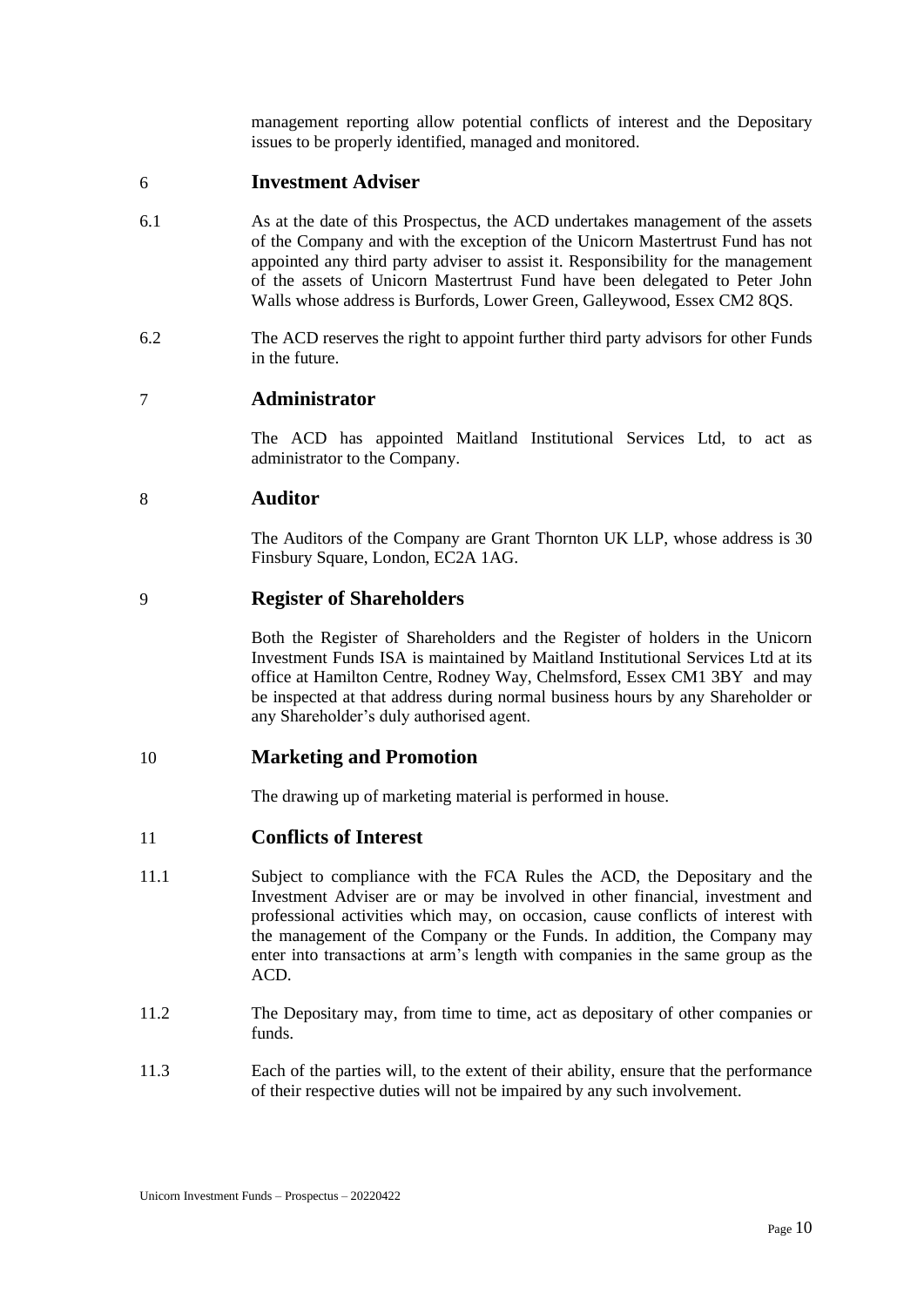## <span id="page-14-0"></span>12 **Buying, Selling and Switching Shares**

The dealing office of the ACD is open from 9.30 a.m. until 4.30 p.m. on each Dealing Day to receive requests for the issue, redemption and switching of Shares, which will be effected at prices determined at the next valuation point following receipt of such request.

## <span id="page-14-1"></span>13 **Buying Shares**

### 13.1 **Procedure**

- 13.1.1 Shares can be bought either by sending a completed application form to the ACD at Maitland Institutional Services Ltd, Hamilton Centre, Rodney Way, Chelmsford, Essex CM1 3BY, or by telephoning the ACD's Order Desk on 0345 026 4287 between 8.30 a.m. and 4.30 p.m. on any Dealing Day or via electronic dealing platforms (such as Calastone) for the purchase, redemption and switch of Shares for non-retail clients. In addition, the ACD may from time to time make arrangements to allow Shares to be dealt with through other communication media. At present transfer of title by electronic communication is accepted at the ACD's absolute discretion and the ACD may refuse electronic communications. The initial purchase must, at the discretion of the ACD, be accompanied by an application form. Application forms may be obtained from the ACD.
- 13.1.2 The ACD has the right, subject to the provisions of the FCA Rules, to reject any application for Shares in whole or part:
	- 13.1.2.1 on reasonable grounds relating to the circumstances of the applicant, or
	- 13.1.2.2 if the applicant is a "US Person" as defined in Regulation S promulgated under the United States Securities Act of 1933;

and in this event the ACD will return any money sent, or the balance of such monies, at the risk of the applicant.

- 13.1.3 The ACD has the right, in relation to Large Deals, to defer issuing Shares until all subscription monies in relation to such deals are received.
- 13.1.4 Any subscription monies remaining after a whole number of Shares has been issued will not be returned to the applicant. Instead, Smaller Denomination Shares will be issued in such circumstances.

### 13.1.5 Client Money

Monies received into client money accounts will not incur interest.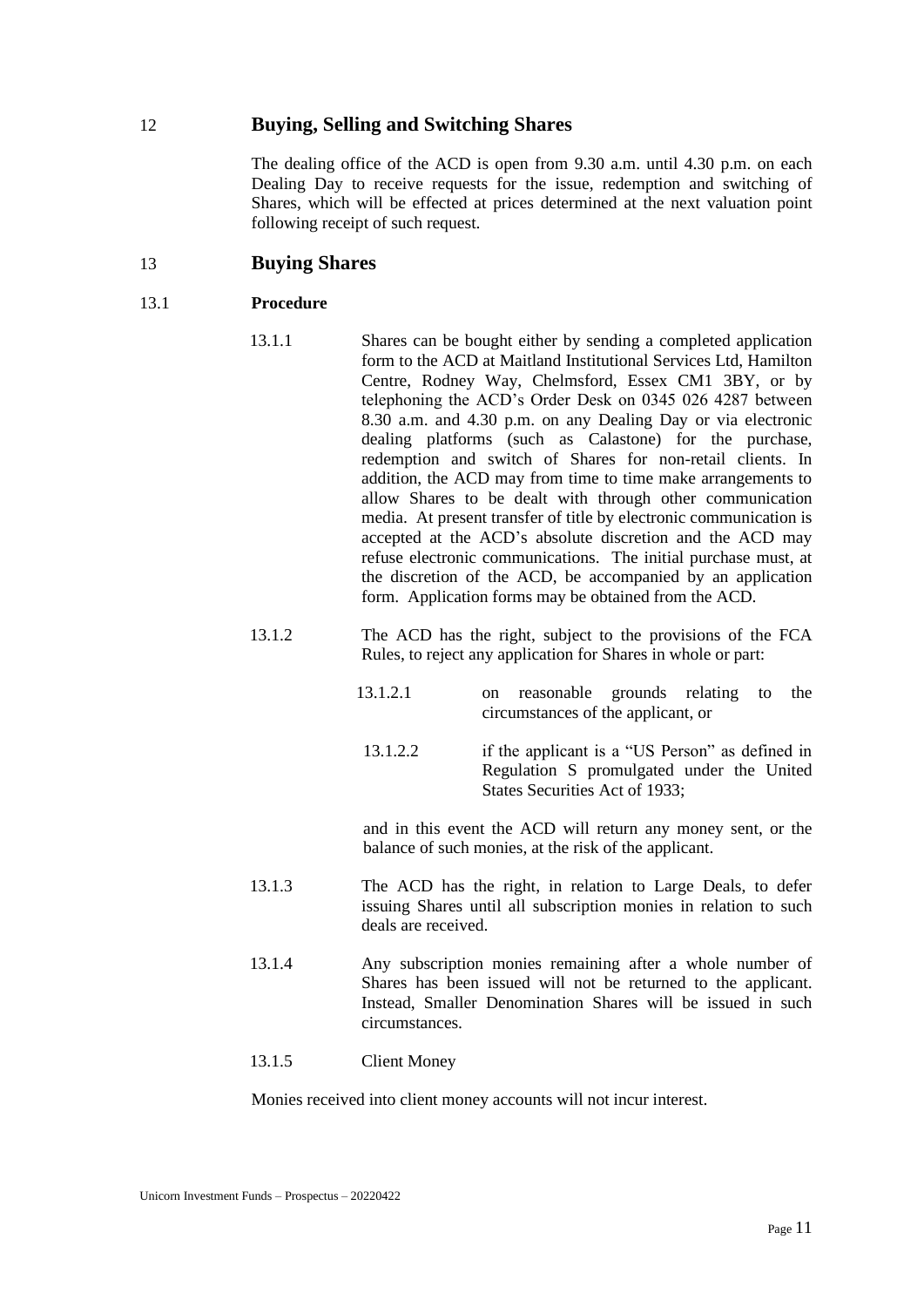### 13.2 **Documentation**

- 13.2.1 A contract note giving details of the Shares purchased and the price used will be issued by the end of the business day following the valuation point by reference to which the purchase price is determined, together with, where appropriate, a notice of the applicant's right to cancel.
- 13.2.2 Settlement is due on receipt by the purchaser of the contract note.
- 13.2.3 Share certificates will not be issued in respect of Shares. Ownership of Shares will be evidenced by an entry on the Company's Register of Shareholders. Statements in respect of periodic distributions of income in each Fund will show the number of Shares held by the recipient in the Fund in respect of which the distribution is made. Individual statements of a Shareholder's (or, when Shares are jointly held, the first named holder's) Shares will also be issued at any time on request by the registered holder.

### 13.3 **Minimum subscriptions and holdings**

- 13.3.1 The minimum initial and subsequent subscription levels, and minimum holdings, for each Fund are set out in Appendix 1. The ACD may at its discretion accept subscriptions lower than the minimum amount.
- 13.3.2 If a holding is below the minimum holding the ACD has a discretion to require redemption of the entire holding.

## <span id="page-15-0"></span>14 **Selling Shares**

### 14.1 **Procedure**

- 14.1.1 Every Shareholder has the right to require that the Company redeem Shares on any Dealing Day unless the value of Shares which a Shareholder wishes to redeem will mean that the Shareholder will hold Shares with a value less than the required minimum holding for the Fund concerned, in which case the Shareholder may be required to redeem the entire holding.
- 14.1.2 Requests to redeem Shares may be made (i) by telephoning the ACD's Order Desk on 0345 026 4287 between 9.00 a.m. and 4.30 p.m. on any Dealing Day, (ii) in writing to the ACD at Maitland Institutional Services Ltd at its office at, Hamilton Centre, Rodney Way, Chelmsford, Essex CM1 3BY or (iii) by an electronic method as agreed with the Shareholder.

#### 14.2 **Documents the Seller will receive:**

A contract note giving details of the number and price of Shares sold will be sent to the selling Shareholder (the first named, in the case of joint Shareholders) together (if sufficient written instructions have not already been given) with a form of renunciation for completion and execution by the Shareholder (and, in the case of a joint holding, by all the joint holders) not later than the end of the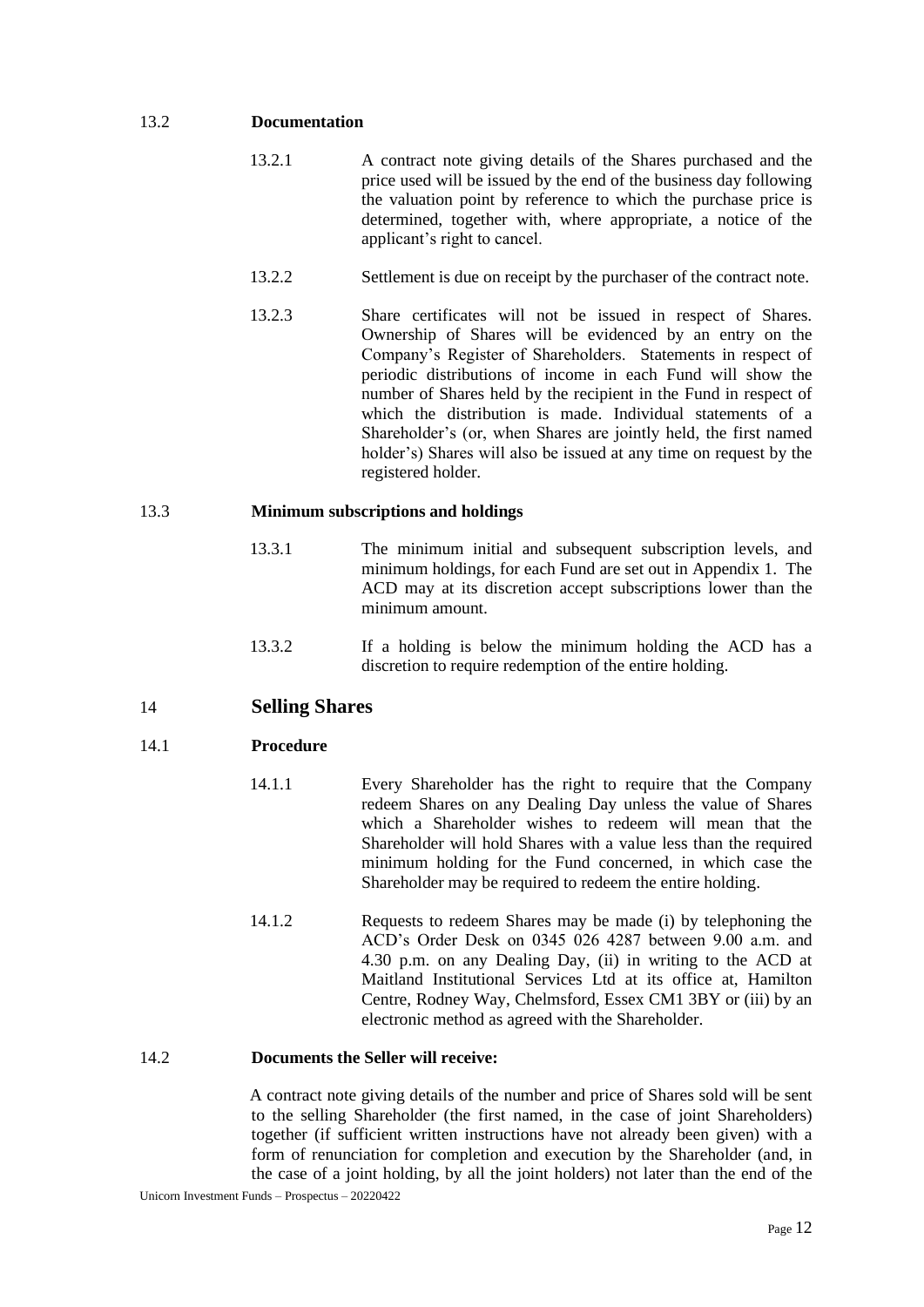business day following the valuation point by reference to which the redemption price is determined. Cheques in satisfaction of the redemption monies will be issued within three business days of the later of:

- 14.2.1 receipt by the ACD of the form of renunciation (or other sufficient written instructions) duly signed by all the relevant Shareholders and completed as to the appropriate number of Shares, together with any other appropriate evidence of title; and
- 14.2.2 the valuation point following receipt by the ACD of the request to redeem.

#### 14.3 **Minimum redemption**

Part of a Shareholder's holding may be sold but the ACD reserves the right to refuse a redemption request if the value of the Shares of any Fund to be redeemed is less than any minimum redemption amount set out in Appendix 1.

#### 14.4 **Order of redemption of Shares**

When a Shareholder makes a redemption request, the ACD will first redeem the Shares which have been held the longest by that Shareholder.

#### 14.5 **In Specie Redemption**

- 14.5.1 If a Shareholder requests the redemption or cancellation of Shares, the ACD may, if the Shareholder so requests or if the ACD considers it to be in the best interests of the relevant Fund, arrange for the Company to cancel the Shares and transfer Scheme Property to the Shareholder instead of paying the price of the Shares in cash, or, if required by the Shareholder, pay the net proceeds of sale of the relevant Scheme Property to the Shareholder. The ACD would normally agree that a deal involving Shares representing 10% or more in value of a Fund would be settled in specie, although the ACD may in its discretion agree an in specie redemption with a Shareholder whose Shares represent less than 10% in value of the Fund concerned.
- 14.5.2 Before the proceeds of cancellation of the Shares become payable, the ACD will give written notice to the Shareholder that Scheme Property (or the proceeds of sale of that Scheme Property) will be transferred to that Shareholder.
- 14.5.3 The ACD will select the property to be transferred (or sold) in consultation with the Depositary. They must ensure that the selection is made with a view to achieving no greater advantage or disadvantage to the redeeming Shareholder than to continuing Shareholders. The Company may retain from that property (or proceeds) the value (or amount) of any stamp duty reserve tax estimated to be payable on the cancellation of Shares.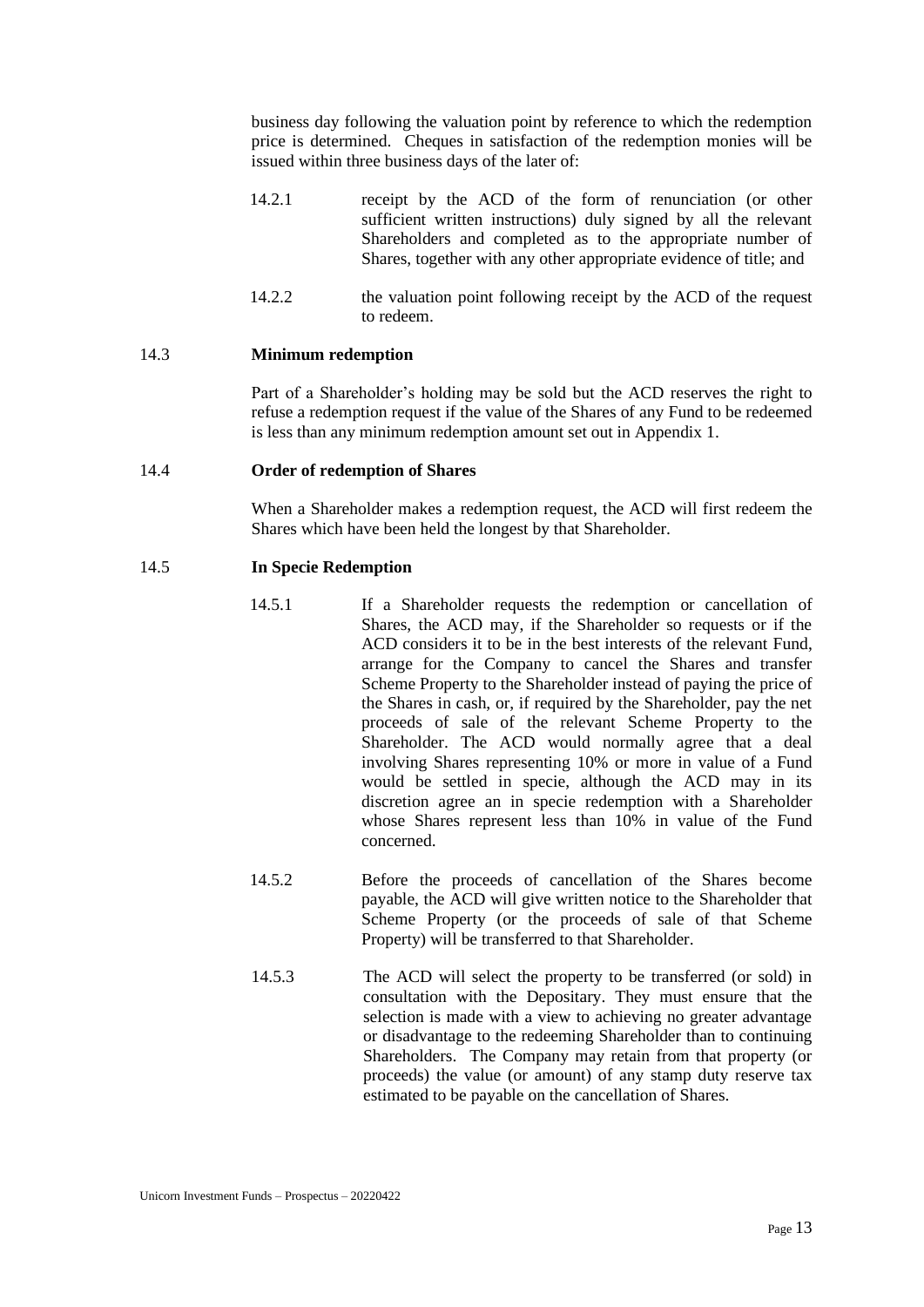#### 14.6 **Direct Issue or Cancellation of units by an ICVC through the ACD**

Not applicable. Shares are issued or cancelled by the ACD making a record of the issue or cancellation and of the number of Shares of each class concerned.

### <span id="page-17-0"></span>15 **Switching**

- 15.1 If Shares in more than one Fund or Share Class are available, a holder of Shares in a fund may at any time switch all or some of his Shares of one Share Class or Fund ("Old Shares") for Shares of another Share Class or Fund ("New Shares"). The number of New Shares issued will be determined by reference to the respective prices of New Shares and Old Shares at the valuation point applicable at the time the Old Shares are repurchased and the New Shares are issued.
- 15.2 Switching may be effected either by telephone on 0345 026 4287 between 9.00 am and 4.30 pm on any Dealing Day or in writing to the ACD or by an electronic method agreed with the Shareholder. The Shareholder may be required to complete a switching form (which, in the case of joint Shareholders must be signed by all the joint holders). Switching forms may be obtained from the ACD.
- 15.3 The ACD may at its discretion charge a fee on the switching of Shares between funds. These fees are set out later in this Prospectus. Where applicable, there is no fee on a switch between Share Classes of the same Fund.
- 15.4 If the switch would result in the Shareholder holding a number of Old Shares or New Shares of a value which is less than the minimum holding in the Fund concerned, the ACD may, if it thinks fit, convert the whole of the applicant's holding of Old Shares to New Shares or refuse to effect any switch of the Old Shares. No switch will be made during any period when the right of Shareholders to require the redemption of their Shares is suspended. The general provision on procedures relating to redemption will apply equally to a switch. A duly completed switching form must be received by the ACD before the valuation point on a Dealing Day in the Fund or Funds concerned to be dealt with at the prices at those valuation points on that Dealing Day, or at such other date as may be approved by the ACD. Switching requests received after a valuation point will be held over until the next day which is a Dealing Day in the relevant Fund or Funds.
- 15.5 The ACD may adjust the number of New Shares to be issued to reflect the imposition of any switching fee together with any other charges or levies in respect of the issue or sale of the New Shares or repurchase or cancellation of the Old Shares as may be permitted pursuant to the FCA Rules.
- 15.6 Please note that, under current tax law, a switch of Shares in one Fund for Shares in any other Fund is treated as a redemption and sale and will, for persons subject to United Kingdom taxation, be a realisation for the purposes of capital gains taxation although a switch of Shares between different Share-Classes in the same Fund will not be deemed to be a realisation for the purposes of capital gains taxation.
- 15.7 A Shareholder who switches Shares in one Fund for Shares in any other Fund will not be given a right by law to withdraw from or cancel the transaction.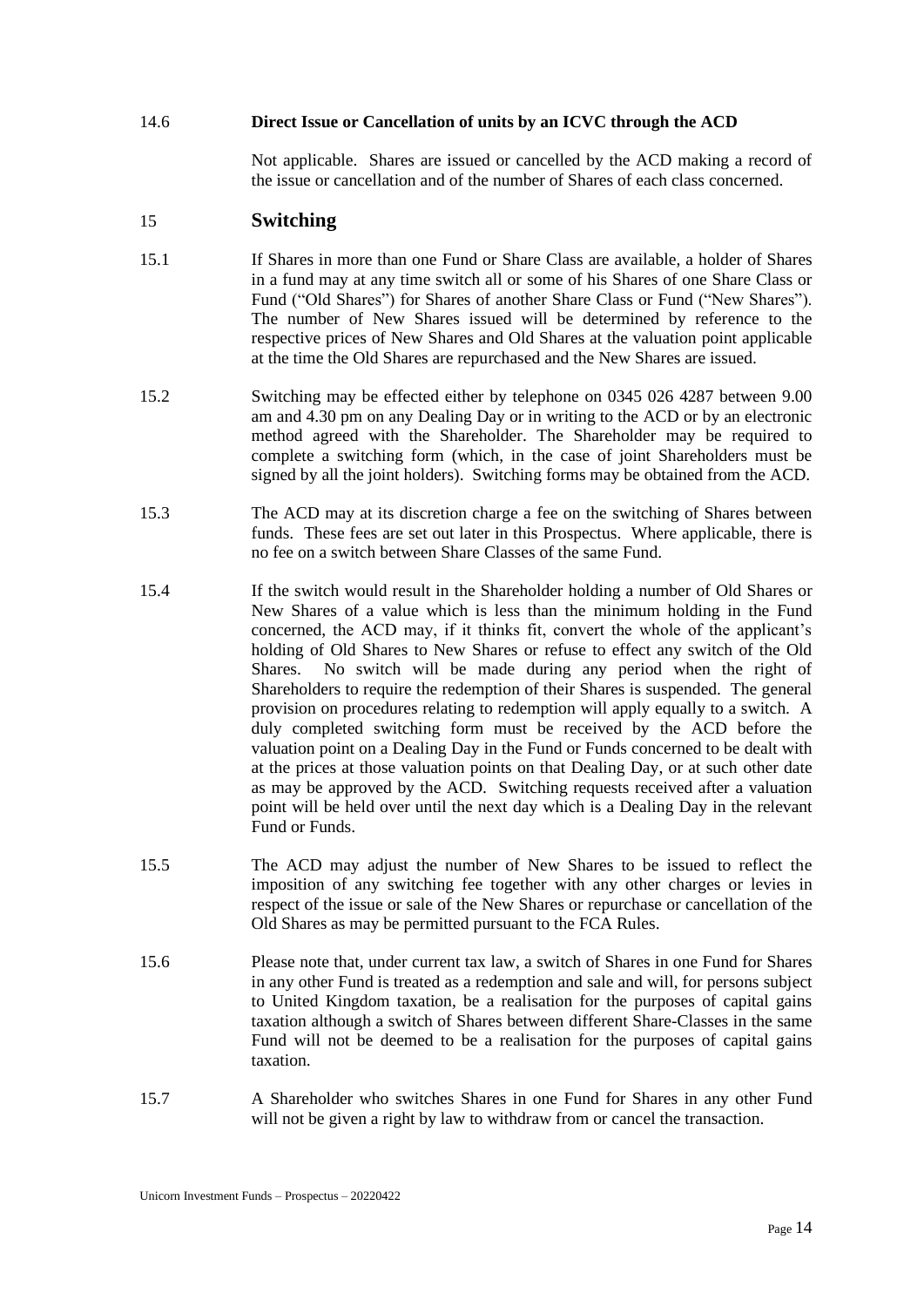# <span id="page-18-0"></span>16 **Dealing Charges**

### 16.1 **Initial Charge**

The ACD may impose a charge on the sale of Shares to investors which is based on the amount invested by the prospective investor. The maximum initial charge permitted is 5.5% of the amount invested by the prospective Shareholder. The initial charge is payable to the ACD. Full details of the current initial charge for each Fund are set out in Appendix 1.

### 16.2 **Redemption Charge**

- 16.2.1 The ACD may make a charge on the redemption of Shares. At present no redemption charge is levied.
- 16.2.2 The ACD may not introduce a redemption charge on Shares unless, not less than 60 days before the introduction, it has given notice in writing to the then current Shareholders of that introduction and has revised and made available the Prospectus to reflect the introduction and the date of its commencement.
- 16.2.3 In the event of a change to the rate or method of calculation of a redemption charge, details of the previous rate or method of calculation will be available from the ACD.

## 16.3 **Switching Fee**

On the switching of Shares of a Fund for Shares of another Fund the Instrument of Incorporation authorises the Company to impose a switching fee. The fee will not exceed an amount equal to the then prevailing initial charge for the Class into which Shares are being switched. The switching fee is payable to the ACD.

## <span id="page-18-1"></span>17 **Other Dealing Information**

### 17.1 **Dilution Levy**

- 17.1.1 The basis on which the Company's investments are valued for the purpose of calculating the issue and redemption price of Shares as stipulated in the FCA Rules and the Company's Instrument of Incorporation is summarised later in this Prospectus. The actual cost of purchasing or selling a Fund's investments may be higher or lower than the mid market value used in calculating the share price - for example, due to dealing charges, or through dealing at prices other than the mid-market price. Under certain circumstances (for example, large volumes of deals) this may have an adverse effect on the Shareholders' interest in a Fund and may affect the future growth of the Company. In order to prevent this effect, called "dilution", the ACD has the power to charge a "dilution levy" on the sale and/or redemption of Shares. If charged, the dilution levy will be paid into the relevant Fund and will become part of the property of the relevant Fund.
- 17.1.2 The dilution levy for each Fund will be calculated by reference to the estimated costs of dealing in the underlying investments of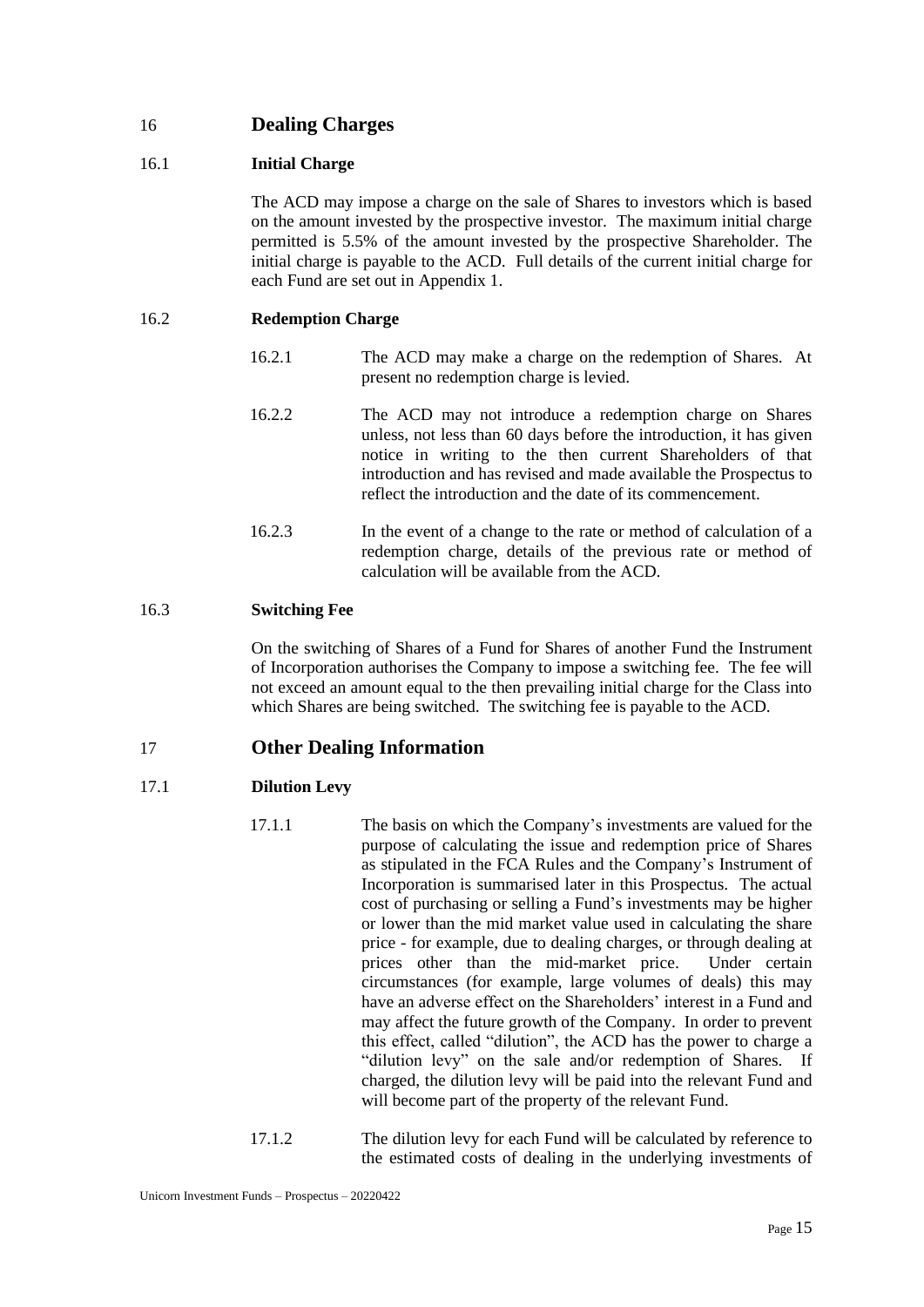that Fund, including any dealing spreads, commission and transfer taxes.

- 17.1.3 The need to charge a dilution levy will depend on the volume of sales or redemptions. The ACD may charge a discretionary dilution levy on the sale and redemption of Shares if, in its opinion, the existing Shareholders (for sales) or remaining Shareholders (for redemptions) might otherwise be adversely affected, and if charging a dilution levy is, so far as practicable, fair to all Shareholders and potential Shareholders. In particular, a dilution levy may be charged in the following circumstances:
	- 17.1.3.1 where over a dealing period a Fund has experienced a large level of net sales or redemptions relative to its size;
	- 17.1.3.2 on "large deals". For these purposes, a large deal means a deal worth 5% or more of the size of the Fund<sup>-</sup>
	- 17.1.3.3 where a Fund is in continual decline or increase; or
	- 17.1.3.4 in any other case where the ACD is of the opinion that the interests of Shareholders require the imposition of a dilution levy.
	- 17.1.3.5 It is therefore not possible to predict accurately whether dilution would occur at any point in time. If a dilution levy is required then, based on future projections the estimated rate of such levy will be 0.75%.
	- 17.1.3.6 Except in relation to "large deals" the ACD has no plans at present to introduce a dilution levy on the purchase or sale of Shares. The ACD may alter its dilution policy either by Shareholder consent pursuant to the passing of a resolution to that effect at a properly convened meeting of Shareholders and by amending this Prospectus or by giving Shareholders notice and amending the Prospectus 60 days before the change to the dilution policy is to take effect.

#### 17.2 **Electronic Communications**

At present, transfer or renunciation of title to Shares by electronic communication is accepted at the ACD's absolute discretion and the ACD may refuse electronic transfers.

The ACD will accept instructions to transfer or renunciation of title to Shares on the basis of an authority communicated by electronic means and sent by the Shareholder, or delivered on their behalf by a person authorised by the FCA, subject to: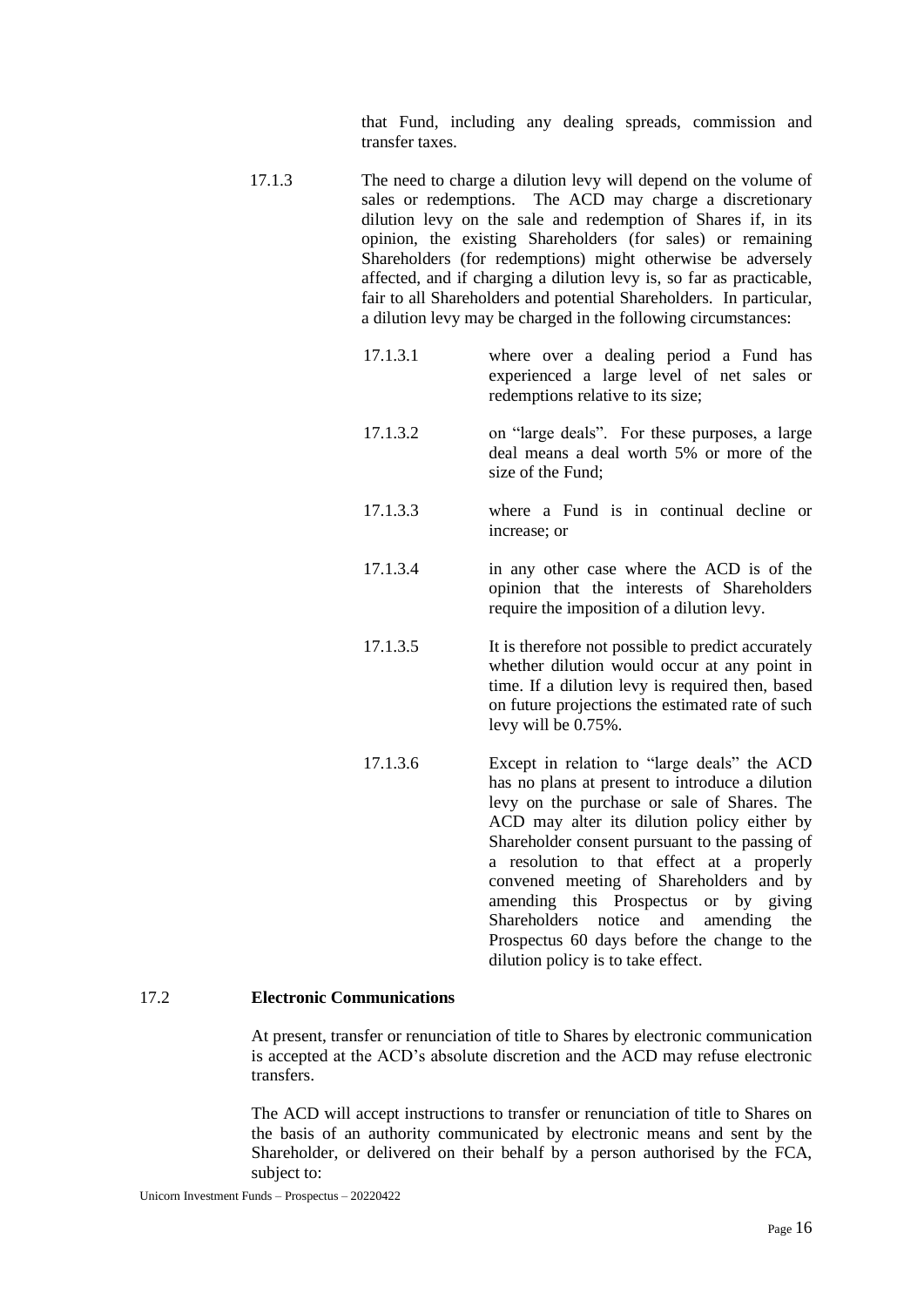- 17.2.1 prior agreement between the ACD and the person making the communication as to:
	- (a) the electronic media which communication can be delivered; and
	- (b) how the communication will convey the necessary authority;
- 17.2.2 assurance from any person who may give authority on behalf of the Shareholder that they will have obtained the required appointment in writing from the Shareholder; and

the ACD being satisfied that any electronic communications purporting to be made by a Shareholder or their agent are in fact made by that person.

## <span id="page-20-0"></span>18 **Money Laundering**

The Money Laundering Regulations 2017, The Proceeds of Crime Act, The FCA Senior Management Arrangements Systems & Controls Sourcebook and joint Money Laundering Steering Group Guidance Notes (which are updated from time to time) state that the ACD must check an applicant's identity and the source of the money invested. The ACD may also request verification documents from parties associated with the applicant. In some cases, documentation may be required for officers performing duties on behalf of applicants who are bodies corporate. The checks may include an electronic search of information held about the applicant (or an associated party) on the electoral role and using credit reference agencies. The credit reference agency may check the details the applicant (or an associated party) supplies against any particulars on any database (public or otherwise) to which they have access and may retain a record of that information although that is only to verify identity and will not affect the applicant's (or an associated party's) credit rating. They may also use the applicant's (or an associated party's) details in the future to assist other companies verification purposes. In applying for Shares an applicant is giving the ACD permission to ask for this information in line with Data Protection Laws. If an applicant invests through a financial adviser they must fill an identity verification certificate on their behalf and send it to the ACD with the application.

### <span id="page-20-1"></span>19 **Restrictions, Compulsory Transfer, Redemption and Conversion**

The ACD may from time to time impose such restrictions as it may think necessary for the purpose of ensuring that no Shares are acquired or held by any person in breach of the law or governmental regulation (or any interpretation of a law or regulation by a competent authority) of any country or territory or which would result in the Company incurring any liability to taxation which the Company is not able to recoup itself or suffering any other adverse consequence. In this connection, the ACD may, inter alia, reject in its discretion any application for the purchase, redemption, transfer or switching of Shares.

If it comes to the notice of the ACD that any Shares ("affected Shares"):

(a) are owned directly or beneficially in breach of any law or governmental regulation (or any interpretation of a law or regulation by a competent authority) of any country or territory; or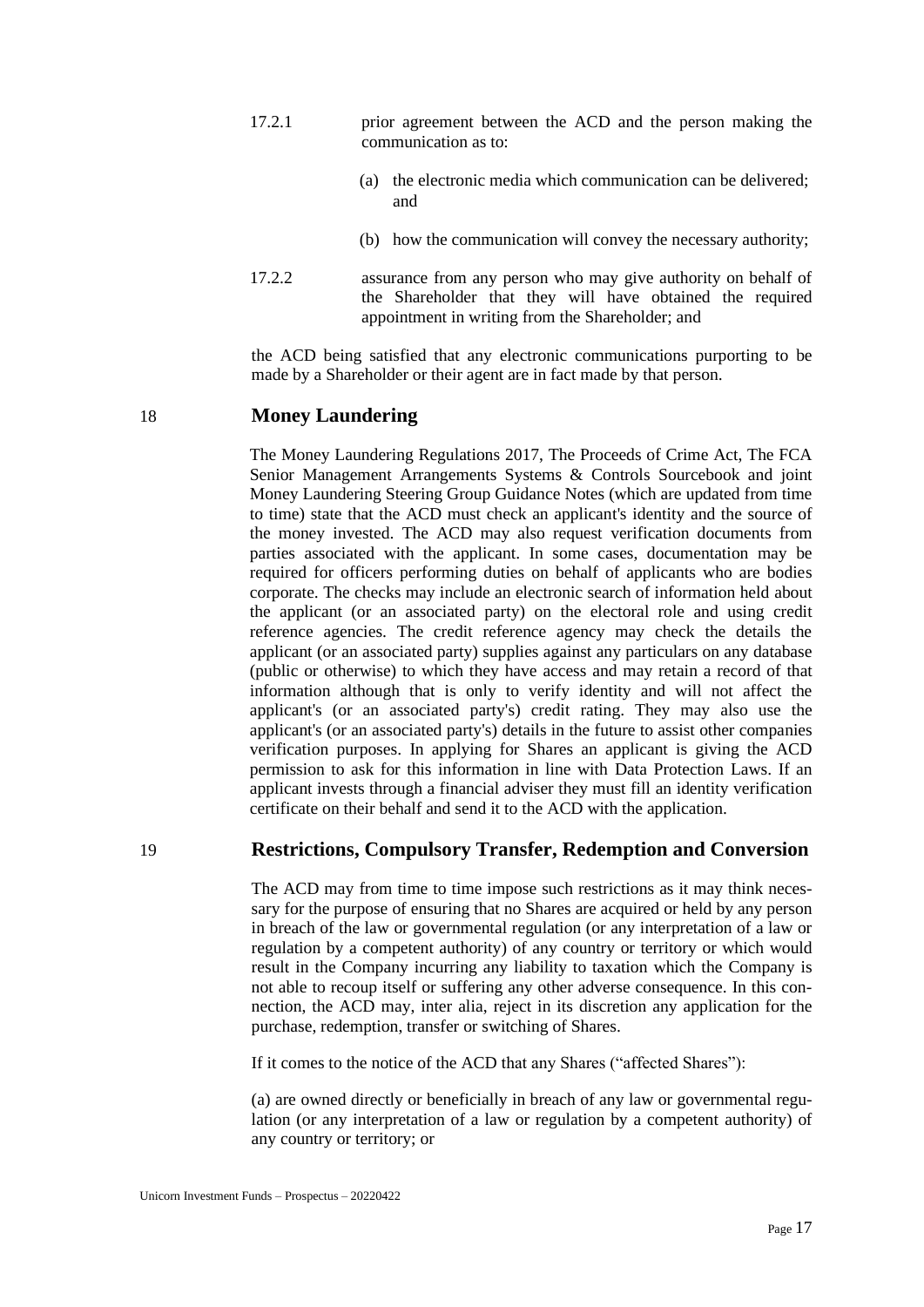(b) would result in the Company incurring any liability to taxation which the Company would not be able to recoup itself or suffering any other adverse consequence (including a requirement to register under any securities or investment or similar laws or governmental regulation of any country or territory); or

(c) are held in any manner by virtue of which the Shareholder or Shareholders in question is/are not qualified to hold such Shares or if it reasonably believes this to be the case; or

(d) are owned by a Shareholder who is registered in a jurisdiction (where the Company is not registered or recognised by the relevant competent authority) whereby communication with that Shareholder by the ACD, on behalf of the Company, might constitute a breach of the regulations in that jurisdiction (unless specific action is taken by the ACD to prevent such a communication constituting a breach);

the ACD may give notice to the Shareholder(s) of the affected Shares requiring the transfer of such Shares to a person who is qualified or entitled to own them or that a request in writing be given for the redemption of such Shares in accordance with the FCA Rules. If any Shareholder upon whom such a notice is served does not within 30 days after the date of such notice transfer their affected Shares to a person qualified to own them or submit a written request for their redemption to the ACD or establish to the satisfaction of the ACD (whose judgement is final and binding) that he or the beneficial owner is qualified and entitled to own the affected Shares, he shall be deemed upon the expiry of that 30 day period to have given a request in writing for the redemption or cancellation (at the discretion of the ACD) of all the affected Shares.

A Shareholder who becomes aware that he is holding or owns affected Shares shall immediately, unless they have already received a notice as set out above, either transfer all their affected Shares to a person qualified to own them or submit a request in writing to the ACD for the redemption of all their affected Shares.

Where a request in writing is given or deemed to be given for the redemption of affected Shares, such redemption will (if effected) be effected in the same manner as provided for in the FCA Rules.

### <span id="page-21-0"></span>20 **Suspension of Dealings in the Company**

- 20.1 The ACD may with the prior agreement of the Depositary, or shall if the Depositary so requires, temporarily suspend the issue, cancellation, purchase and redemption of Shares where due to exceptional circumstances this is in the interest of all of the Shareholders.
- 20.2 On suspension the ACD (or the Depositary if it has required the ACD to suspend dealings in Shares) must immediately inform the FCA stating the reason for its action and as soon as practicable give written confirmation to the FCA of the suspension and the reasons for it.
- 20.3 The ACD must ensure that a notification of the suspension is made to Shareholders as soon as practicable after suspension commences. The ACD must ensure that it draws Shareholders' particular attention to the exceptional circumstances which resulted in the suspension; that it is clear, fair and not misleading; and that it informs Shareholders how to obtain sufficient details about the suspension including, if known, its likely duration.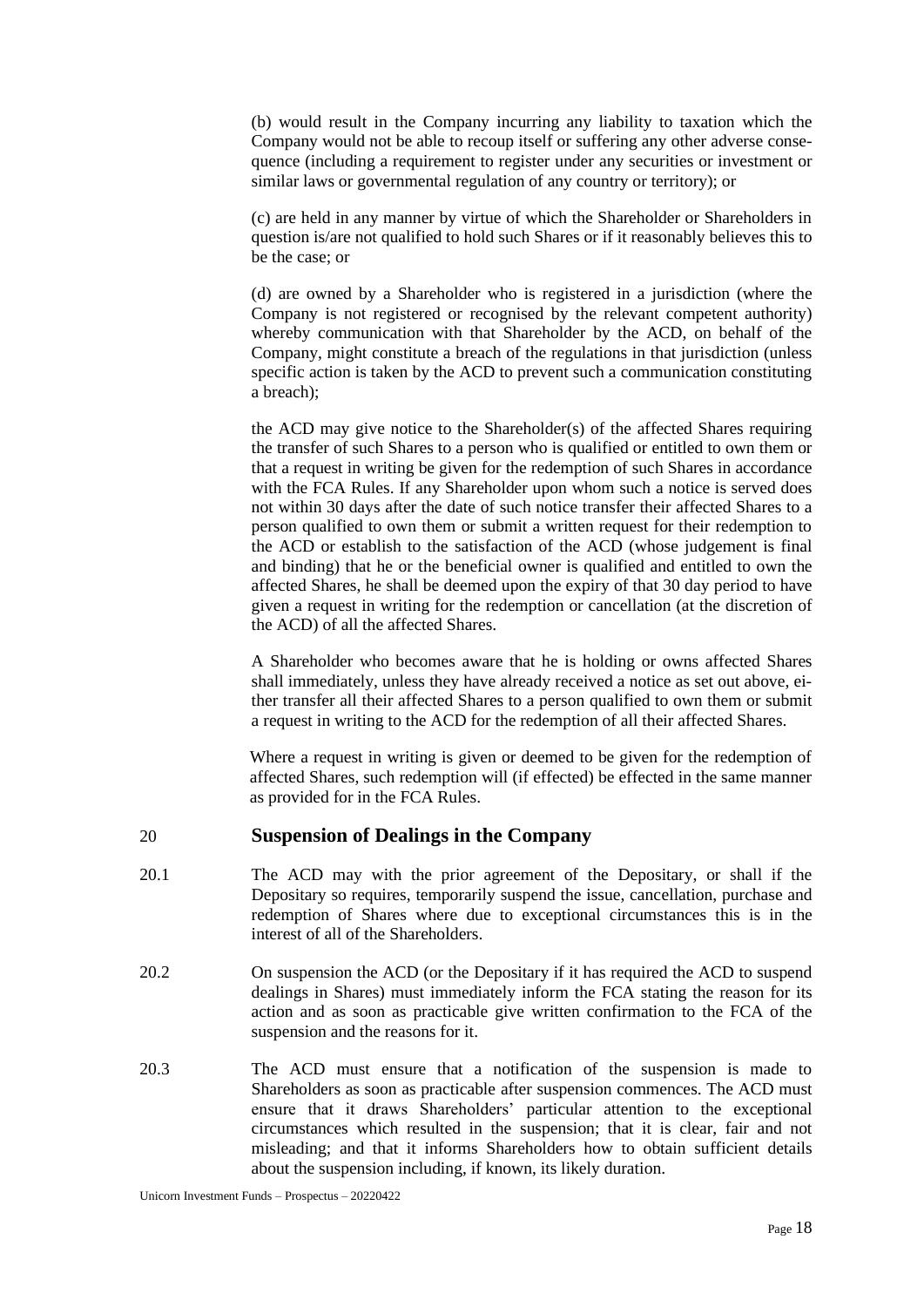- 20.4 The ACD and the Depositary must formally review the suspension at least every 28 days and inform the FCA of the result of this review with a view to ending the suspension as soon as practicable after the exceptional circumstances have ceased.
- 20.5 Recalculation of the Share price for the purpose of sales and purchases will commence on the next relevant valuation point following the ending of the suspension.

# <span id="page-22-0"></span>21 **Governing Law**

All deals in Shares are governed by the law of England and Wales. These documents are governed by English law and the courts of England and Wales have exclusive jurisdiction to settle disputes relating to them.

## <span id="page-22-1"></span>22 **Valuation of the Company**

- 22.1 The price of a Share in the Company is calculated by reference to the Net Asset Value of the Fund to which it relates. The Net Asset Value per Share of a Fund is currently calculated at the time set out in Appendix 1.
- 22.2 The ACD may at any time during a business day carry out an additional valuation if the ACD considers it desirable to do so.

## <span id="page-22-2"></span>23 **Calculation of the Net Asset Value**

- 23.1 The value of the Scheme Property of the Company or of a Fund (as the case may be) shall be the value of its assets less the value of its liabilities determined in accordance with the following provisions.
- 23.2 All the Scheme Property (including receivables) of the Company (or the Fund) is to be included, subject to the following provisions.
- 23.3 Scheme Property which is not cash (or other assets dealt with above) or a contingent liability transaction shall be valued as follows:
	- 23.3.1 units or shares in a collective investment scheme:
		- 23.3.1.1 if a single price for buying and selling units is quoted, at the most recent such price; or
		- 23.3.1.2 if separate buying or selling prices are quoted, at the average of the two prices provided the buying price has been reduced by any initial charge included therein and the selling price has been increased by any exit or redemption charge attributable thereto; or
		- 23.3.1.3 if no price or no recent price exists, at a price which in the opinion of the ACD is fair and reasonable;

23.3.2 any other transferable security: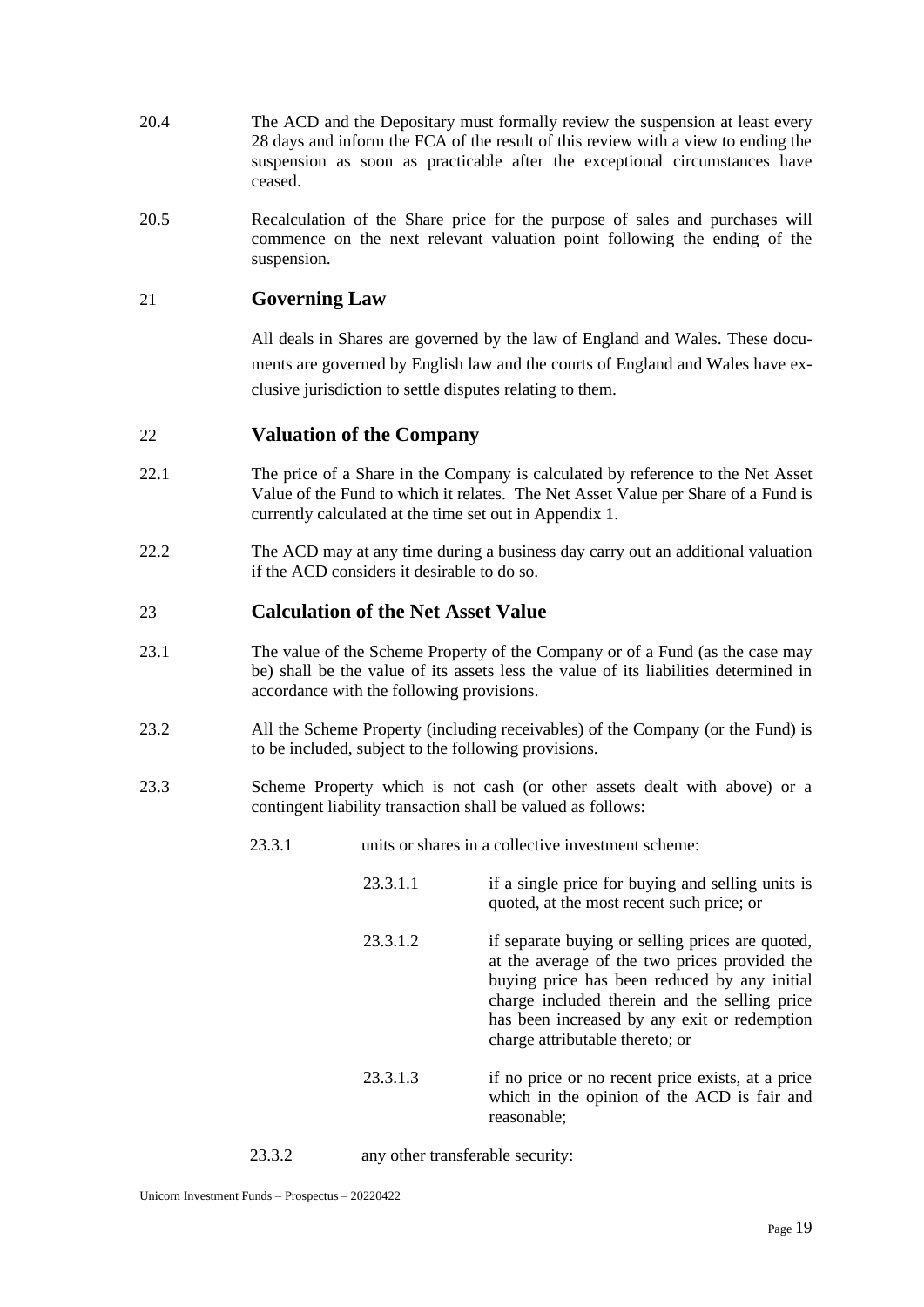- 23.3.2.1 if a single price for buying and selling the security is quoted, at that price; or
- 23.3.2.2 if separate buying and selling prices are quoted, the average of those two prices; or
- 23.3.2.3 if, in the opinion of the ACD, the price obtained is unreliable or no recent traded price is available or if no price exists, at a value which in the opinion of the ACD reflects a fair and reasonable price for that investment;
- 23.3.3 property other than that described in 23.3.1 and 23.3.2 above, at a value which, in the opinion of the ACD, represents a fair and reasonable mid-market price.
- 23.4 Cash and amounts held in current and deposit accounts and in other time-related deposits shall be valued at their nominal values.
- 23.5 Property which is a contingent liability transaction shall be treated as follows:
	- 23.5.1 if it is a written option (and the premium for writing the option has become part of the Scheme Property), the amount of the net valuation of premium receivable shall be deducted.
	- 23.5.2 if it is an off-exchange future, it will be included at the net value of closing out in accordance with a valuation method agreed between the ACD and the Depositary;
	- 23.5.3 if the property is an off-exchange derivative, it will be included at a valuation method agreed between the ACD and the Depositary;
	- 23.5.4 if it is any other form of contingent liability transaction, it will be included at the net value of margin on closing out (whether as a positive or negative value).
- 23.6 In determining the value of the Scheme Property, all instructions given to issue or cancel Shares shall be assumed to have been carried out (and any cash paid or received) whether or not this is the case.
- 23.7 Agreements for the unconditional sale or purchase of property which are in existence but uncompleted will generally be assumed to have been completed and all consequential action required to have been taken. Such unconditional agreements need not be taken into account if made shortly before the valuation takes place and, in the opinion of the ACD, their omission will not materially affect the final net asset amount.
- 23.8 Futures or contracts for differences which are not yet due to be performed and unexpired and unexercised written or purchased options shall not be included under the preceding paragraph.
- 23.9 All agreements will be included in the calculation of Net Asset Value which are, or ought reasonably to have been, known to the person valuing the property.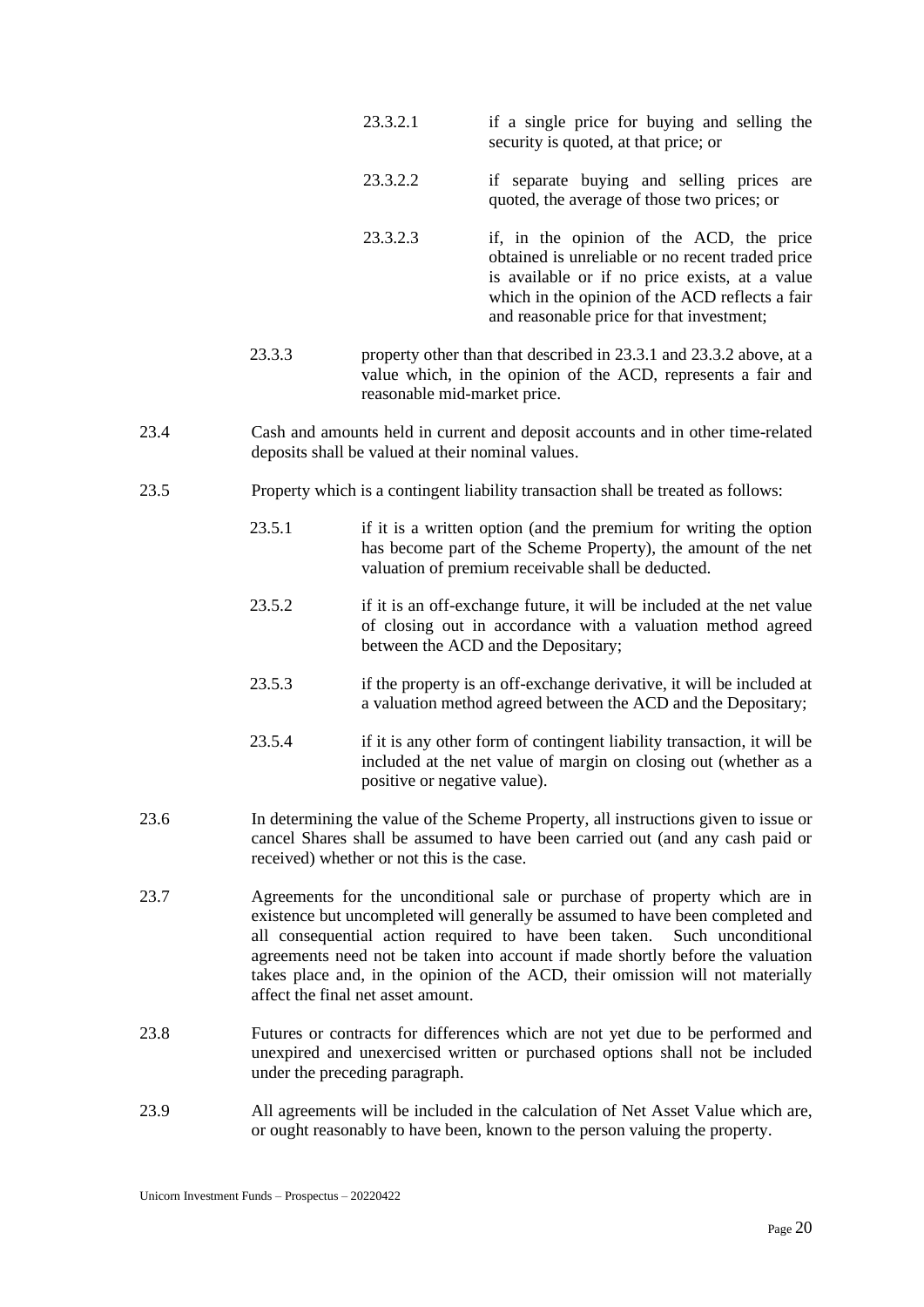- 23.10 An estimated amount for anticipated tax liabilities at that point in time including (as applicable and without limitation) capital gains tax, income tax, corporation tax and advance corporation tax and value added tax will be deducted.
- 23.11 An estimated amount for any liabilities payable out of the Scheme Property and any tax thereon treating periodic items as accruing from day to day will be deducted.
- 23.12 The principal amount of any outstanding borrowings whenever repayable and any accrued but unpaid interest on borrowings will be deducted.
- 23.13 An estimated amount for accrued claims for tax of whatever nature which may be recoverable will be added.
- 23.14 Any other credits or amounts due to be paid into the Scheme Property will be added.
- 23.15 A sum representing any interest or any income accrued due or deemed to have accrued but not received will be added.
- 23.16 Where property is valued in a currency other than sterling the exchange rate used shall be the spot rate at the valuation point.
- 23.17 In circumstances where the ACD believes that the quoted price for scheme property does not reflect its true value, the ACD will value the property at a price which, in its opinion, is fair and reasonable. Such circumstances include instances where a quoted investment has been suspended or there has been no trade in the stock for some time.
- 23.18 The Company is required to allocate costs not specifically incurred by individual funds against all Funds in a manner equitable to all Shareholders of the Company.

## <span id="page-24-0"></span>24 **Price per Share in each Fund and each Class**

- 24.1 The value per Share of a Fund will be calculated by dividing the Net Asset Value of the Fund by the number of Shares in the Fund then in issue or deemed to be in issue on a Dealing Day and rounding the result mathematically as determined by the ACD provided that in the event the Shares of any Fund are further divided into classes, the ACD shall determine the method of allocating the Net Asset Value of the Fund amongst the classes making such adjustments for subscriptions, redemptions, fees, dividends and any other factor differentiating the classes as appropriate. The Net Asset Value of the Fund, as allocated between each class, shall be divided by the number of Shares of the relevant class which are in issue or deemed to be in issue and rounding the result as determined by the ACD.
- 24.2 The price per Share at which Shares are sold is the sum of the Net Asset Value of a Share and any initial charge. The price per Share at which Shares are redeemed is the Net Asset Value per Share less any applicable redemption charge. In addition, there may, for both purchases and sales, be a dilution levy, as described above.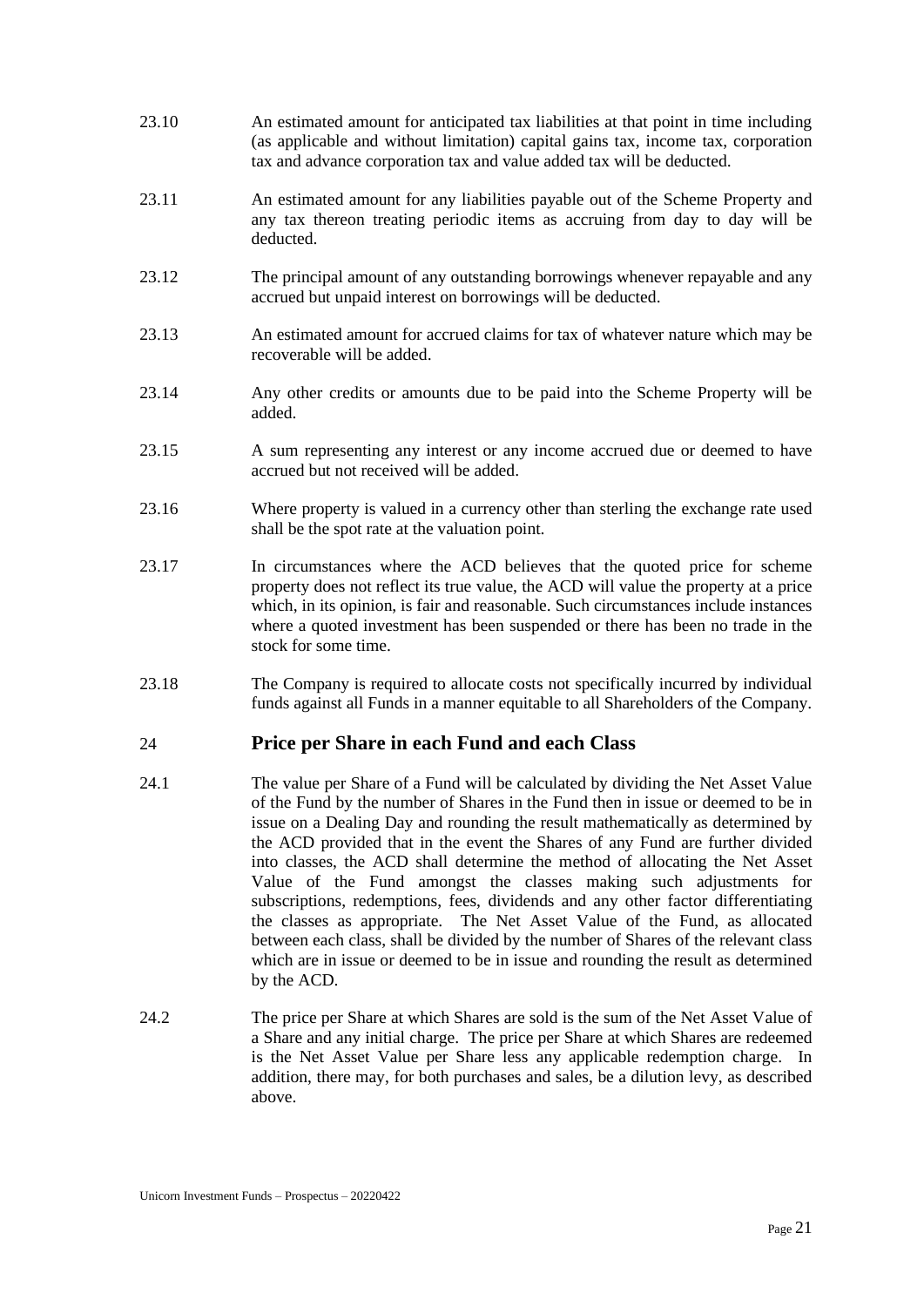# <span id="page-25-0"></span>25 **Pricing basis**

The Company deals on a forward pricing basis. A forward price is the price calculated at the next valuation point after the sale or redemption is agreed.

## <span id="page-25-1"></span>26 **Publication of Prices**

The most recent price of Shares will appear daily in the Financial Times.

## <span id="page-25-2"></span>27 **Risk Profile of the Funds**

A risk profile for each Fund is set out in Appendix 1. Each risk profile provides an assessment of the level of risk assumed by investing in a Fund. An explanation of specific and general risk factors to which each Fund may be exposed is detailed in section 28 under the heading "Risk Factors". Investors should consider the risk profile and the risk factors prior to investing in a Funds.

## <span id="page-25-3"></span>28 **Risk factors**

Potential investors should consider the following risk factors before investing in the Company.

#### 28.1 **All Funds**

#### 28.1.1 Market Risk

An investment in one or more of the Funds will involve exposure to those risks normally associated with investment in stocks and shares. As such, the price of shares and the income from them can go down as well as up and an investor may not get back the amount he has invested. An investment in any of the Funds should be regarded long term. There is no assurance that investment objectives of any Fund will actually be achieved.

### 28.1.2 Currency Risk

The values in terms of the base currency of each Fund of investments that are not denominated in the base currency may rise and fall purely on account of exchange rate fluctuations, which will have a related effect on the price of Shares.

- 28.1.3 Legal Risk
	- 28.1.3.1 The assets of a Fund belong exclusively to that Fund and shall not be used to discharge directly or indirectly the liabilities of, or claims against, any other person or body, including the Company, or any other Fund, and shall not be available for any such purpose. While the OEIC regulations provide for this "segregated liability" between Funds, the concept is relatively new and so where claims are brought by local creditors in foreign courts or under foreign law contracts, it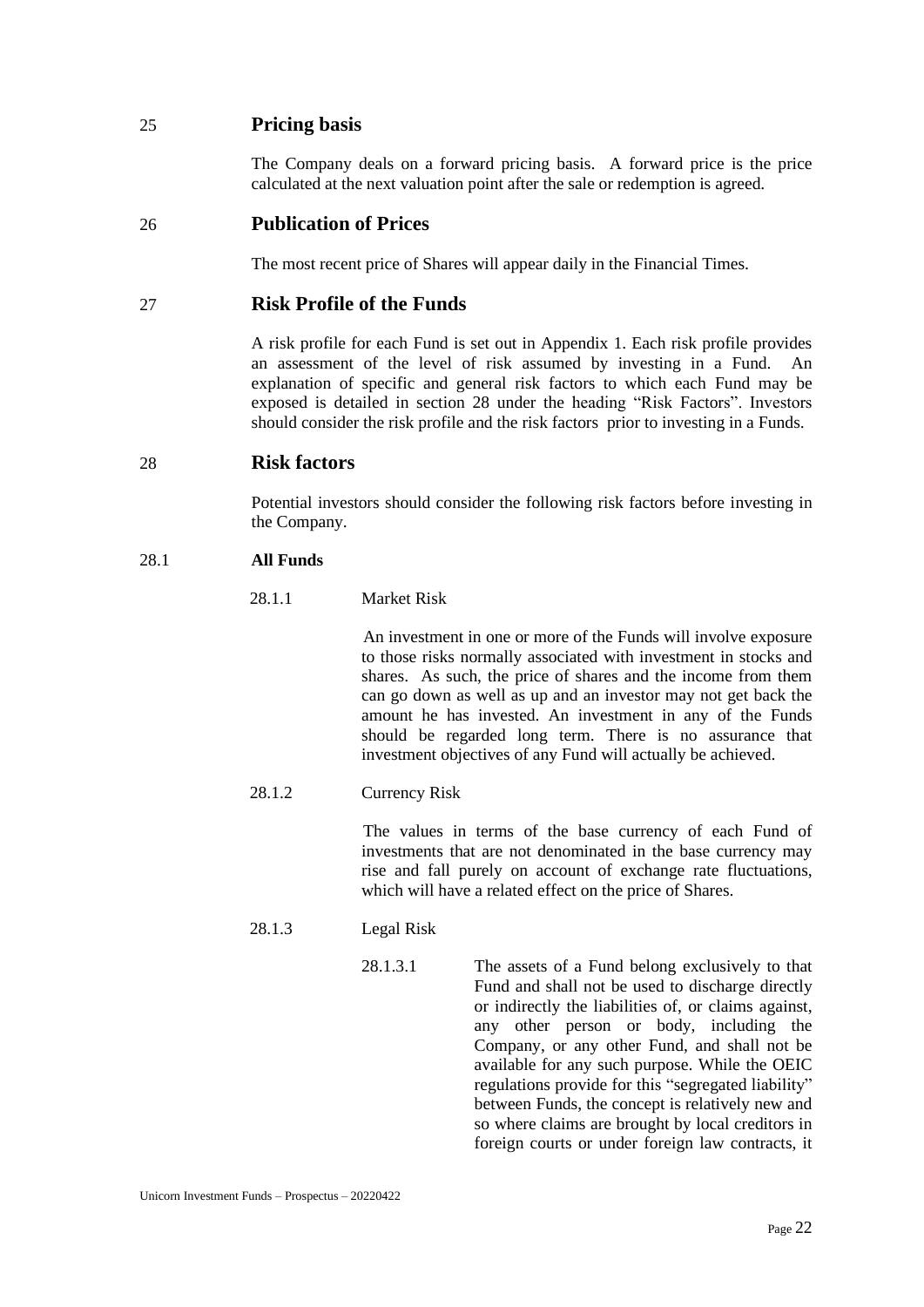is not yet known how such foreign courts will interpret or implement the OEIC regulations.

- 28.1.3.2 Moreover, Shareholders are not liable for the debts of the Company. A Shareholder is not liable to make any further payment to the Company after paying the purchase price of **Shares**.
- 28.1.4 Inflation Risk

Inflation can erode the value of your investment.

28.1.5 Taxation Risk

The favourable tax treatment of ISAs may not be maintained. The taxation of income from your investment or on any gains or losses made when you sell your investment depends on your individual circumstances and are subject to change.

28.1.6 Suspension of Dealings

In exceptional circumstances the ACD may suspend dealings in Shares.

28.1.7 Effect of Initial Charge

The ACD's initial charge (where imposed) is deducted from an investment at the time of purchase. The value of the Shares purchased must rise by the same amount before an investor can recover his initial investment. An investment in the Funds should be regarded as long term.

### 28.2 **Specific Fund Risks**

28.2.1 Charges to Capital

Where the investment objective of a Fund is to treat the generation of income as a higher priority than capital growth, or the generation of income and capital growth have equal priority, all or part of the ACD's annual management charge may be charged against capital instead of against income. This may constrain capital growth. At present the ACD's annual management charge is only taken from capital in the case of the Unicorn UK Income Fund and Unicorn UK Ethical Income Fund.

28.2.2 Smaller Companies

The Funds may invest in smaller companies, including AIM companies which can carry a greater risk than is typically associated with large capitalisation companies.

28.2.3 Investment Trusts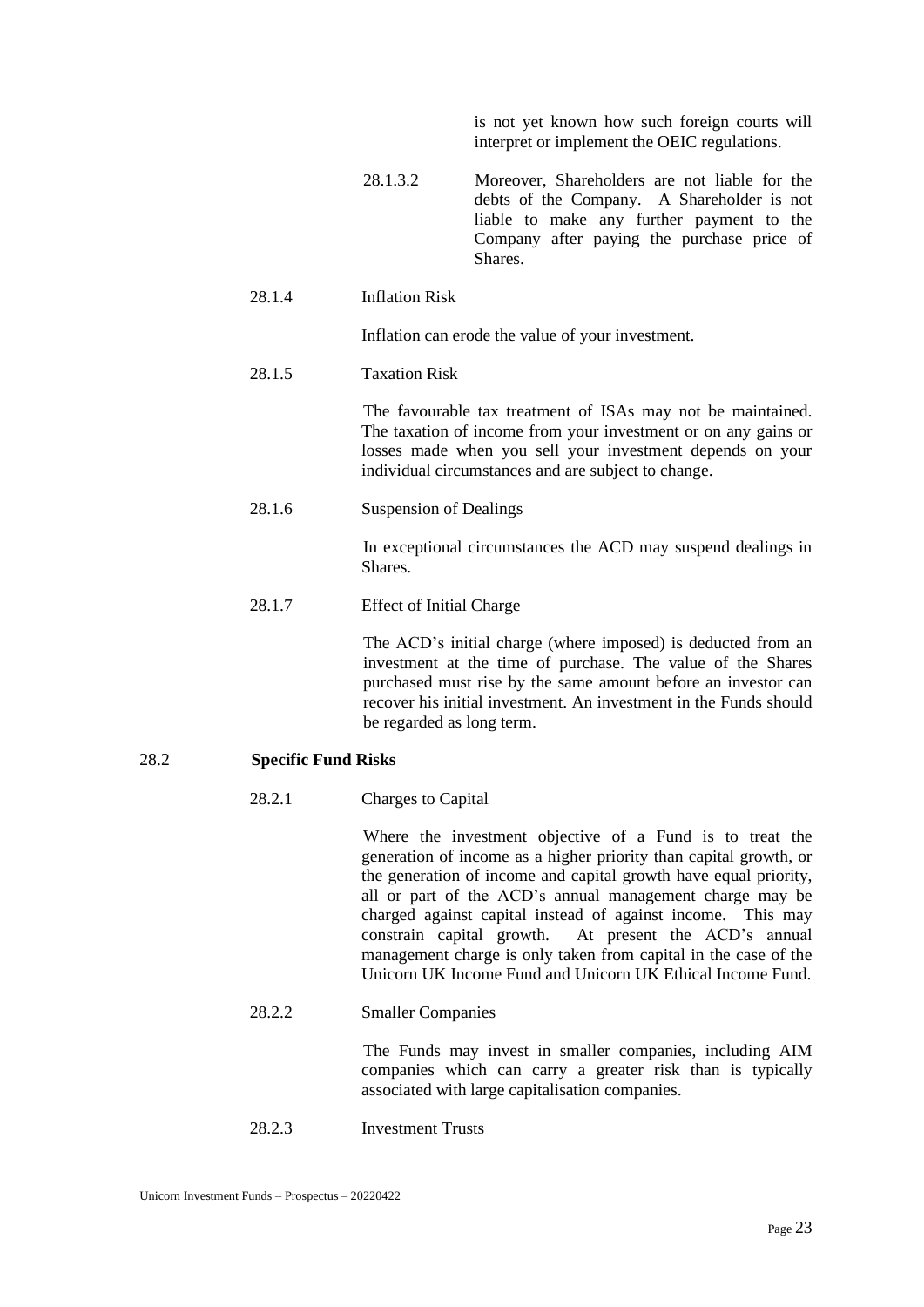Unicorn Mastertrust invests in Investment Trusts which are public companies listed on the London Stock Exchange. The price of a Share in an Investment Trust is not usually the same as its underlying Net Asset Value. It may be higher (at a premium) or lower (at a discount). The degree of variation from the Net Asset Value fluctuates continuously and represents an additional degree of risk and reward. Many Investment Trusts borrow money to make additional investments this is known as Gearing. When the value of the investment portfolio is rising the Gearing enhances returns to Shareholders. Conversely, falling investment values will multiply the losses.

### 28.2.4 Liquidity Risk

Shares in smaller companies are generally traded in smaller volumes than larger companies, which can result in difficulties in buying or selling Shares giving rise to short term price fluctuations.

#### 28.2.5 Concentration Risk

The Funds may invest in a relatively small number of companies giving rise to a greater degree of risk than in funds with a more widely diversified portfolio.

### 28.2.6 Additional Capital Risk

Investments selected for their income may have higher risk of capital loss.

### 28.3 **Other Risks**

### 28.3.1 Cyber Security

As the use of technology has become more prevalent in the course of business, funds have become more susceptible to operational and financial risks associated with cyber security, including: theft, loss, misuse, improper release, corruption and destruction of, or unauthorised access to, confidential or highly restricted data relating to the Company and the Shareholders and compromises or failures to systems, networks, devices and applications relating to the operations of the Company and its service providers. Cyber security risks may result in financial losses to the Company and the Shareholders; the inability of the Company to transact business with the Shareholders; delays or mistakes in the calculation of the Net Asset Value or other materials provided to Shareholders; the inability to process transactions with Shareholders or the parties; violations of privacy and other laws; regulatory fines, penalties and reputational damage; and compliance and remediation costs, legal fees and other expenses. The Company's service providers (including but not limited to the ACD and the Depositary and their agents), financial intermediaries, companies in which a Fund invests and parties with which the Company engages in portfolio or other transactions also may be adversely impacted by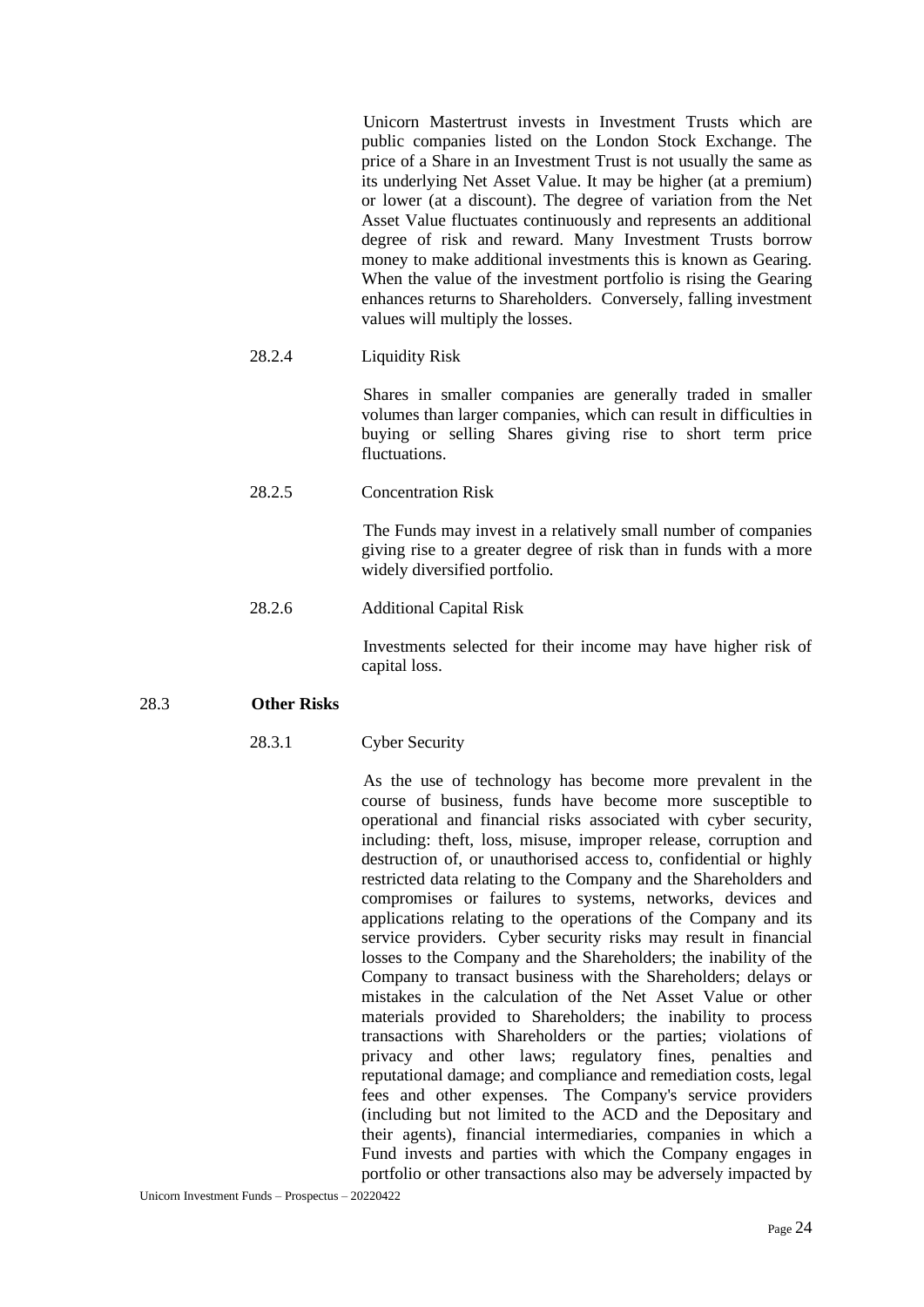cyber security risks in their own business, which could result in losses to the Company or the Shareholders. While measures have been developed which are designed to reduce the risks associated with cyber security, there is no guarantee that those measures will be effective, particularly since the Company does not directly control the cyber security defences or plans of its service providers, financial intermediaries and companies in which the Company invests or with which it does business.

28.3.2 Risks related to pandemics and public health issues

Epidemics, pandemics, outbreaks of disease, public health issues such as COVID-19 (or other novel coronaviruses), Ebola, H1N1 flu, H7N9 flu, H5N1 flu, and Severe Acute Respiratory Syndrome (SARS) could materially adversely affect the ACD and any third party service provider it appoints, as well as the activities, operations and investments of the Funds.

In particular, COVID-19 has spread rapidly around the world since its initial emergence in December 2019 and has negatively affected (and may continue to negatively affect or materially impact) the global economy and property markets (including as a result of quarantines and other government-directed or mandated measures or actions to stop the spread of outbreaks).

Notable disruptions may include material uncertainty in the ability to value the assets and lack of available investments. This may impact a Fund's performance and liquidity.

Although the long-term effects of COVID-19 (and the actions and measures taken by governments around the world to halt the spread of such virus), cannot be predicted, previous occurrences of other epidemics, pandemics and outbreaks of disease, had material adverse effects on the economies, private markets and operations of those countries and jurisdictions in which they were most prevalent. A recurrence of an outbreak of any kind of epidemic, communicable disease, virus or major public health issue could cause a slowdown in the levels of economic activity generally (or push the world or local economies into recession), which could adversely affect the business, financial condition, operations and liquidity of the ACD, its service providers and/or a Fund. Should these or other major public health issues, including pandemics, arise or spread (or continue to worsen), the ACD, its service providers and/or a Fund could be adversely affected by more stringent travel restrictions (such as mandatory quarantines and social distancing), additional limitations on the ACD, or its service providers' and/or the Fund's operations and business activities and governmental actions limiting the movement of people and goods between regions and other activities or operations.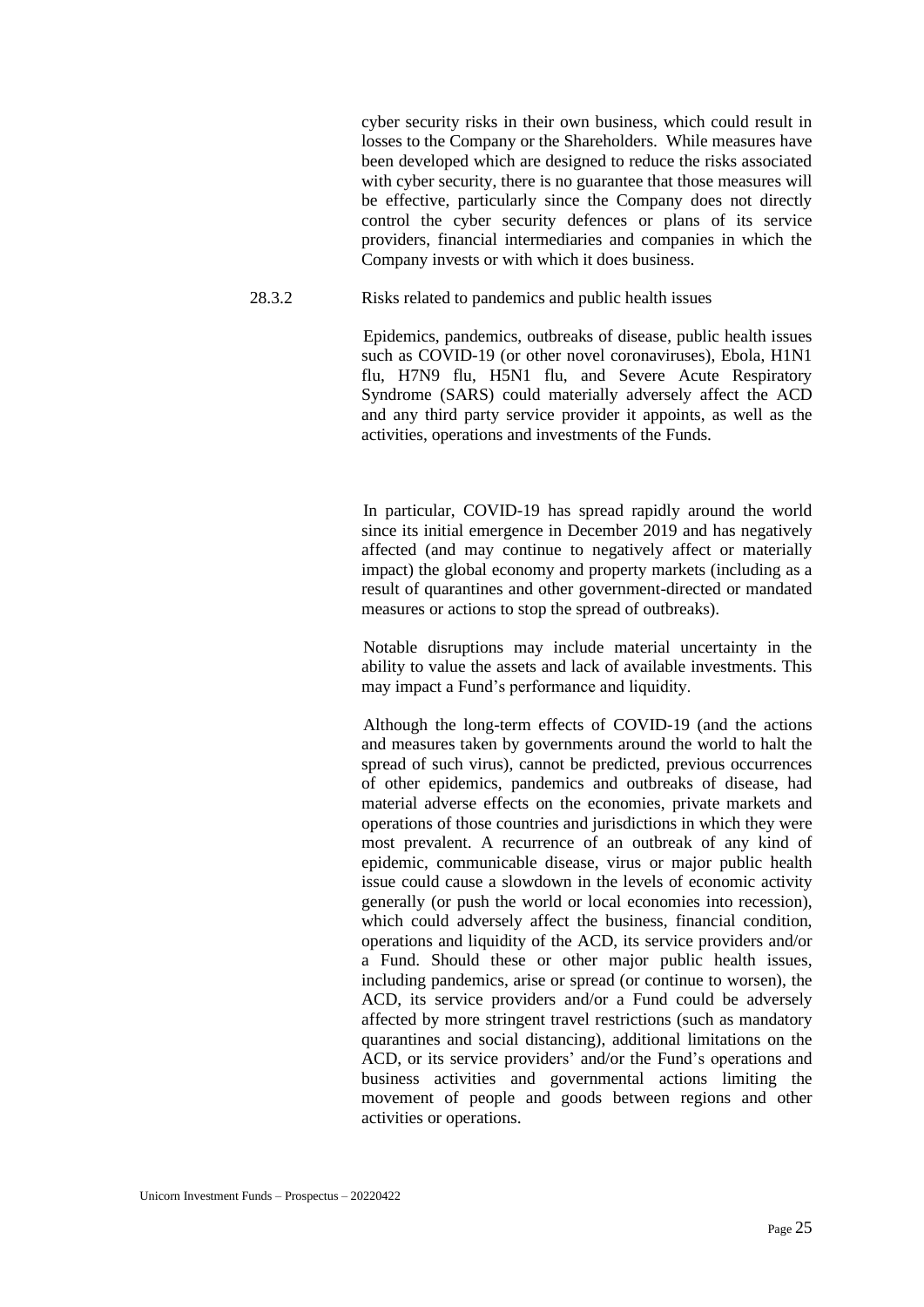The value of the Company's investments may be affected by uncertainties such as international political developments, civil conflicts and war, changes in government policies, changes in taxation, restrictions on foreign investment and currency repatriation, currency fluctuations and other developments in the laws and regulations of countries in which investments may be made. For example, assets could be compulsorily re-acquired without adequate compensation.

### <span id="page-29-0"></span>29 **Fees and Expenses**

#### 29.1 **General**

- 29.1.1 The fees, costs and expenses relating to the authorisation and incorporation and establishment of the Company, the offer of Shares, the preparation and printing of this Prospectus and the fees of the professional advisers to the Company in connection with the offer will be borne by the ACD or other companies in its group.
- 29.1.2 The Company may pay out of the property of the Company charges and expenses incurred by the Company, which will include the following expenses:
	- 29.1.2.1 any fees and expenses payable to the ACD (which will include any fees and expenses payable to the Investment Advisor) and to the Depositary;
	- 29.1.2.2 broker's commission, fiscal charges (including stamp duty and/or stamp duty reserve tax) and other disbursements which are necessarily incurred in effecting transactions for the Funds and normally shown in contract notes, confirmation notes and difference accounts as appropriate;
	- 29.1.2.3 fees and expenses in respect of establishing and maintaining the register of Shareholders and any sub-register of Shareholders (as defined in the FCA Rules);
	- 29.1.2.4 any costs incurred in or about the listing of Shares in the Company on any Stock Exchange, and the creation, conversion and cancellation of Shares;
	- 29.1.2.5 any costs incurred by the Company in publishing the price of the Shares in a national or other newspaper;

29.1.2.6 any costs incurred in producing and dispatching any payments made by the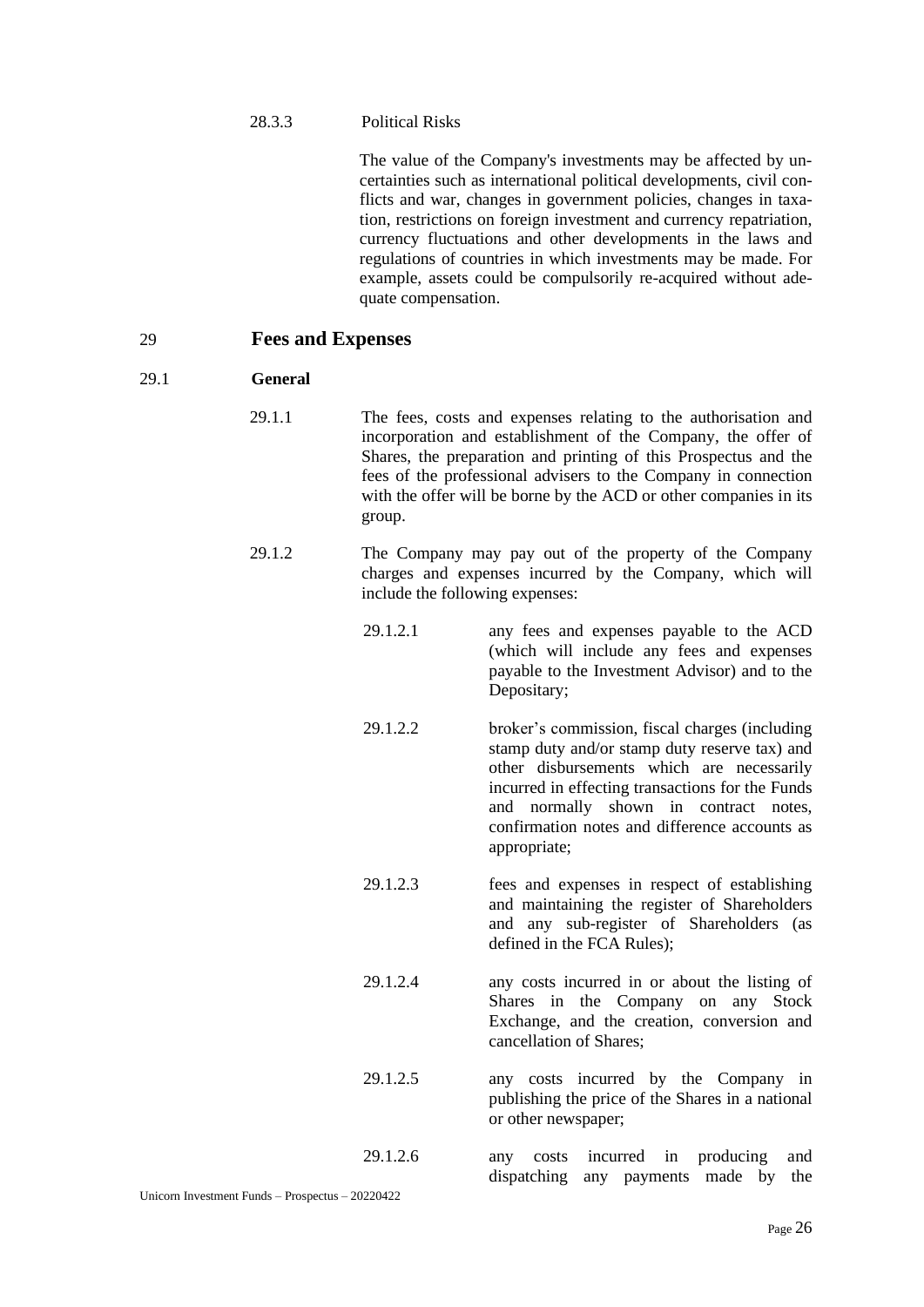Company, or the yearly and half-yearly reports of the Company;

- 29.1.2.7 any fees, expenses or disbursements of any legal or other professional adviser of the Company;
- 29.1.2.8 any costs incurred in taking out and maintaining any insurance policy in relation to the Company;
- 29.1.2.9 any costs incurred in respect of meetings of Shareholders convened for any purpose including those convened on a requisition by Shareholders not including the ACD or an associate of the ACD;
- 29.1.2.10 liabilities on unitisation, amalgamation or reconstruction including certain liabilities arising after transfer of property to the Funds in consideration for the issue of Shares as more fully detailed in the FCA Rules;
- 29.1.2.11 interest on borrowings and charges incurred in effecting or terminating such borrowings or in negotiating or varying the terms of such borrowings;
- 29.1.2.12 taxation and duties payable in respect of the property of the Funds or the issue or redemption of Shares;
- 29.1.2.13 the audit fees of the Auditors (including VAT) and any expenses of the Auditors;
- 29.1.2.14 the fees charged by the FCA together with any corresponding periodic fees of any regulatory authority in a country or territory outside the United Kingdom in which Shares in the Company are or may be marketed;
- 29.1.2.15 the Depositary's expenses, as detailed below;
- 29.1.2.16 any expense incurred in relation to company secretarial duties including the cost of maintenance of minute books and other documentation required to be maintained by the Company;
- 29.1.2.17 any payments otherwise due by virtue of the FCA Rules; and
- 29.1.2.18 any value added or similar tax relating to any charge or expense set out herein.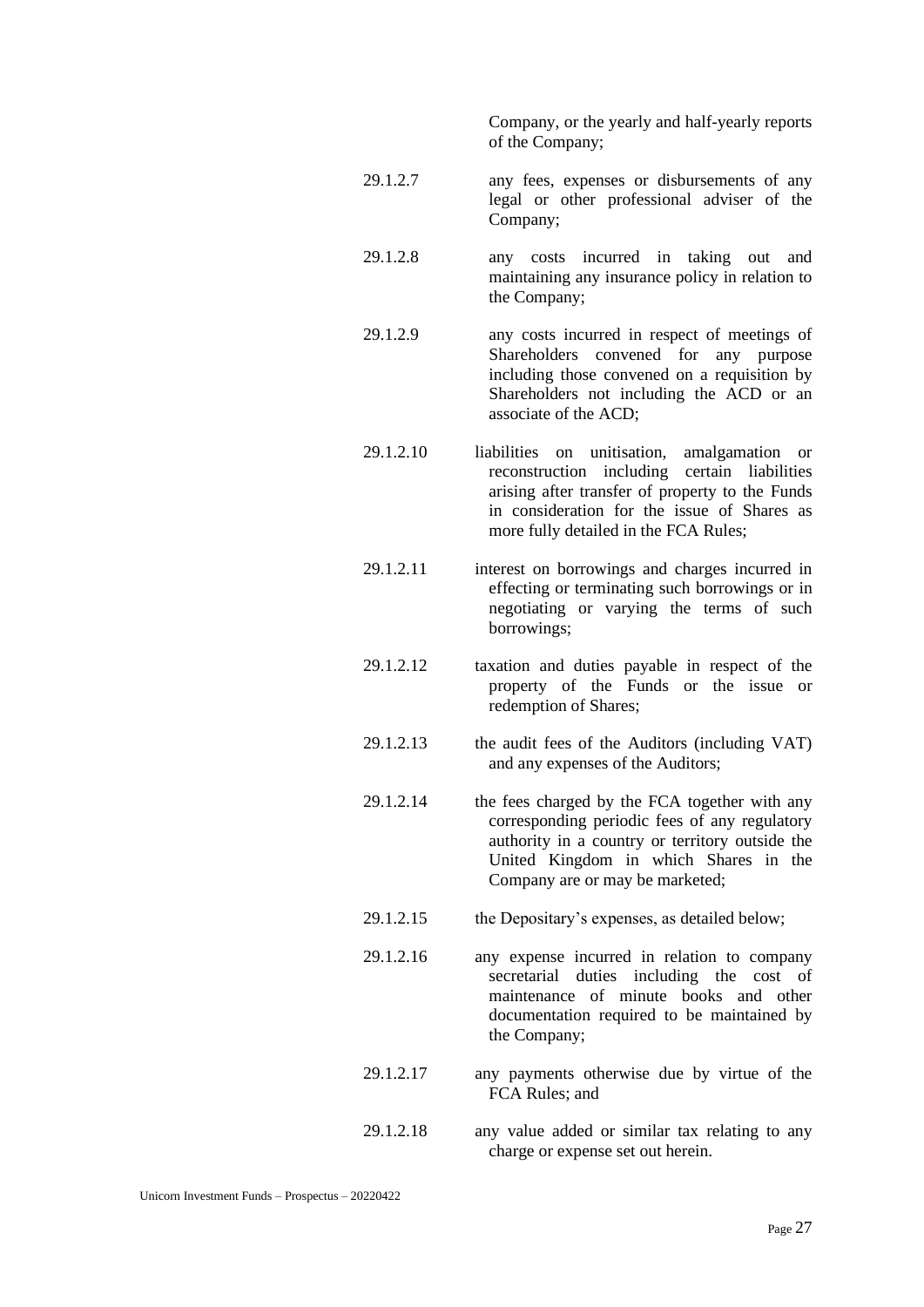- 29.1.3 VAT is payable on these charges where appropriate.
- 29.1.4 Expenses are allocated between capital and income in accordance with the FCA Rules.

# <span id="page-31-0"></span>30 **Charges payable to the ACD**

- 30.1 In payment for carrying out its duties and responsibilities the ACD is entitled to be paid from each Fund an annual management charge based on the Net Asset Value of each Fund. The current charges are set out in Appendix 1.
- 30.2 Any annual management charge accrues daily and is payable monthly in arrears on the first dealing day of each month. The current management charges for the current Share Classes available in the Funds are set out in Appendix 1.
- 30.3 The ACD is also entitled to all reasonable, properly vouched, out of pocket expenses incurred in the performance of its duties, including stamp duty and stamp duty reserve tax on transactions in Shares.
- 30.4 Where the investment objective of a Fund is to treat the generation of income as a higher priority than capital growth, or the generation of income and capital growth have equal priority, all or part of the ACD's fee may be charged against capital instead of against income. This will only be done with the approval of the Depositary. This treatment of the ACD's fee will increase the amount of income available for distribution to Shareholders in the Fund concerned, but may constrain capital growth. At the moment the annual management charge is charged against the income of the Funds, with the exception of the Unicorn UK Income Fund and Unicorn UK Ethical Income Fund where the annual management charge is deducted from the capital of the fund.
- 30.5 If a Share Class's expenses in any period exceed its income the ACD may take that excess from the capital property attributable to that Share Class.
- 30.6 The ACD may not introduce a new category of remuneration for its services without Shareholder approval. The ACD may not increase the annual or preliminary charge unless, not less than 60 days before the increase, the ACD gives notice in writing of the increase and the date of its commencement to all Shareholders and has revised and made available the Prospectus to reflect the new rate and the date of its commencement.

## <span id="page-31-1"></span>31 **Administrator's fees**

The fees and expenses of the Administrator/Registrar (plus any VAT thereon) are paid by the ACD and not by the Company.

## <span id="page-31-2"></span>32 **Depositary's Fee**

32.1 The Depositary receives for its own account a periodic fee which will accrue daily and is payable monthly in arrears on the first dealing day of each month. The rate of the periodic fee is agreed between the ACD and the Depositary from time to time, subject to the FCA Rules, and is currently 0.04 per cent of the value of the relevant Fund per annum, subject to a minimum fee of £10,000 per fund. The Depositary may not increase the charges unless, not less than 60 days' notice is given.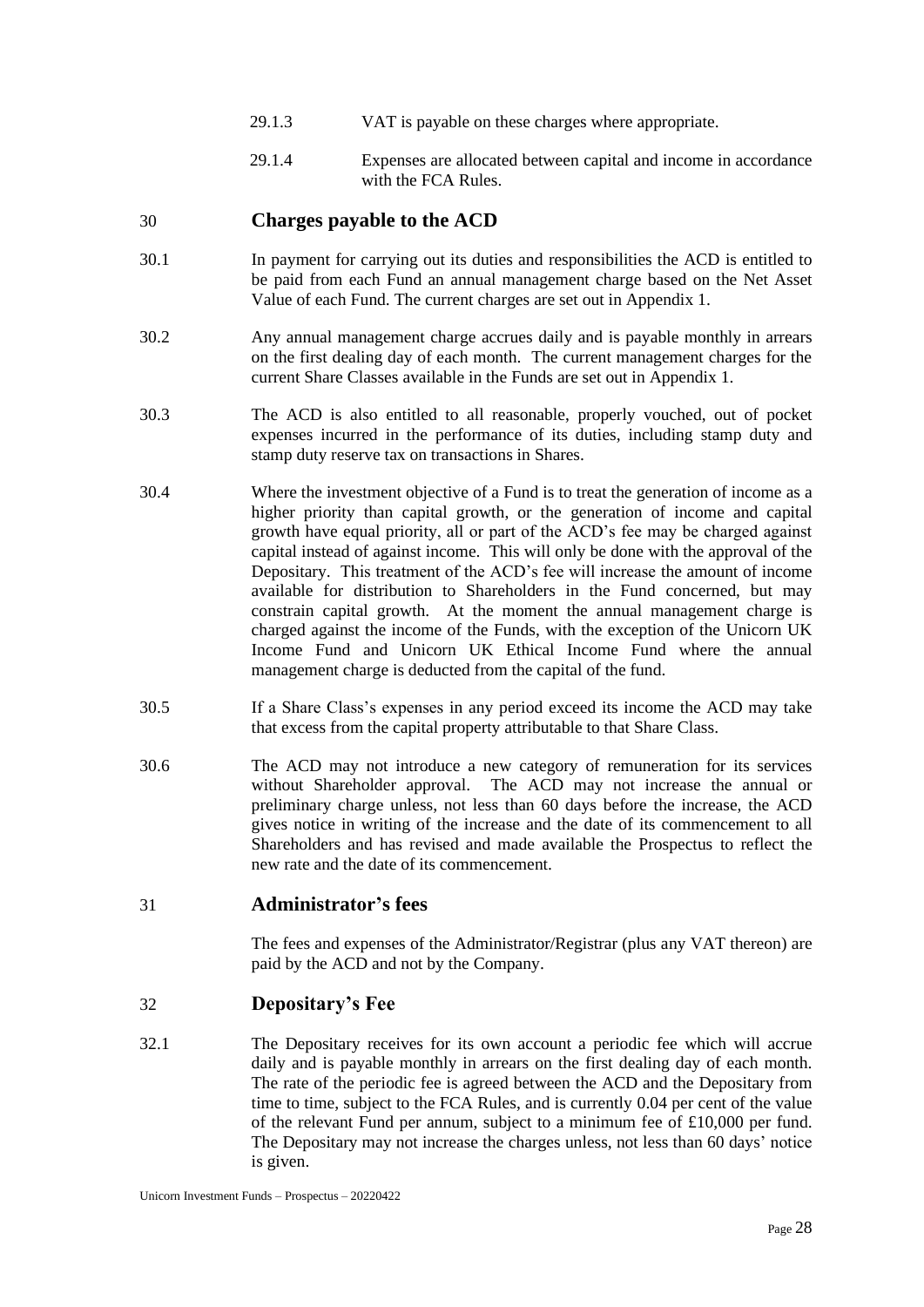- 32.2 The remuneration payable to the Depositary out of the property attributable to each Fund for its services also includes transaction charges and custody charges. Transaction charges vary from country to country, dependent on the markets and the value of the stock involved and currently range from £15 to £100 (or equivalent in another currency) per transaction and accrue at the time the transactions are effected and are payable as soon as is reasonably practicable, and in any event not later than the last business day of the month when such charges arose or as otherwise agreed between the Depositary and the ACD. The maximum transaction fee chargeable is £150 per trade. Custody charges again vary from country to country depending on the markets and the value of the stock involved and currently range from 0.005 to 0.04 per cent and accrue and are payable as agreed from time to time by the ACD and the Depositary, subject to the FCA Rules. The Depositary may not increase the charges unless, not less than 60 days' notice is given.
- 32.3 In addition to the fees and charges payable to the Depositary referred to above, the amount payable to the Depositary out of the property attributable to any Fund by way of remuneration for its services may include charges in connection with its duties (or the exercise of powers conferred upon it by the OEIC Regulations or the FCA Rules) referable to (but not limited to): (i) custody of assets (including overseas custody services); (ii) the acquisition holding and disposal of property; (iii) the collection and distribution to Shareholders of dividends, interest and any other income; (iv) the maintenance of distribution accounts; (v) the conversion of foreign currency; (vi) registration of assets in the name of the Depositary or its nominee or agents; (vii) borrowings, stocklending or other permitted transactions; (viii) communications with any parties (including telex, facsimile, SWIFT and electronic mail); (ix) taxation matters; (x) insurance matters; (xi) dealings in derivatives; (xii) costs and charges relating to banking and banking transactions; (xiii) preparation of the Depositary's annual report; (xiv) taking professional advice; (xv) conducting legal proceedings; (xvi) the convening and/or attendance at meetings of Shareholders; and (xvii) modification of the Instrument of Incorporation, Prospectus, and negotiation and/or modification of the Depositary Agreement and any other agreement entered into between the Depositary and its delegates.
- 32.4 The Depositary will also be paid by the Company out of the property attributable to each Fund, expenses properly incurred in the performance of, or arranging the performance of, functions conferred on it by the Depositary Agreement, the FCA Rules, OEIC Regulations or by the general law, including the amount of £4,500 per annum out of the property of each Fund relating to the performance of cash flow monitoring and reconciliation.
- 32.5 The Depositary shall be entitled to recover its fees, charges and expenses when the relevant transaction or other dealing is effected or relevant service is provided or as may otherwise be agreed between the Depositary and the Company or the ACD.
- 32.6 On a winding up of the Company, the termination of a Fund or the redemption of a class of Shares, the Depositary will be entitled to its *pro rata* fees, charges and expenses to the date of winding up, the termination, or the redemption (as appropriate) and any additional expenses necessarily realised in settling or receiving any outstanding obligations. No compensation for loss of office is provided for in the agreement with the Depositary.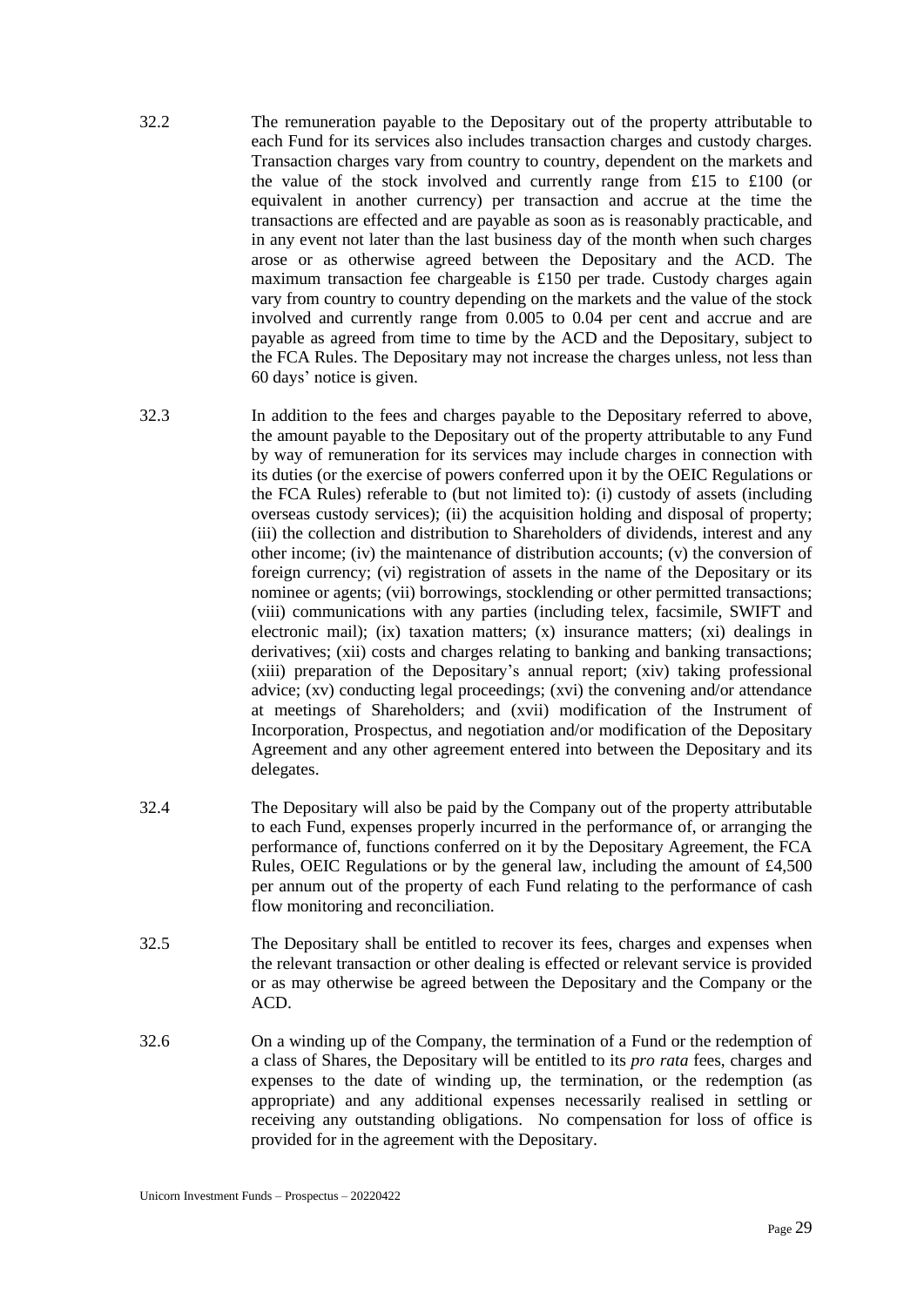- 32.7 Any value added tax on any fees, charges or expenses payable to the Depositary will be added to such fees, charges or expenses.
- 32.8 Expenses not directly attributable to a particular Fund will be allocated between Funds. In each such case such expenses and disbursements will also be payable if incurred by any person (including the ACD or any associate or nominee of the Depositary or of the ACD) who has had the relevant duty delegated to it pursuant to the FCA Rules by the Depositary.

## <span id="page-33-0"></span>33 **Allocation of Fees and Expenses between Funds**

All the above fees, duties and charges (other than those borne by the ACD) will be charged to the Fund in respect of which they were incurred but where an expense is not considered to be attributable to any one Fund, the expense will normally be allocated to all Funds pro-rata to the value of the net assets of the Funds, although the ACD has discretion to allocate these fees and expenses in a manner which it considers fair to Shareholders generally.

## <span id="page-33-1"></span>34 **Shareholder Meetings and Voting Rights**

### 34.1 **Annual General Meeting**

The Company will not hold annual general meetings.

#### 34.2 **Requisitions of Meetings**

- 34.2.1 The ACD may requisition a general meeting at any time.
- 34.2.2 Shareholders may also requisition a general meeting of the Company. A requisition by Shareholders must state the objects of the meeting, be dated, be signed by Shareholders who, at the date of the requisition, are registered as holding not less than onetenth in value of all Shares then in issue and the requisition must be deposited at the head office of the Company. The ACD must convene a general meeting no later than eight weeks after receipt of such requisition.

#### 34.3 **Notice of Quorum**

Shareholders will receive at least 14 days' notice of a Shareholders' meeting and are entitled to be counted in the quorum and vote at such meeting either in person or by proxy. The quorum for a meeting is two Shareholders, present in person or by proxy. The quorum for an adjourned meeting is one Shareholder present in person or by proxy. Notices of Meetings and adjourned meetings will be sent to Shareholders at their registered addresses.

### 34.4 **Voting Rights**

- 34.4.1 At a meeting of Shareholders, on a show of hands every Shareholder who (being an individual) is present in person or (being a corporation) is present by its representative properly authorised in that regard, has one vote.
- 34.4.2 On a poll vote, a Shareholder may vote either in person or by proxy. The voting rights attaching to each Share are such

Unicorn Investment Funds – Prospectus – 20220422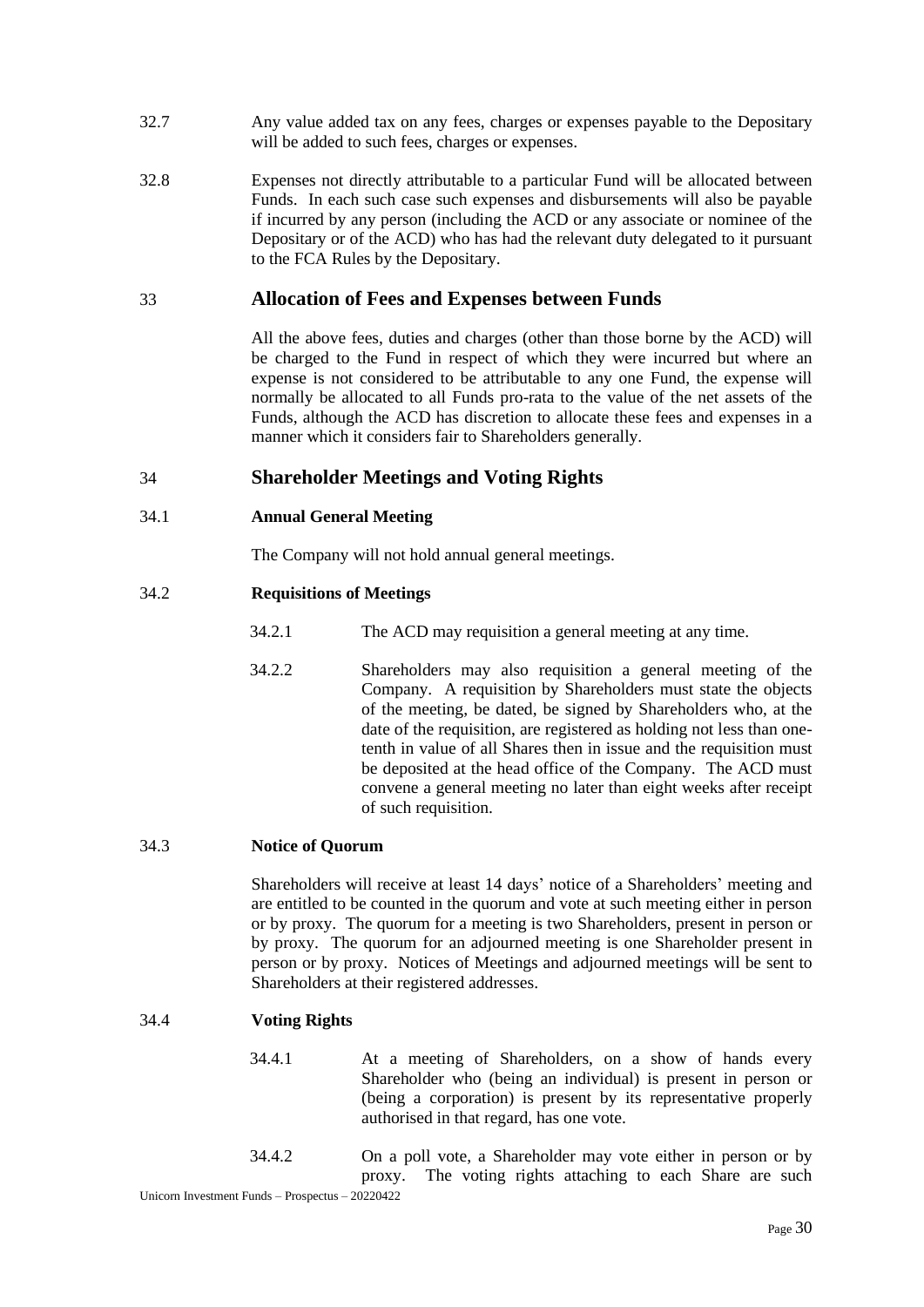proportion of the voting rights attached to all the Shares in issue that the price of the Share bears to the aggregate price(s) of all the Shares in issue at the date seven days before the notice of meeting is deemed to have been served.

- 34.4.3 A Shareholder entitled to more than one vote need not, if he votes, use all his votes or cast all the votes he uses in the same way.
- 34.4.4 Except where the FCA Rules or the Instrument of Incorporation of the Company require an extraordinary resolution (which requires 75% of the votes cast at the meeting to be in favour if the resolution is to be passed) any resolution required by the FCA Rules will be passed by a simple majority of the votes validly cast for and against the resolution.
- 34.4.5 The ACD may not be counted in the quorum for a meeting and neither the ACD nor any associate (as defined in the FCA Rules) of the ACD is entitled to vote at any meeting of the Company except in respect of Shares which the ACD or associate holds on behalf of or jointly with a person who, if the registered Shareholder, would be entitled to vote and from whom the ACD or associate has received voting instructions. Where every Shareholder within a Fund is prohibited under the FCA Rules from voting, a resolution may, with the prior written agreement of the Depositary, instead be passed with the written consent of Shareholders representing 75% of the Shares of the Fund in issue.
- 34.4.6 "Shareholders" in this context means shareholders on the date seven days before the notice of the relevant meeting was deemed to have been served but excludes holders who are known to the ACD not to be shareholders at the time of the meeting.

#### 34.5 **Class and Fund Meetings**

The above provisions, unless the context otherwise requires, apply to Share Class meetings and meetings of Funds as they apply to general meetings of Shareholders.

#### 34.6 **Variation of Class Rights**

The rights attached to a class or Fund may not be varied without the sanction of a resolution passed at a meeting of Shareholders of that Share Class or Fund by a seventy-five per cent majority of those votes validly cast for and against such resolution.

### <span id="page-34-0"></span>35 **Taxation**

The information given under this heading does not constitute legal or tax advice and prospective investors should consult their own professional advisers as to the implications of subscribing for, purchasing, holding, switching or disposing of shares under the laws of the jurisdiction in which they may be subject to tax.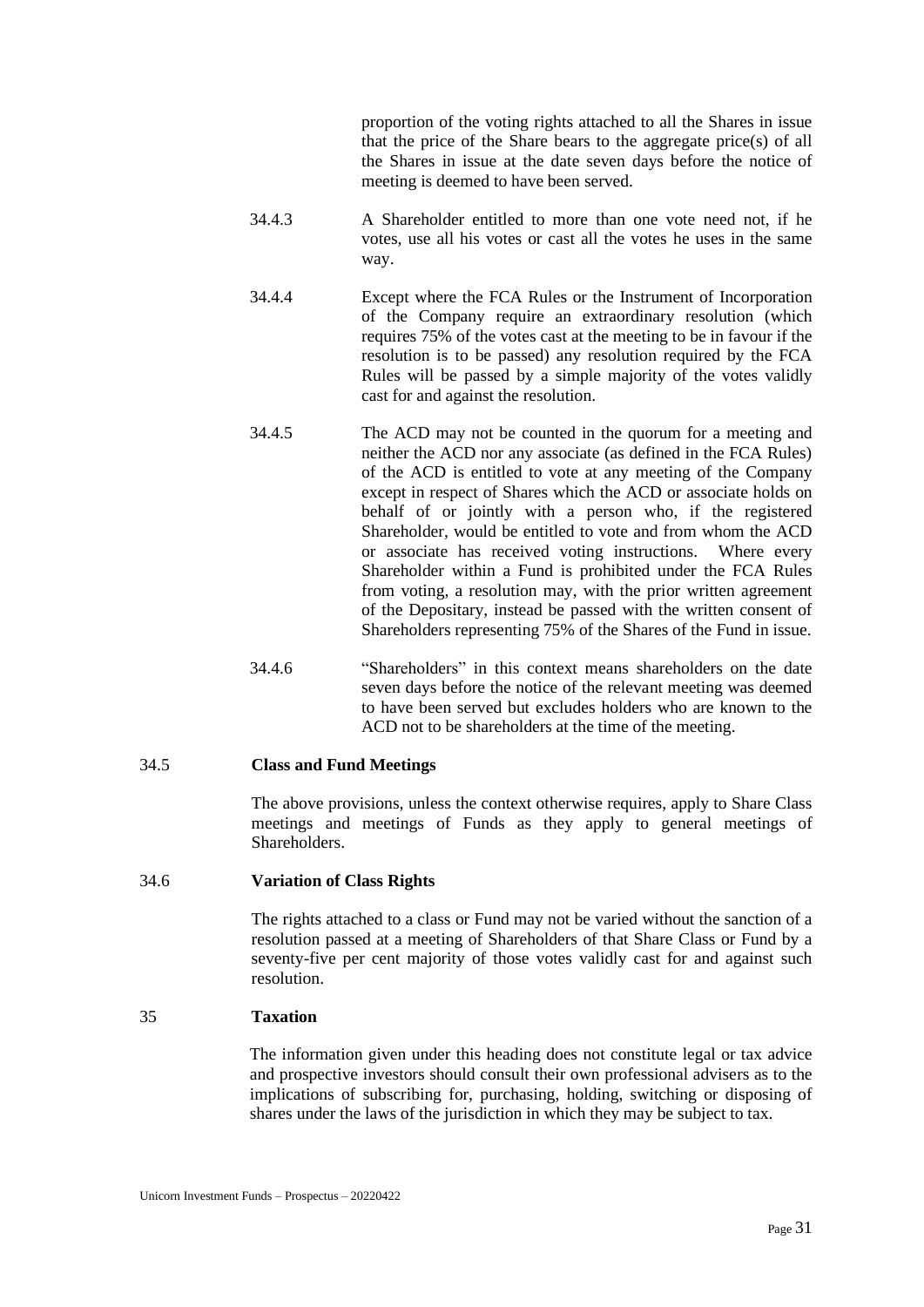#### 35.1 **Taxation of the Company/Funds**

As the Funds are Funds of an open-ended investment company to which the Authorised Investment Funds (Tax) Regulations 2006 apply, each Fund, and not the Company, is deemed to be a separate taxable entity.

The Funds are exempt from UK taxation in respect of capital gains realised on the disposal of investments held within them.

Each Fund, however, is liable to UK corporation tax on most sources of income (other than, inter alia, dividends treated as being exempt under Part 9A of the Corporation Tax Act 2009 (the "CTA 2009") and the franked portion of dividend distributions from UK authorised unit trusts and other UK open-ended investment companies), net of allowable expenses (and, in relevant cases, interest distributions made by the Fund). The rate of corporation tax is equivalent to the basic rate of income tax, currently 20%. Dividends treated as being exempt under Part 9A CTA 2009 and the franked portion of dividend distributions from UK authorised unit trusts and other UK open-ended investment companies will be qualifying investment income of the Fund. Where foreign tax has been deducted from income from overseas sources, that tax can in some instances be offset against corporation tax payable by the Fund by way of double tax relief.

Following the enactment of the Finance Act 2017, a Fund that makes an interest distribution in relation to a distribution period is not required to deduct UK income tax at source.

### 35.2 **UK information reporting regime**

Schedule 23 of the Finance Act 2011 imposes an obligation on financial institutions to report to HMRC payments of interest made to individuals resident in the UK. The reporting regime requires open-ended investment companies to report details of interest distributions paid to UK-resident investors. Dividend distributions and payments made to ISA investors are unaffected.

### 35.3 **Stamp Duty Reserve Tax**

With effect from 30 March 2014, the SDRT charge on the surrender of shares in an ICVC applies only to an in specie redemption of Shares made otherwise than on a pro rata basis. A surrender of Shares to the Company will therefore generally be exempt from SDRT. Where a chargeable transaction occurs the Shareholder will be liable for SDRT at 0.5% of the consideration given for the Company assets acquired on redemption.

## 35.4 **US Foreign Account Tax Compliance Act 2010 and OECD Common Reporting Standard 2016**

FATCA and CRS aim to promote cross-border tax compliance by implementing international standards for the automatic exchange of tax information relating to US taxpayers and taxpayers in CRS participating jurisdictions respectively.

Under the International Tax Compliance Tax Regulations 2015, which adopt the UK's reporting obligations under FATCA and CRS into UK law, the ACD, on behalf of the Company, is subject to certain reporting obligations in relation to Shareholders.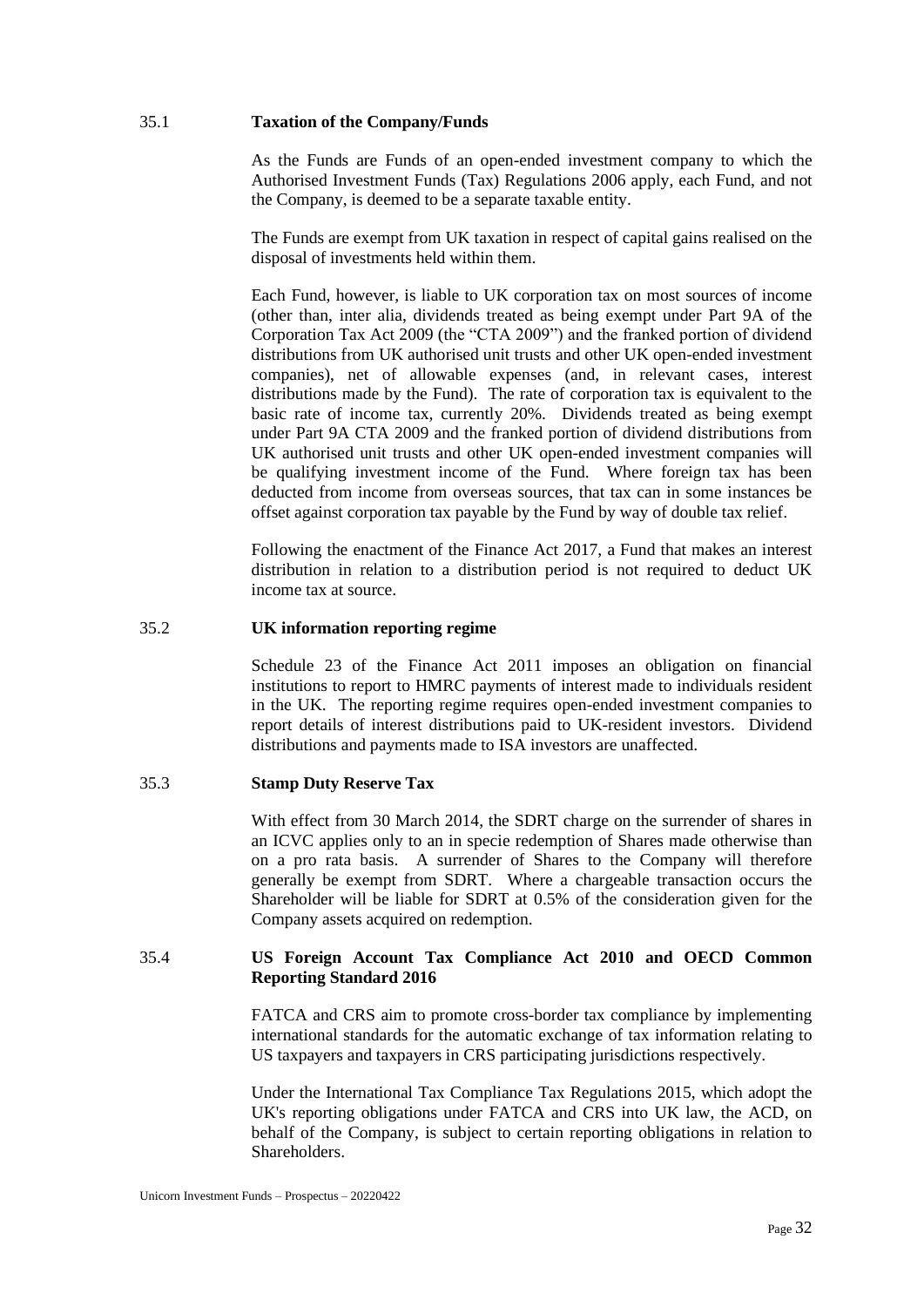In order to comply with its FATCA and CRS reporting obligations, the ACD may be required to obtain certain information from Shareholders and prospective Shareholders so as to ascertain their tax status. The ACD may further be required to report annually to HMRC certain information about the Shares held in the Fund or Funds by Shareholders who are, or who are controlled by a person or persons who are, tax resident in or citizens of the US or who are tax resident in a CRS participating country for FATCA and CRS purposes respectively, including details of payments made to the Shareholder (which may include payments made as a result of the redemption of the Shareholder's Shares).

Under FATCA, if the Shareholder is a specified US person, a US owned non-US entity, non-participating FFI or does not provide the requisite documentation, the ACD will need to report information on these Shareholders and the Shares held by them to HMRC, in accordance with the applicable laws and regulations. HMRC will in turn report the relevant information to the IRS. Provided that the ACD acts in accordance with these provisions, the Company will not be subject to withholding tax under FATCA.

Under CRS, if the Shareholder is tax resident in a CRS participating country or does not provide the requisite documentation, the ACD will need to report information on the Shareholders to HMRC, in accordance with applicable laws and regulations. As part of the automatic information exchange between the CRS countries, HMRC will report the relevant information to the responsible tax authorities. Within the European Union, CRS has been implemented by Council Directive 2014/107/EU on the mandatory automatic exchange of tax information which was adopted on 9 December 2014 and became effective among most member states of the European Union on 1 January 2016.

Shareholders and intermediaries should note that it is the existing policy of the ACD that Shares are not being offered or sold for the account of US Persons or Shareholders who do not provide the appropriate FATCA information or who do not provide the appropriate CRS information. Subsequent transfers of Shares to US Persons are prohibited. If Shares are beneficially owned by any US Person or a person who has not provided the appropriate FATCA or CRS information as required, the ACD may in its discretion compulsorily redeem such Shares.

#### 35.5 **Taxation of the Investor**

#### 35.6 **Income distribution and accumulation**

For the purposes of UK taxation on income, the same consequences will arise whether a Fund's income is distributed to a Shareholder or accumulated on his behalf. The tax consequences set out in the following paragraphs apply equally to accumulations of income by a Fund as they apply to the distributions made by a Fund.

## 35.7 **Individual Shareholders**

#### 35.7.1 **Dividend distributions**

An individual Shareholder who is resident for tax purposes in the UK is subject to income tax in respect of any dividend distribution received.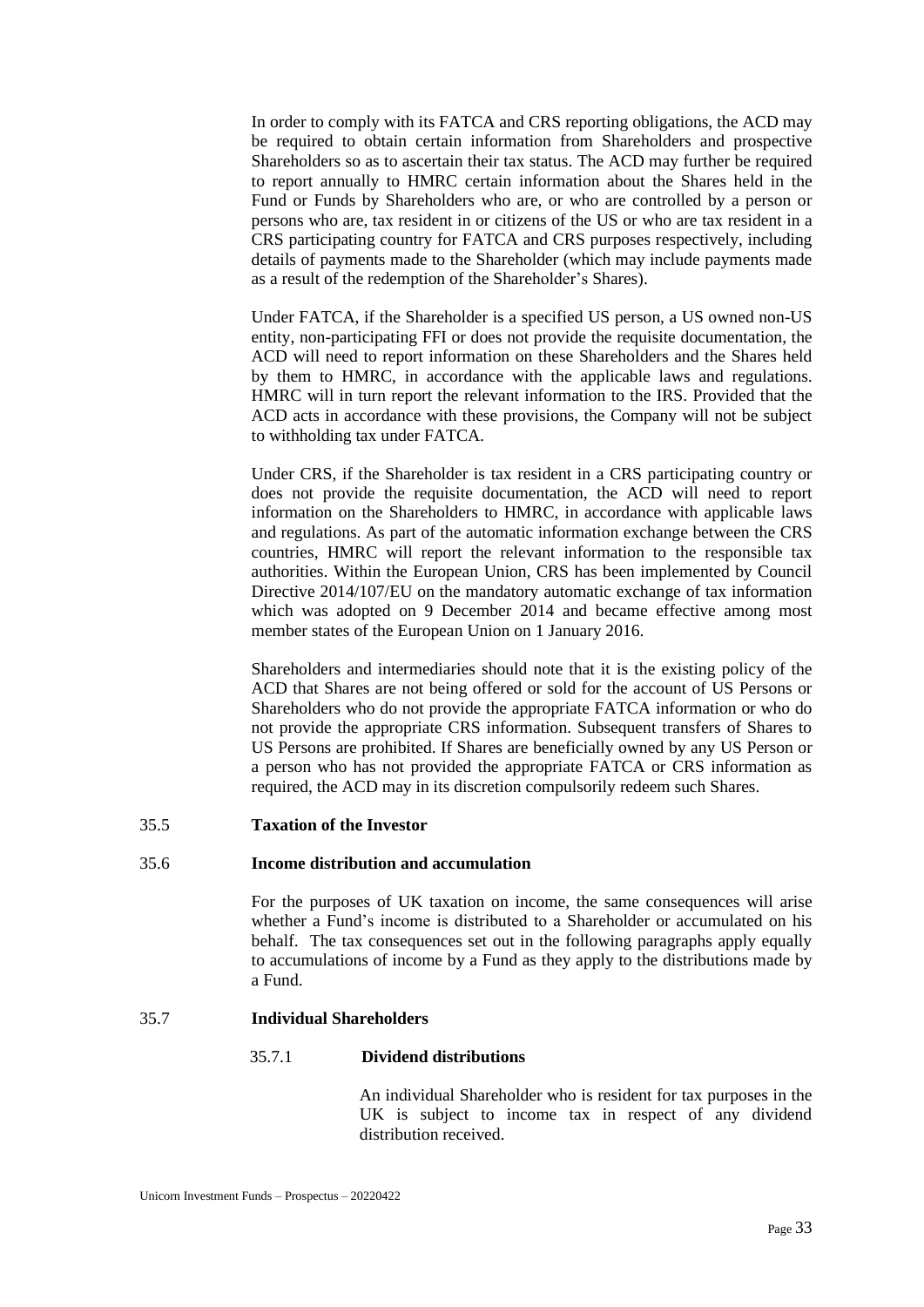With effect from 6 April 2018, the first £2,000 of taxable dividend income received by an individual is subject to tax at the dividend nil rate of 0%. To the extent that taxable dividend income otherwise falls within the individual's basic rate band, a UK-resident individual will be liable for income tax on the dividend at the rate of 7.5%.

If a UK-resident individual's taxable dividend income falls outside the upper limit of the basic rate band, the individual will be required to pay income tax at the dividend upper rate of 32.5% (to the extent that the dividend falls within the higher rate band) or at the dividend additional rate of 38.1% (to the extent that the dividend falls outside the upper limit of the higher rate band).

An individual Shareholder who is not resident for tax purposes in the UK is liable to tax in the UK on income arising in the UK. A non-resident individual who receives a dividend distribution is treated as having paid income tax on the amount of the dividend at the dividend ordinary rate (7.5%). This is generally sufficient to satisfy the non-resident's liability to UK tax. Non-UK resident Shareholders should consult their own advisors as to the tax consequences of a receipt of distributions under the law of their own jurisdiction of residence.

## 35.7.2 **Interest distributions**

Where a Fund pays an interest distribution it will not be required to deduct income tax at source. After taking account of any savings allowance to which the Shareholder is entitled for the tax year in which the interest distribution is received, a UK-resident individual Shareholder will be subject to income tax in respect of the interest distribution at the rate of 20%, 40% or 45%, depending on the amount of the Shareholder's income from other sources.

An individual Shareholder who is not resident for tax purposes in the UK will not generally have any liability to UK tax in respect of an interest distribution.

# 35.7.3 **Capital gains**

Any capital gains arising to individual Shareholders who are resident in the UK on the sale, exchange or other disposal of their Shares are, depending on their personal circumstances, subject to capital gains tax.

For 2020/2021 the first £12,300 of chargeable gains from all sources will be exempt from tax. Thereafter, for gains above the annual exempt amount, the capital gains tax rate is 10% to the extent that together with an individual's taxable income they do not exceed the upper limit of the basic rate income tax band and at 20% to the extent that they exceed that limit.

#### 35.7.4 **Switches between Funds**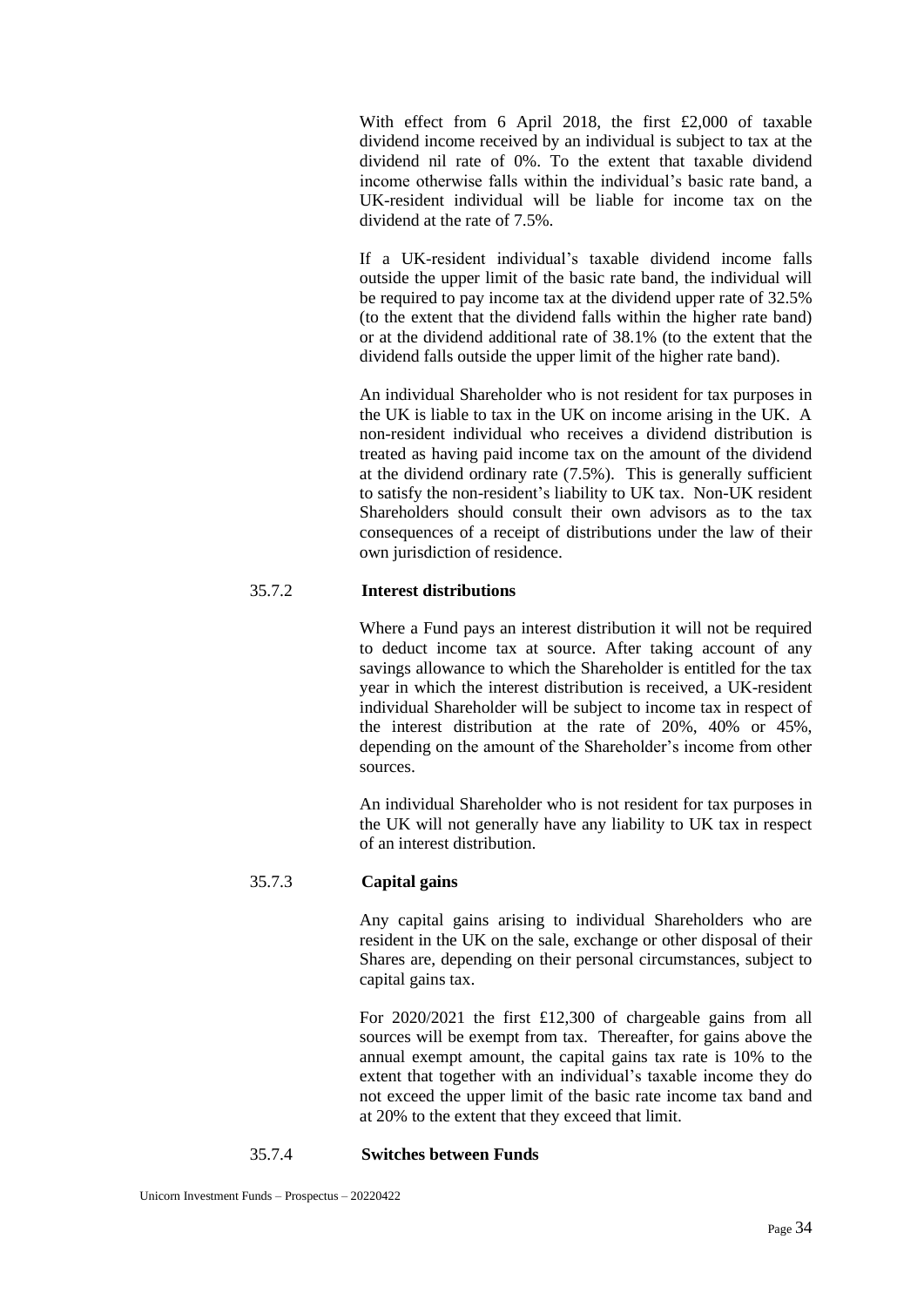A switch from Shares in one Fund for Shares in any other Fund is treated as a redemption and sale and will for UK-resident individual Shareholders be a disposal for the purposes of capital gains tax.

#### 35.7.5 **Switches between share classes of the same Fund**

A switch of one class of Shares in one Fund for another class of Shares in the same Fund (for example, an exchange of income Shares for accumulation Shares in the same Fund and vice versa) will generally (provided that no consideration is given or received other than the classes of Shares in question) not constitute a disposal for the purposes of capital gains taxation.

## 35.7.6 **Inheritance tax**

Shares held in any of the Funds will generally form part of an individual's estate and will therefore potentially be subject to inheritance tax (IHT).

Where a Shareholder is in any doubt as to their tax status, they should seek advice from a professional tax adviser.

## 35.7.7 **The International Tax Compliance regulations**

The Company is required to comply with The International Tax Compliance Regulations. The regulations transpose into UK law rules and obligations derived from European Union law and intergovernmental agreements entered into by the UK which are aimed at increasing transparency and reducing tax evasion.

To be compliant with these regulations the Company must collect information about each investor's tax residence and in certain circumstances provide information about investors' Shareholdings to HMRC. HMRC may in turn share this information with overseas tax authorities.

Therefore, where an investor fails to provide the information required by the Company to comply with its obligations to HMRC this may result in the ACD taking appropriate action against the Shareholder, including invoking the compulsory transfer and redemption provisions set out in Section 19 "Restrictions, Compulsory Transfer, Redemption and Conversion".

The ACD intends to procure compliance with the regulations but cannot give an assurance that this will be achieved. The underlying laws and agreements are a complex area of tax law and investors should consult their professional advisers on the implications these rules may have for them.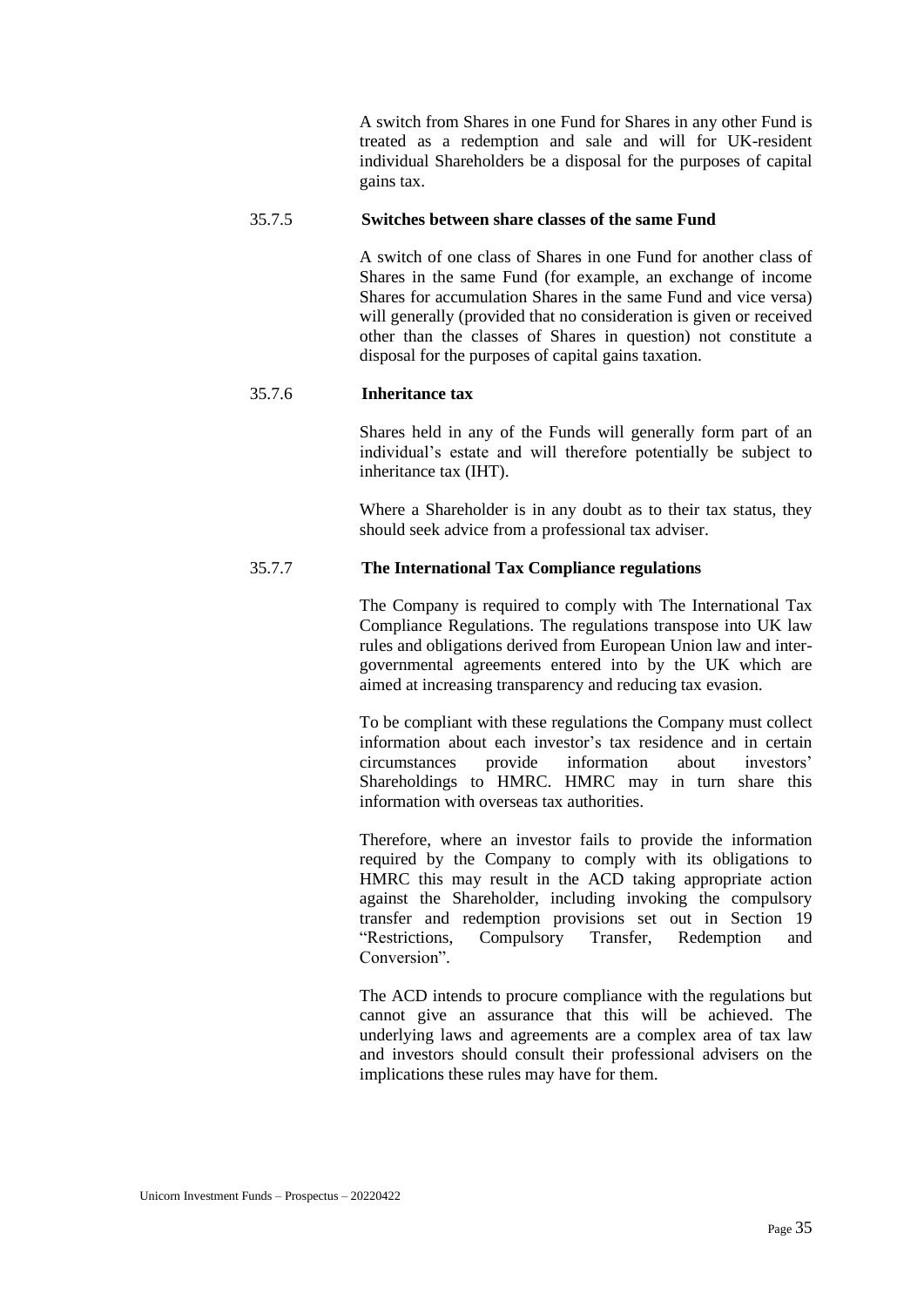#### 35.8 **Corporate Shareholders**

#### 35.8.1 **Dividend distributions**

A UK-resident corporate Shareholder receiving a dividend distribution is treated as receiving a payment which may consist of two parts; a "franked" portion and an "unfranked" portion. In broad terms, the portion treated as franked will be such proportion as is equal to the proportion of the total income of the Fund (brought into account when determining the distribution for the period in question) which consists of dividend income received which is treated as exempt under Part 9A CTA 2009. The "franked" portion of the payment is treated as dividend income, on which the UK-resident corporate Shareholder will not generally be chargeable to corporation tax. No reclaim of tax credits can be made in relation to the 'franked' portion of a dividend distribution. At present, the "unfranked" portion of the distribution is treated as an annual payment from which income tax at 20% has been deducted; it is therefore chargeable to corporation tax at the rate applicable to the UK-resident corporate Shareholder but with credit for the income tax treated as deducted. The current rate of corporation tax is 19%.

Non-UK resident corporate Shareholders resident in certain jurisdictions and holding a substantial percentage of the voting power in the Company or Fund may be entitled, on receipt of dividend distributions, to payment of a very small tax credit by HMRC under an applicable double taxation agreement. In other cases, no tax credit will generally be payable to the non-resident company.

## 35.8.2 **Interest distributions**

A UK-resident corporate Shareholder will be subject to corporation tax in respect of any interest distribution under the corporation tax rules applicable to loan relationships.

The position for non-UK resident corporate Shareholders is the same as for non-resident individuals (see above).

## 35.8.3 **"Fair Value"**

Under the corporate debt tax regime in the UK, if more than 60% (by market value) of the investments of the Fund consist of "qualifying investments", the fair value basis of accounting must be used by Shareholders within the charge to UK corporation tax; the opening value of a holding for an account period is the market value for capital gains purposes at the end of the previous accounting period. "Qualifying investments" are broadly those which yield a return directly or indirectly in the form of interest.

#### 35.8.4 **Capital Gains**

Any chargeable gains (after taking account of indexation relief) arising to UK-resident corporate Shareholders on the sale,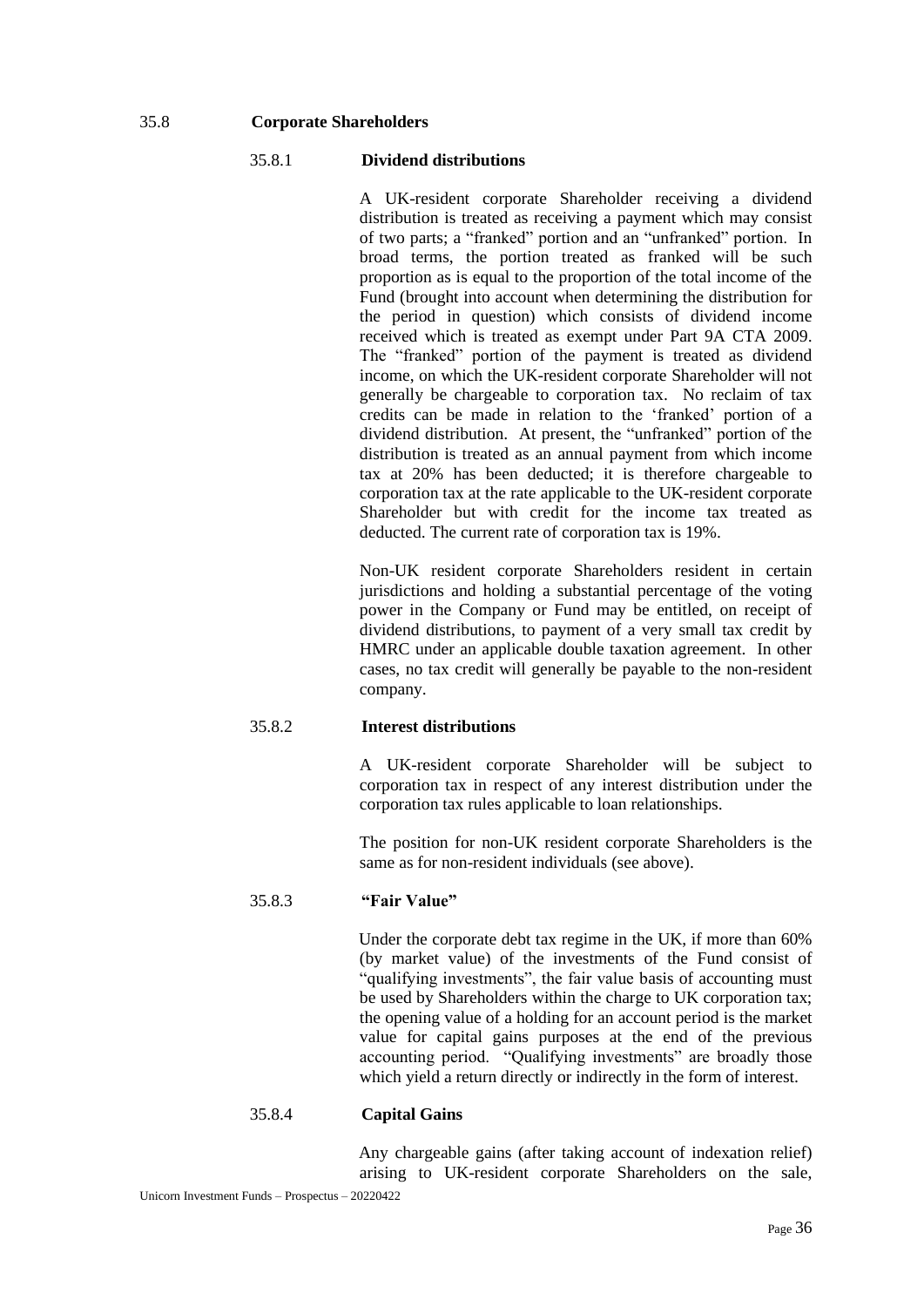exchange or other disposal of their Shares will be subject to corporation tax.

#### 35.8.5 **Switches between Funds**

A switch of Shares in one Fund for Shares in any other Fund is treated as a redemption and sale and will UK-resident corporate Shareholders be a disposal for the purposes of corporation tax.

#### 35.8.6 **Switches between share classes of the same Fund**

A switch of one class of Shares in one Fund for another class of Shares in the same Fund (for example, an exchange of income Shares for accumulation Shares and vice versa) will generally (provided that no consideration is given or received other than the classes of Shares in question) not constitute a disposal for the purposes of corporation tax on chargeable gains.

#### 35.9 **General**

All Funds of the Company are eligible to be held within the stocks and Shares component of an ISA. Income and capital gains within an ISA are tax free. Withdrawals can be made at any time without any loss of tax relief.

In the case of accumulation Shares, reinvested income is deemed to have been distributed to the Shareholder for the purposes of taxation and a tax voucher will be issued to the Shareholder to provide the appropriate details for their returns.

**The above statements are only intended as a general summary of UK tax law and practice as at the date of this Prospectus (which may change in the future) applicable to individual and corporate investors who are the absolute beneficial owners of a holding in the Company and their applicability will depend upon the particular circumstances of each investor. In particular, the summary may not apply to certain classes of investors (such as dealers in securities). Any investor who is in any doubt as to his UK tax position in relation to the Company should consult his UK professional adviser.**

## 36 **Income equalisation**

- 36.1 Income equalisation, as explained below, may apply in relation to certain Funds in the Company, as detailed in Appendix 1.
- 36.2 Part of the purchase price of a Share reflects the relevant share of accrued income received or to be received by the Company. This capital sum is returned to a Shareholder with the first allocation of income in respect of a Share issued during an accounting period.
- 36.3 The amount of income equalisation is either the actual amount of income included in the issue price of that Share or is calculated by dividing the aggregate of the amounts of income included in the price of Shares issued or sold to Shareholders in an annual or interim accounting period by the number of those Shares and applying the resultant average to each of the Shares in question.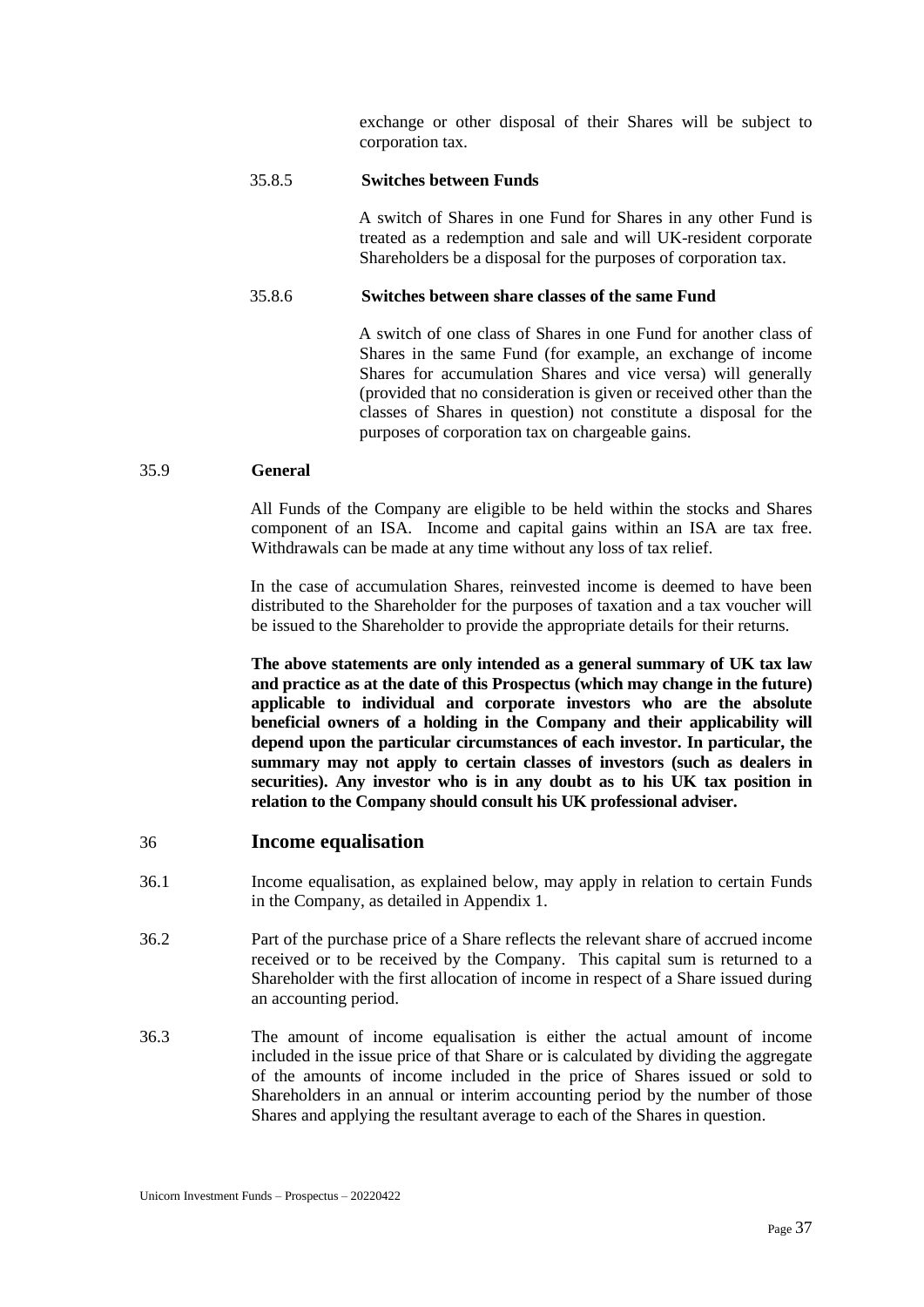# 37 **Winding up of the Company or a Fund of the Company**

- 37.1 The Company shall not be wound up except as an unregistered company under Part V of the Insolvency Act 1986 or under the FCA Rules. A Fund may only be terminated under the FCA Rules.
- 37.2 Where the Company or a Fund are to be wound up under the FCA Rules, such winding up may only be commenced following approval by the FCA. The FCA may only give such approval if the ACD provides a statement (following an investigation into the affairs of the Company) either that the Company will be able to meet its liabilities within 12 months of the date of the statement or that the Company will be unable to do so. The Company may not be wound up under the FCA Rules if there is a vacancy in the position of ACD at the relevant time.
- 37.3 The Company or a Fund may be wound up under the FCA Rules if:
	- 37.3.1 an extraordinary resolution to that effect is passed by Shareholders; or
	- 37.3.2 the period (if any) fixed for the duration of the Company or a particular Fund by the Instrument of Incorporation expires, or an event (if any) occurs on the occurrence of which the Instrument of Incorporation provides that the Company or a particular Fund is to be wound up (for example, if the Share capital of the Company is below its prescribed minimum or (in relation to any Fund) the Net Asset Value of the Fund is less than £50,000, (or equivalent in another currency) or if a change in the laws or regulations of any country means that, in the ACD's opinion, it is desirable to terminate the Fund); or
	- 37.3.3 on the date of effect stated in any agreement by the FCA Rules to a request by the ACD for the revocation of the authorisation order in respect of the Company or the Fund; or
	- 37.3.4 on the effective date of a scheme of arrangement that is the result in the Company or Fund (respectively) from holding any Scheme Property; or
	- 37.3.5 (in the case of the Company only) when all Funds have ceased to hold any Scheme Property.
- 37.4 On the occurrence of any of the above:
	- 37.4.1 The parts of the FCA Rules relating to Pricing and Dealing and Investment and Borrowing will cease to apply to the Company or the Fund;
	- 37.4.2 The Company will cease to issue and cancel Shares in the Company or the Fund and the ACD shall cease to sell or redeem Shares or arrange for the Company to issue or cancel them for the Company or the Fund;
	- 37.4.3 No transfer of a Share shall be registered and no other change to the register shall be made without the sanction of the ACD;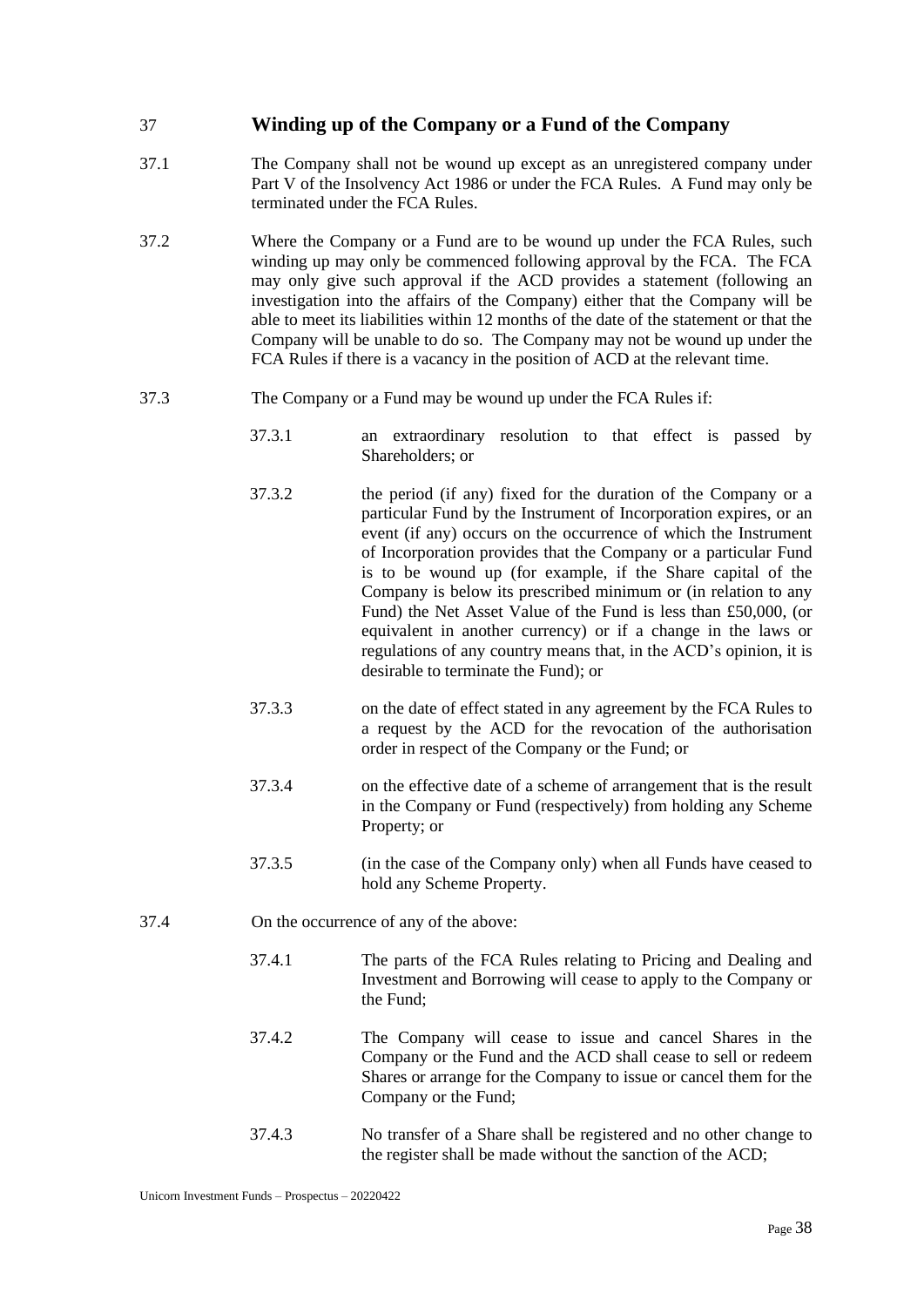- 37.4.4 Where the Company is being wound up, the Company shall cease to carry on its business except in so far as it is beneficial for the winding up of the Company;
- 37.4.5 The corporate status and powers of the Company and, subject to the provisions of paragraphs 37.4.1 to 37.4.4 above, the powers of the ACD shall remain until the Company is dissolved.
- 37.5 The ACD shall, as soon as practicable after the Company or the Fund falls to be wound up, realise the assets and meet the liabilities of the Company or the Fund and, after paying out or retaining adequate provision for all liabilities properly payable and retaining provision for the costs of winding up, arrange for the Depositary to make one or more interim distributions out of the proceeds remaining (if any) to Shareholders proportionately to their rights to participate in the Scheme Property of the Company or the Fund. When the ACD has caused all of the Scheme Property to be realised and all of the liabilities of the Company or the Fund to be realised, the ACD shall arrange for the Depositary to also make a final distribution to Shareholders (if any Scheme Property remains to be distributed) on or prior to the date on which the final account is sent to Shareholders of any balance remaining in proportion to their holdings in the Company or the Fund.
- 37.6 As soon as reasonably practicable after completion of the winding up of the Company or the Fund, the ACD shall notify the FCA.
- 37.7 On completion of a winding up of the Company, the Company will be dissolved and any money (including unclaimed distributions) standing to the account of the Company, will be paid into court within one month of dissolution.
- 37.8 Following the completion of the winding up of the Company, the ACD shall notify the Registrar of Companies and shall notify the FCA that it has done so.
- 37.9 Following the completion of a winding up of either the Company or a Fund, the ACD must prepare a final account showing how the winding up took place and how the Scheme Property was distributed. The auditors of the Company shall make a report in respect of the final account stating their opinion as to whether the final account has been properly prepared. This final account and the auditors' report must be sent to the FCA, to each Shareholder and, in the case of the winding up of the Company, to the Registrar of Companies within two months of the termination of the winding up.
- 37.10 As the Company is an umbrella company, any liabilities attributable or allocated to a Fund under the FCA Rules shall be met out of the Scheme Property attributable or allocated to that Fund.

# 38 **General Information**

## 38.1 **Accounting Periods**

The annual accounting period of the Company ends each year on 30 September (the accounting reference date). The interim accounting period ends each year on 31 March.

#### 38.2 **Income Allocations**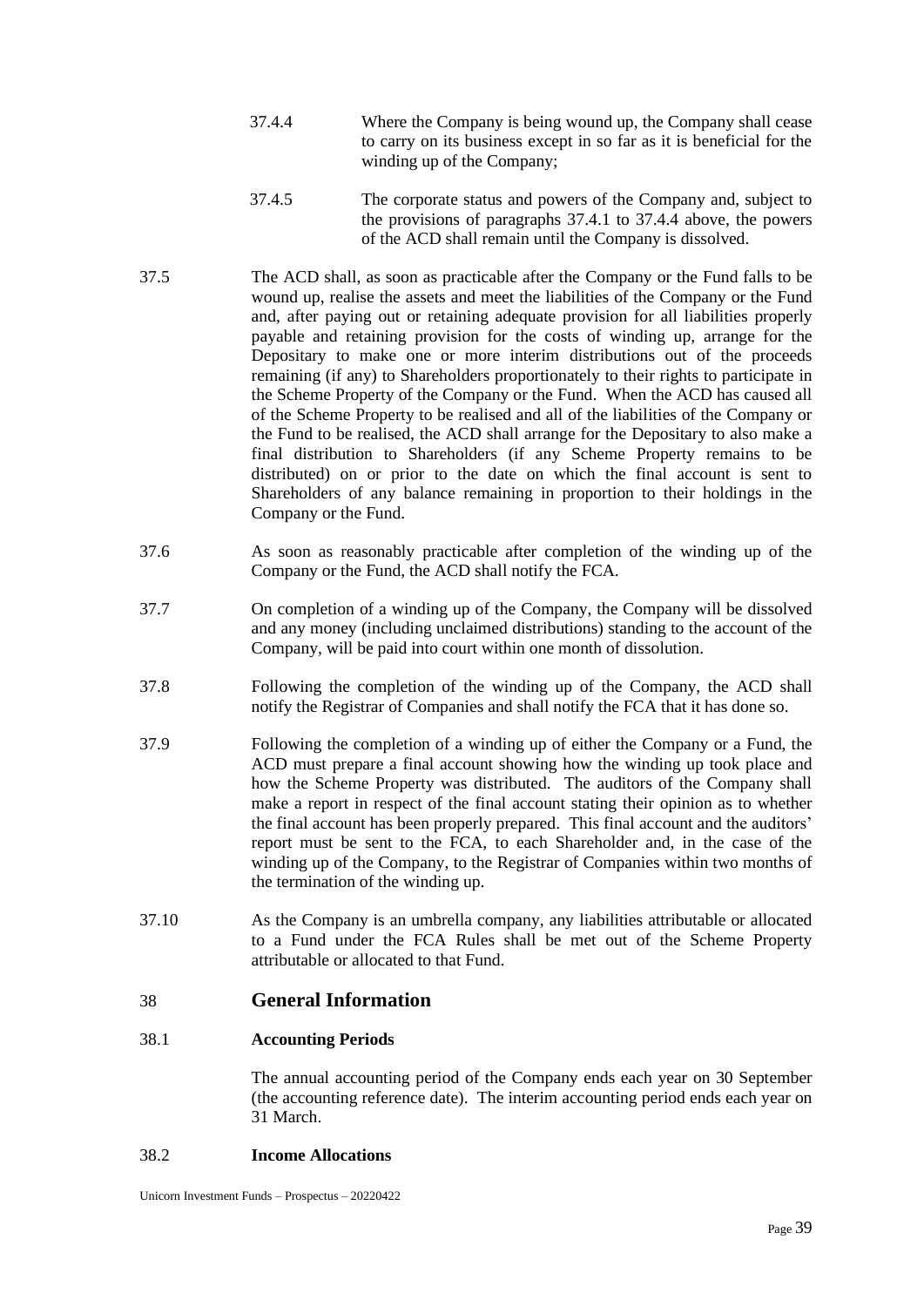- 38.2.1 Allocations of income are made in respect of the income available for allocation in each accounting period.
- 38.2.2 Distributions of income in respect of Income Shares for each Fund are paid on or before the annual income allocation date of 30 November by bank transfer. Unicorn UK Income Fund and Unicorn UK Ethical Income Fund distributions of income in respect of Income Shares are paid on or before the quarterly income allocation dates of  $28<sup>th</sup>$  February,  $31<sup>st</sup>$  May,  $31<sup>st</sup>$  August and 30th November.
- 38.2.3 For Accumulation Shares the income which would otherwise have been distributed will be retained as part of the capital property of the Fund at the end of each accounting period so augmenting the value of such Shares. No additional Shares are issued for such accumulations of income.
- 38.2.4 A re-investment facility may be available for those Funds which do not offer Accumulation Shares.
- 38.2.5 If a distribution remains unclaimed for a period of six years after it has become due, it will be forfeited and will revert to the Company.
- 38.2.6 The amount available for distribution in any accounting period is calculated by taking the aggregate of the income received or receivable for the account of the relevant Fund in respect of that period, and deducting the charges and expenses of the relevant Fund paid or payable out of income in respect of that accounting period. The ACD then makes such other adjustments as it considers appropriate (and after consulting the auditors as appropriate) in relation to taxation, income equalisation, income unlikely to be received within 12 months following the relevant income allocation date, income which should not be accounted for on an accrual basis because of lack of information as to how it accrues, transfers between the income and capital account and any other adjustments which the ACD considers appropriate after consulting the auditors.

## 38.3 **Annual and Interim Reports**

38.3.1 Annual reports of the Company will be published within four months of each annual accounting period and half-yearly reports will be published within two months of each interim accounting period. Copies of these reports may be obtained from the ACD.

# 38.4 **Best Execution**

The ACD's order execution policy sets out the factors which the ACD considers, and expects any investment advisor to consider, when effecting transactions and placing orders in relation to the Company. This policy has been developed in accordance with the ACD's obligations to obtain the best possible result for the Company. Details of the order execution policy are available on the ACD's website at [http://www.unicornam.com/policies-and-disclosures/.](http://www.unicornam.com/policies-and-disclosures/)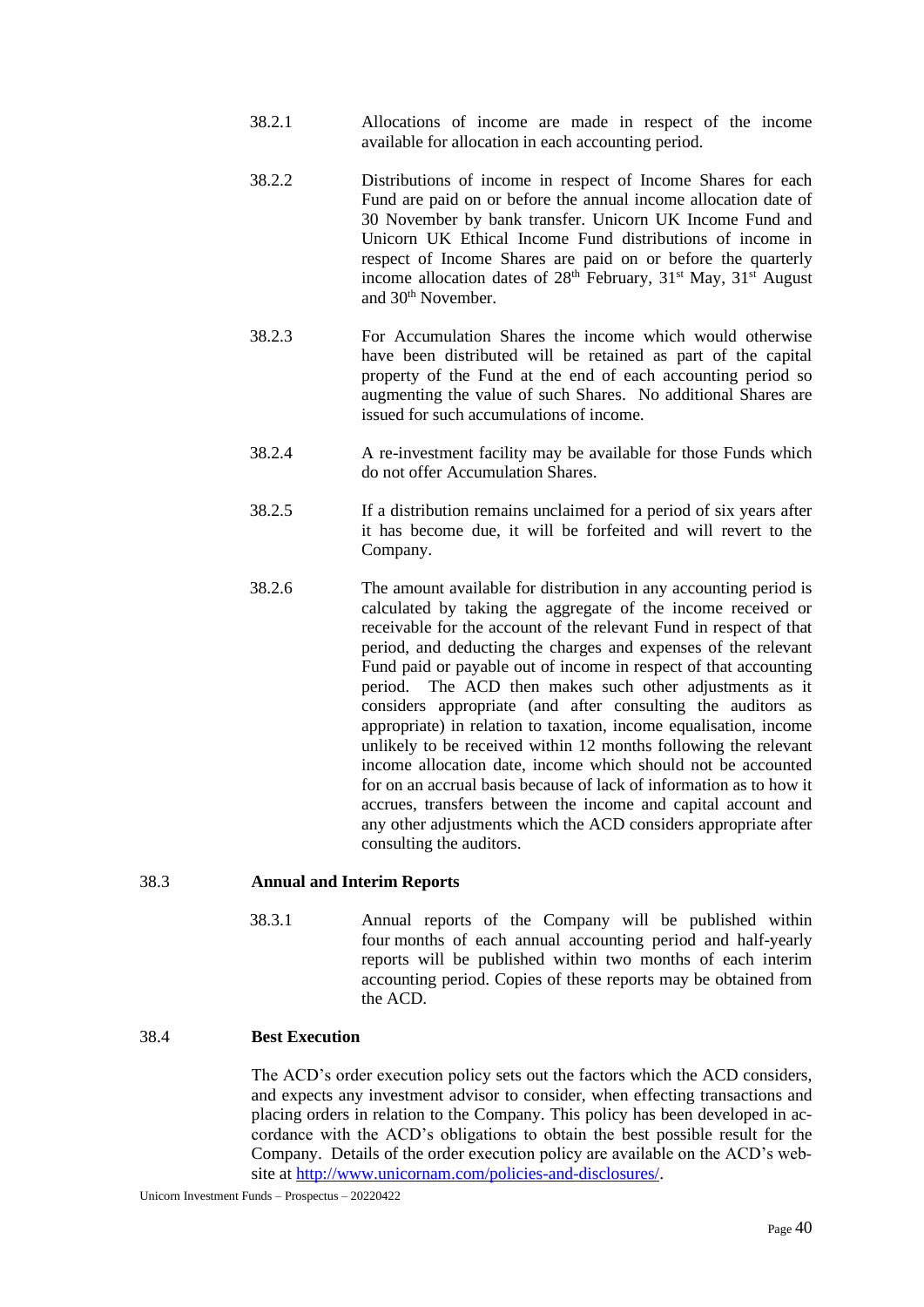#### 38.5 **Strategy for the exercise of voting rights**

The ACD has a strategy for determining when and how voting rights attached to ownership of the scheme property are to be exercised for the benefit of each Fund. A summary of this strategy is available from the ACD on request. Voting records and further details of the actions taken on the basis of this strategy in relation to each Fund are available free of charge from the ACD on request.

#### 38.6 **Remuneration Policy**

- 38.6.1 The ACD establishes and applies remuneration policies and practices for UCITS Remuneration Code staff that:
	- (i) are consistent with and promote sound and effective risk management;
	- (ii) do not encourage risk taking which is inconsistent with the risk profiles or the instrument constituting the fund or the prospectus, as applicable, of the UCITS it manages;
	- (iii) do not impair the ACD's compliance with its duty to act in the best interests of the UCITS it manages; and
	- (iv) include fixed and variable components of remuneration, including salaries and discretionary pension benefits.
- 38.6.2 Up-to-date details of the ACD's remuneration policy, including but not limited to (i) a description of how remuneration and benefits are calculated; and (ii) the identities of persons responsible for awarding the remuneration and benefits can be found at www.unicornam.com. Shareholders may obtain a paper copy of the full remuneration policy, free of charge, on request from the ACD.

#### 38.7 **Documents of the Company**

The following documents may be inspected free of charge between 9.30 a.m. and 5.00 p.m. every business day at the offices of the ACD at First Floor Office, Preacher's Court, The Charterhouse, Charterhouse Square, London EC1M 6AU:

- 38.7.1 the most recent annual and half-yearly reports of the Company; and
- 38.7.2 the Instrument of Incorporation (and any amending instrument of incorporation).
- 38.7.3 The ACD may make a charge at its discretion for copies of the Instrument of Incorporation and reports.
- 38.7.4 Upon request of a Shareholder, the ACD shall provide information supplementary to the prospectus relating to:
	- 38.7.4.1 the quantitative limits applying in the risk management of the funds;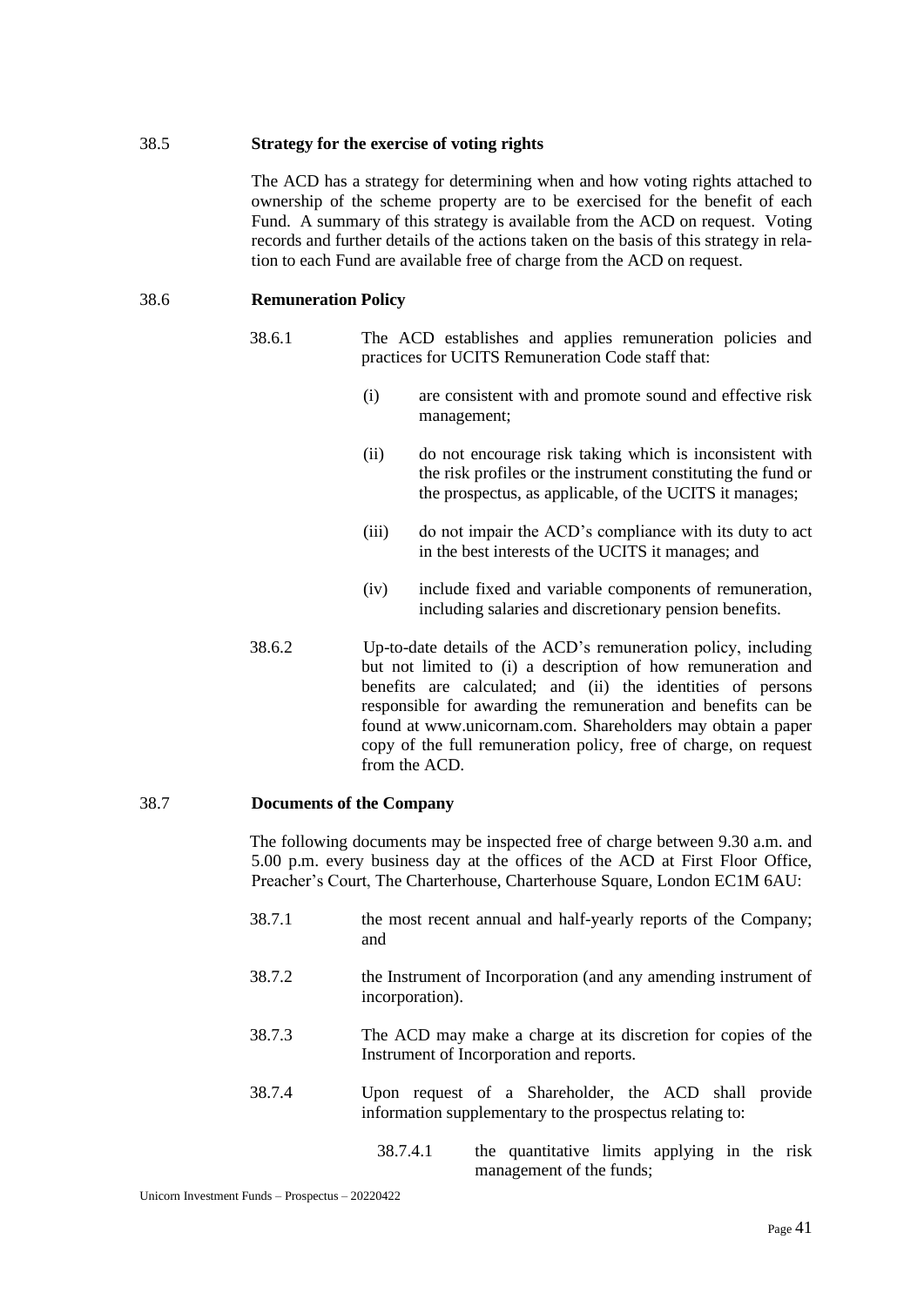| 38.7.4.2 | the methods used in relation to the quantitative<br>limits applying in the risk management of the<br>funds; and      |
|----------|----------------------------------------------------------------------------------------------------------------------|
| 38.7.4.3 | any recent developments of the risks and yields<br>of the main categories of investment which apply<br>to each fund. |

## 39 **Notices**

Notices and documents will be sent to the Shareholders' registered addresses.

#### 39.1 **Complaints**

Complaints concerning the operation or marketing of the Company may be referred to the Head of Compliance at the ACD at Preacher's Court, The Charterhouse, Charterhouse Square, London EC1M 6AU or, if you subsequently wish to take your complaint further, direct to the Financial Ombudsman Service at Exchange Tower, London, E14 9SR. The Financial Services Compensation Scheme offers compensation when an authorised firm is unable to pay claims against it, usually because the firm has gone out of business. The ACD is covered by the Financial Services Compensation Scheme. Investors may be entitled to compensation from the scheme if the ACD cannot meet its obligations. Most types of investment business are covered for 100% of the first £85,000 only. Further information is available from the Financial Services Compensation Scheme (FSCS) by contacting the FSCS Limited at 10th Floor, Beaufort House, 15 St Botolph Street, London EC3A 7QU Telephone: +44 (0)20 7741 4100.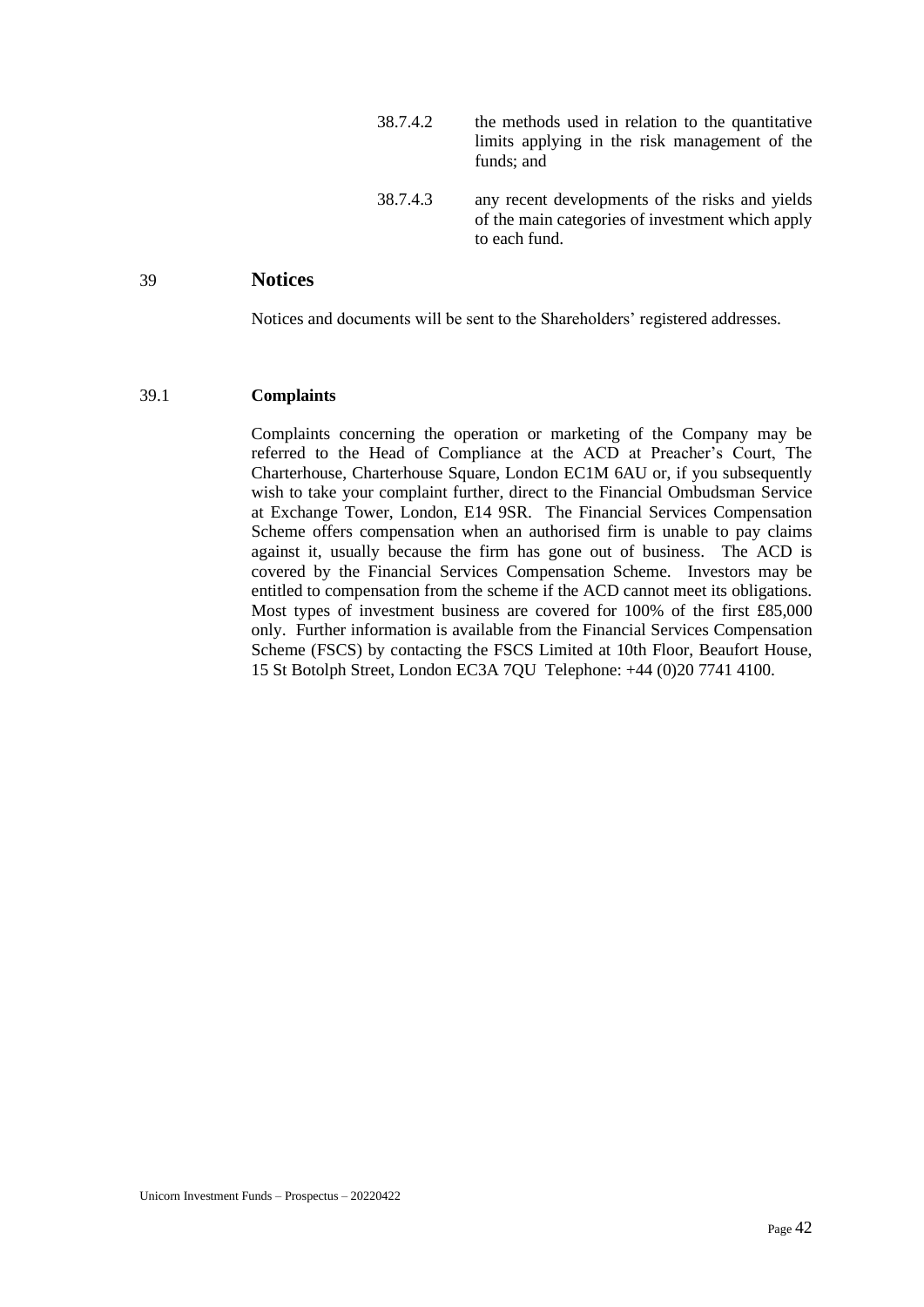## **APPENDIX 1**

#### **Investment objectives, policies, historical performance and other details of the Funds**

Investment of the assets of each of the Funds must comply with the FCA Rules and its own investment objective and policy. Details of each Fund's investment objective and policy are set out overleaf together with other information available including Share Classes, charges, minimum investment levels distribution dates and historical performance. A detailed statement of the investment and borrowing restrictions applicable to the Company is contained in Appendix 2. A list of the eligible securities and derivatives markets on which the Funds may invest is contained in Appendix 3.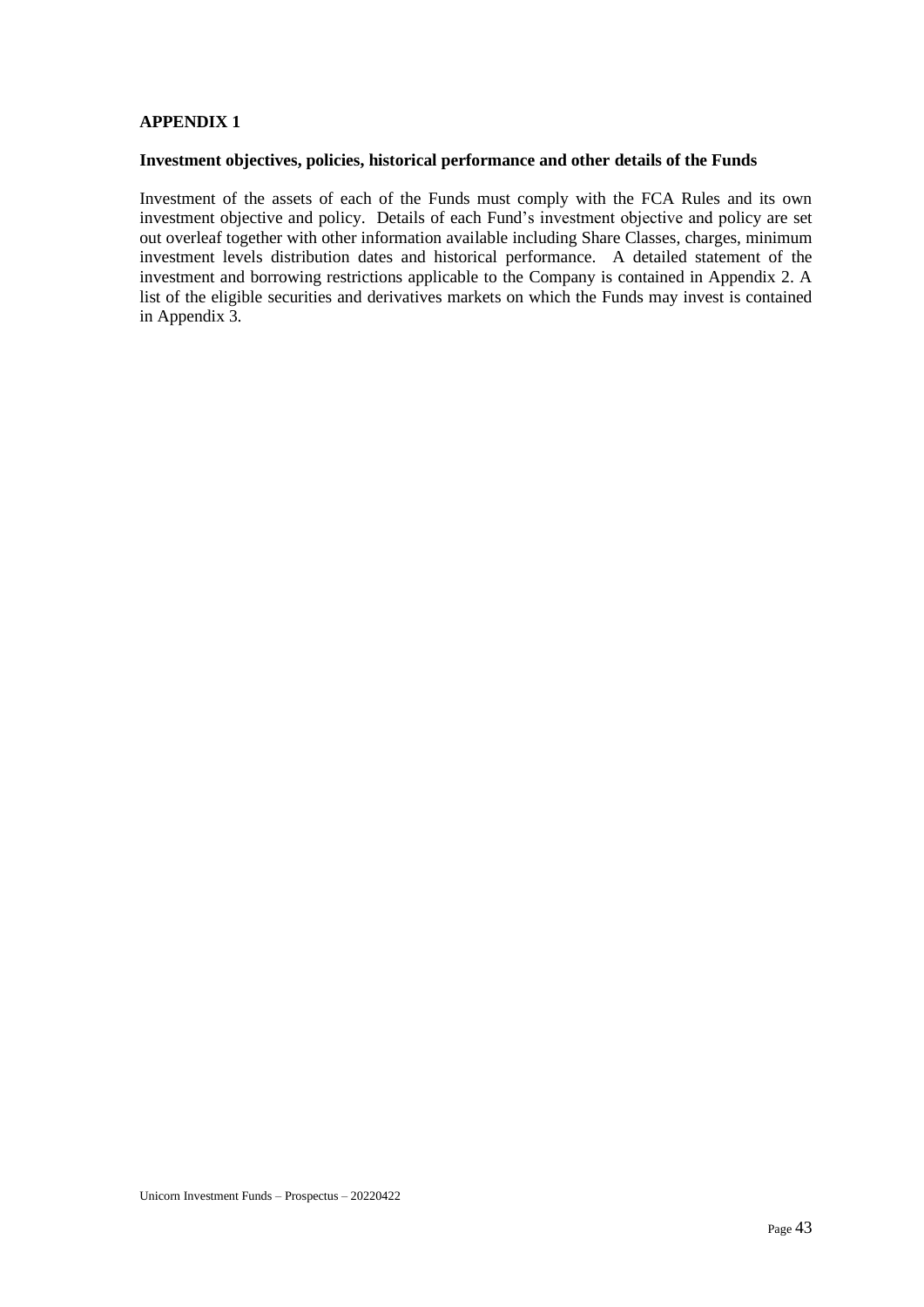# **Unicorn Mastertrust Fund**

## **Investment Objective and Policy**

The Unicorn Mastertrust Fund aims to achieve long term capital growth by primarily investing in a range of listed investment companies.

The investment companies themselves invest around the world. Investment companies are companies that can invest in a portfolio of assets. Their shares are listed on a stock exchange, in the same way as a normal company. The Fund will choose investment companies which the Manager believes have good potential to grow and which are attractively priced.

The Fund may also invest, at its discretion, in other transferable securities, deposits, cash and near cash and units of eligible collective investment schemes. The Fund may also enter into certain derivative and forward transactions for hedging purposes.

The Fund invests for the long term and there is no guarantee that any particular return will be achieved, over any period, and investors should note that their capital is always at risk.

| <b>Classes of Shares available</b>                    | A Income   | <b>B</b> Income | O Income   |
|-------------------------------------------------------|------------|-----------------|------------|
| <b>Currency of denomination</b>                       | Sterling   | Sterling        | Sterling   |
| <b>Minimum initial investment</b>                     | £2,500     | £100,000        | £10,000    |
| Minimum subsequent investment                         | £1,000     | £1,000          | £1,000     |
| Minimum withdrawal                                    | £1,000     | £2,500          | £1,000     |
| <b>Minimum holding</b>                                | £2,500     | £2,500          | £2,500     |
| Minimum regular monthly<br>investment by direct debit | £100       | N/A             | N/A        |
| ISA Eligible*                                         | Y          | N/A             | N/A        |
| <b>Current initial charge</b>                         | Up to 5.5% | Up to 2.5%      | Up to 5.5% |
| <b>Current annual management</b><br>charge            | 1.5%       | 0.75%           | 1.5%       |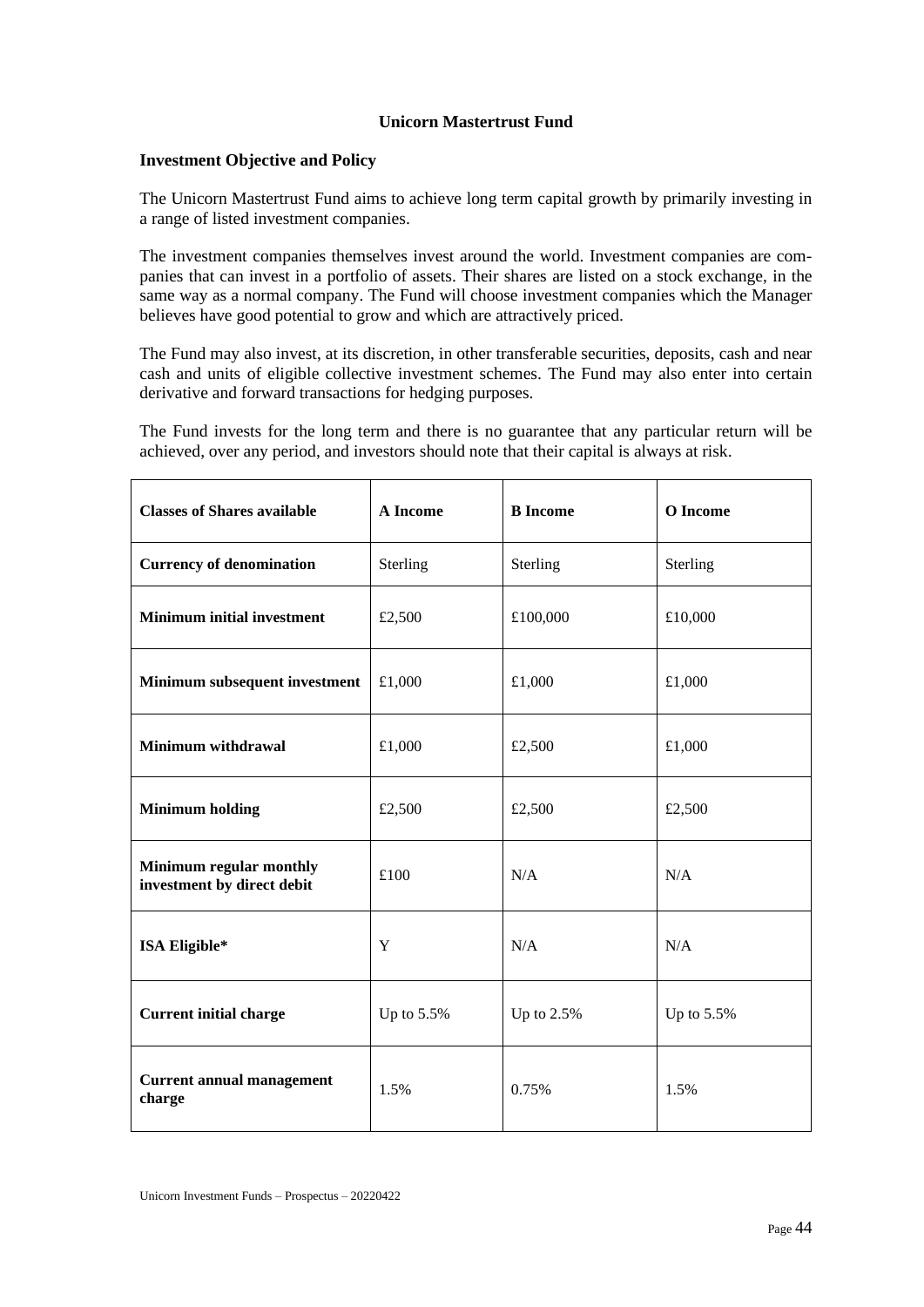| <b>Current switching charge</b> | 3.5%                       | 2.5% | 3.5% |
|---------------------------------|----------------------------|------|------|
| <b>Valuation Point</b>          | 10 am on every dealing day |      |      |

\*Please refer to the HMRC guidelines for permitted ISA limits.

# **Product Reference Number: 645181**

## **Profile of the typical investor**

The Fund is suitable for investors who see funds as a convenient way of participating in capital market developments. It is also suitable for more experienced investors wishing to attain defined investment objectives. A listed investment company's shares may trade at a discount or premium to their underlying net asset value and the investor must have experience with volatile products. The investor must be able to accept significant temporary losses, thus the Fund is suitable for investors who can afford to put aside the capital for 5 years. It is designed for the objective of building up capital. For investors holding a portfolio of securities, it can play the role of a core position.

# **Risk Profile of the Sub Fund**

The value of the Fund is calculated daily on the basis of the mid-market value of the underlying equity assets. In common with other equity funds the Unicorn Mastertrust Fund is exposed to, investment risk, general market risk, counterparty risk, liquidity risk, custodial risk. Funds in this category are typically thought of as mainstream funds and form a central part of an investor's exposure to a particular market. Specific risks to which the Fund is exposed include, currency risk, investment trust risk and liquidity risk. The ACD regards the risk profile of the Fund as medium.

Investors should read section 28 "Risk Factors" for detailed explanations of the risks associated with investing in the Fund.

## **Benchmark information**

The Fund does not use a benchmark for the purposes of setting performance targets, investment limits or constraints, or for the purposes of performance calculations or comparisons.

Investors who wish to assess the Fund's performance can do so by reference to the funds making up the Investment Association's UK Equity Income sector. Performance data for the Fund is available at [www.unicornam.com](http://www.unicornam.com/)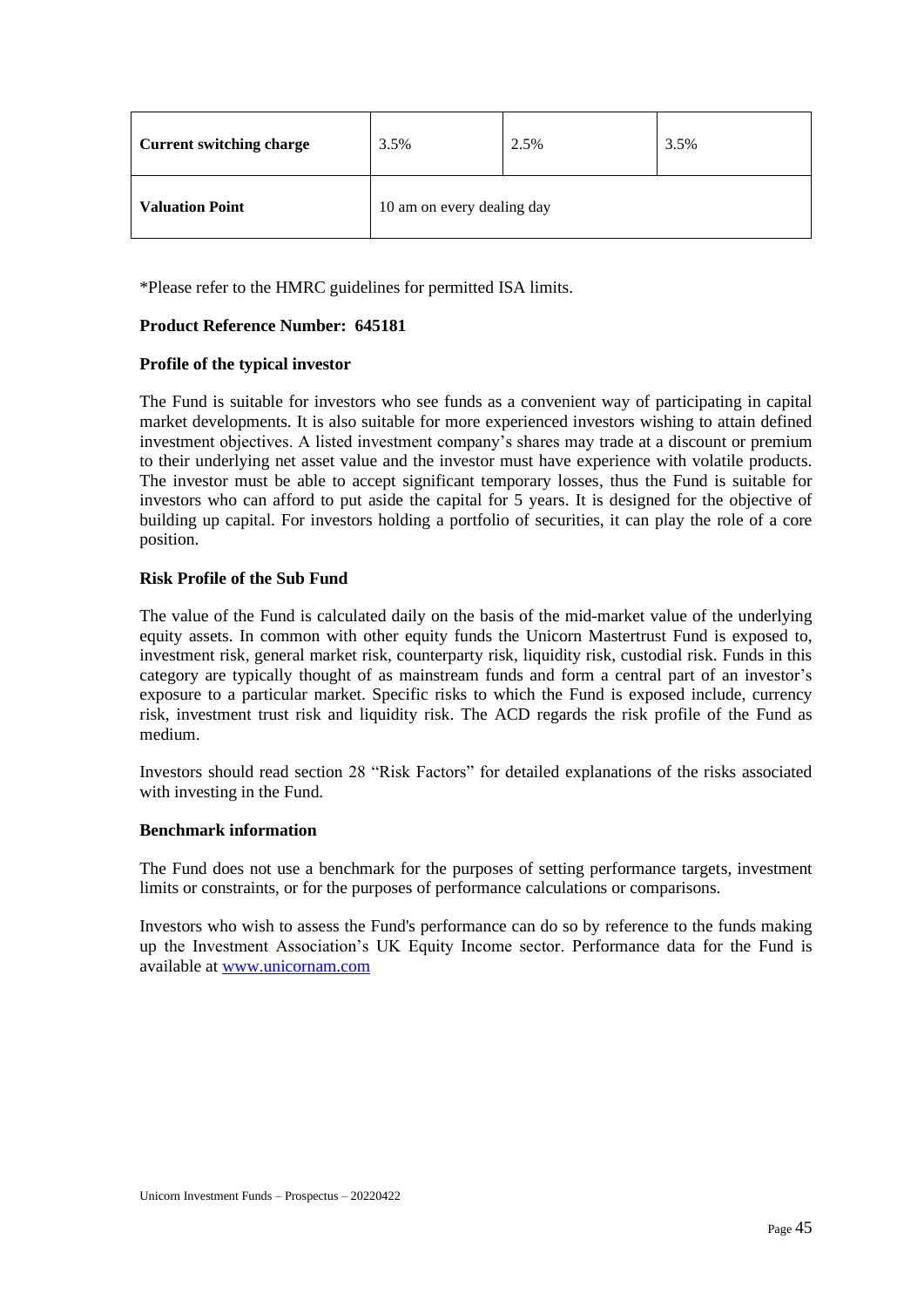## **Historical Performance**

| Discrete Annual<br><b>Performance</b> | <b>Year to</b><br>31/12/17<br>$\frac{6}{9}$ | Year to<br>31/12/18<br>$\frac{1}{2}$ | <b>Year to</b><br>31/12/19<br>$\frac{6}{6}$ | ∣Year to<br>31/12/20<br>$\frac{6}{6}$ | Year to<br>31/12/21<br>$\frac{6}{9}$ |
|---------------------------------------|---------------------------------------------|--------------------------------------|---------------------------------------------|---------------------------------------|--------------------------------------|
| A Income                              | 18.5                                        | (7.0)                                | 17.2                                        | 8.3                                   | 14.8                                 |
| <b>B</b> Income                       | 19.3                                        | (6.3)                                | 18.1                                        | 9.1                                   | 15.6                                 |
| <b>O</b> Income                       | 18.5                                        | (7.0)                                | 17.2                                        | 8.3                                   | 14.8                                 |

Source: Financial Express – Percentage annual performance (total return).

Past performance is not a guide to future performance. The value of investments and the income from them can go down as well as up and investors may not get back the amount of their original investment. Taxation levels, benefits and reliefs may all vary depending on individual circumstances and are subject to change.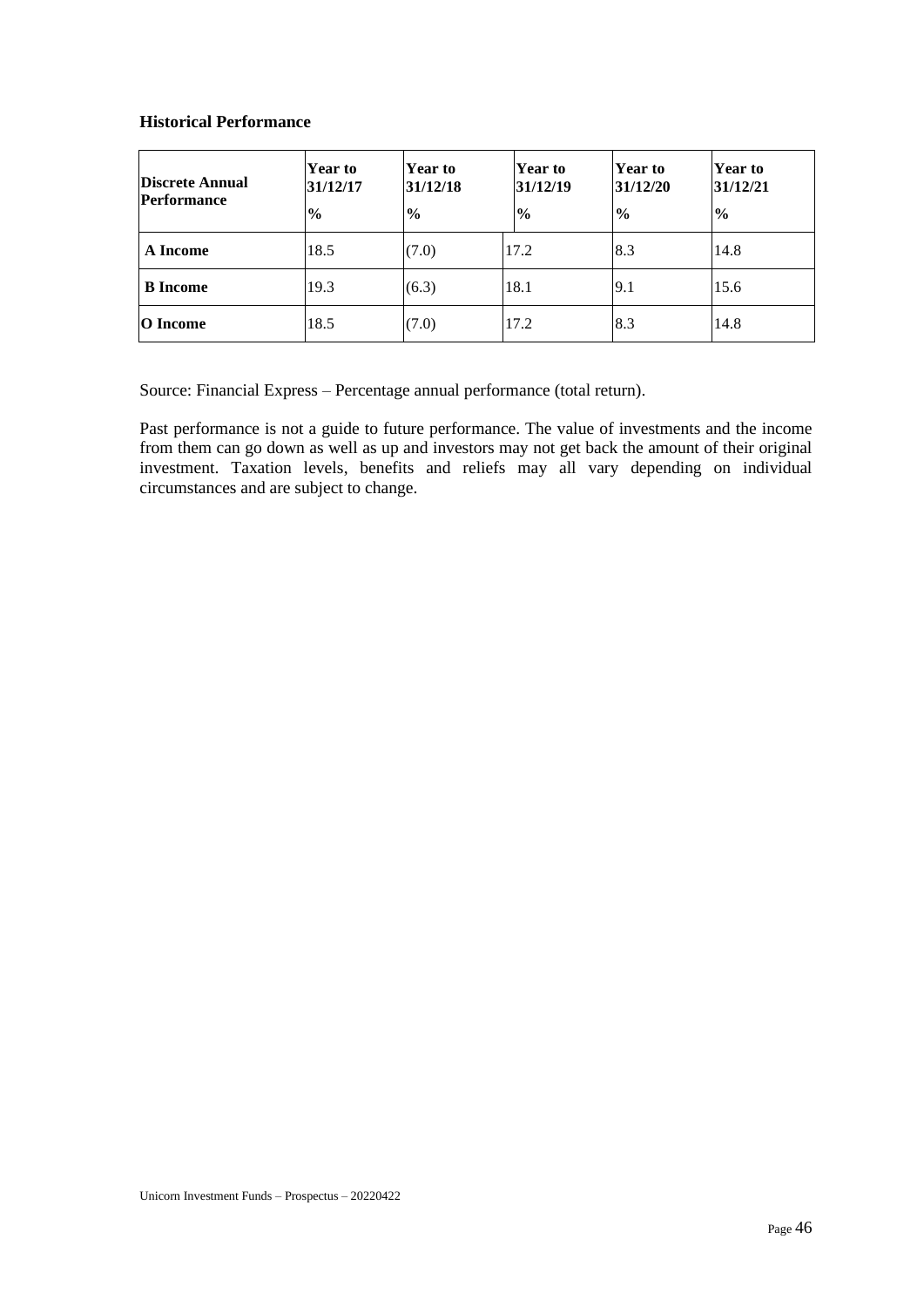# **Unicorn UK Growth Fund**

## **Investment Objective and Policy**

The Unicorn UK Growth Fund aims to achieve long term capital growth through investment in a portfolio of UK Companies. UK Companies are defined as those which are incorporated or domiciled in the UK or have a significant part of their operations in the UK.

The Fund may also invest in smaller companies including companies quoted on the AIM stock exchange. AIM is the London Stock Exchange's international market for smaller, growing companies.

The Fund may also invest, at its discretion, in other transferable securities and deposits and cash.

The Fund may also enter into certain derivative and forward transactions for hedging purposes.

The Fund invests for the long term and there is no guarantee that any particular return will be achieved, over any period, and investors should note that their capital is always at risk.

| <b>Classes of Shares available</b>                    | A Income      | <b>B</b> Income &<br><b>B</b> Accumulation | C Income &<br><b>C</b> Accumulation | O Income      |
|-------------------------------------------------------|---------------|--------------------------------------------|-------------------------------------|---------------|
| <b>Currency of denomination</b>                       | Sterling      | Sterling                                   | Sterling                            | Sterling      |
| <b>Minimum initial investment</b>                     | £2,500        | £100,000                                   | £50,000,000                         | £10,000       |
| Minimum subsequent investment                         | £1,000        | £1,000                                     | £1,000                              | £1,000        |
| Minimum withdrawal                                    | £1,000        | £2,500                                     | £2,500                              | £1,000        |
| <b>Minimum holding</b>                                | £2,500        | £2,500                                     | £2,500                              | £2,500        |
| Minimum regular monthly<br>investment by direct debit | £100          | N/A                                        | N/A                                 | N/A           |
| ISA Eligible*                                         | Y             | N/A                                        | N/A                                 | N/A           |
| <b>Current initial charge</b>                         | Up to $5.5\%$ | Up to $2.5\%$                              | Up to $2.5\%$                       | Up to $5.5\%$ |
| <b>Current</b><br>annual<br>management<br>charge      | 1.5%          | 0.75%                                      | 0.45%                               | 1.5%          |
| <b>Current switching charge</b>                       | 3.5%          | 2.5%                                       | 2.5%                                | 3.5%          |
| <b>Valuation Point</b>                                |               | 10 a.m. on every dealing day               |                                     |               |

\*Please refer to HMRC guidelines for permitted ISA limits.

# **Product Reference Number: 645182**

## **Profile of the typical investor**

The Fund is suitable for investors who are interested in participating in developments within the broad spectrum of United Kingdom listed companies. The investor must have experience with volatile products. The investor must be able to accept significant temporary losses, thus the Fund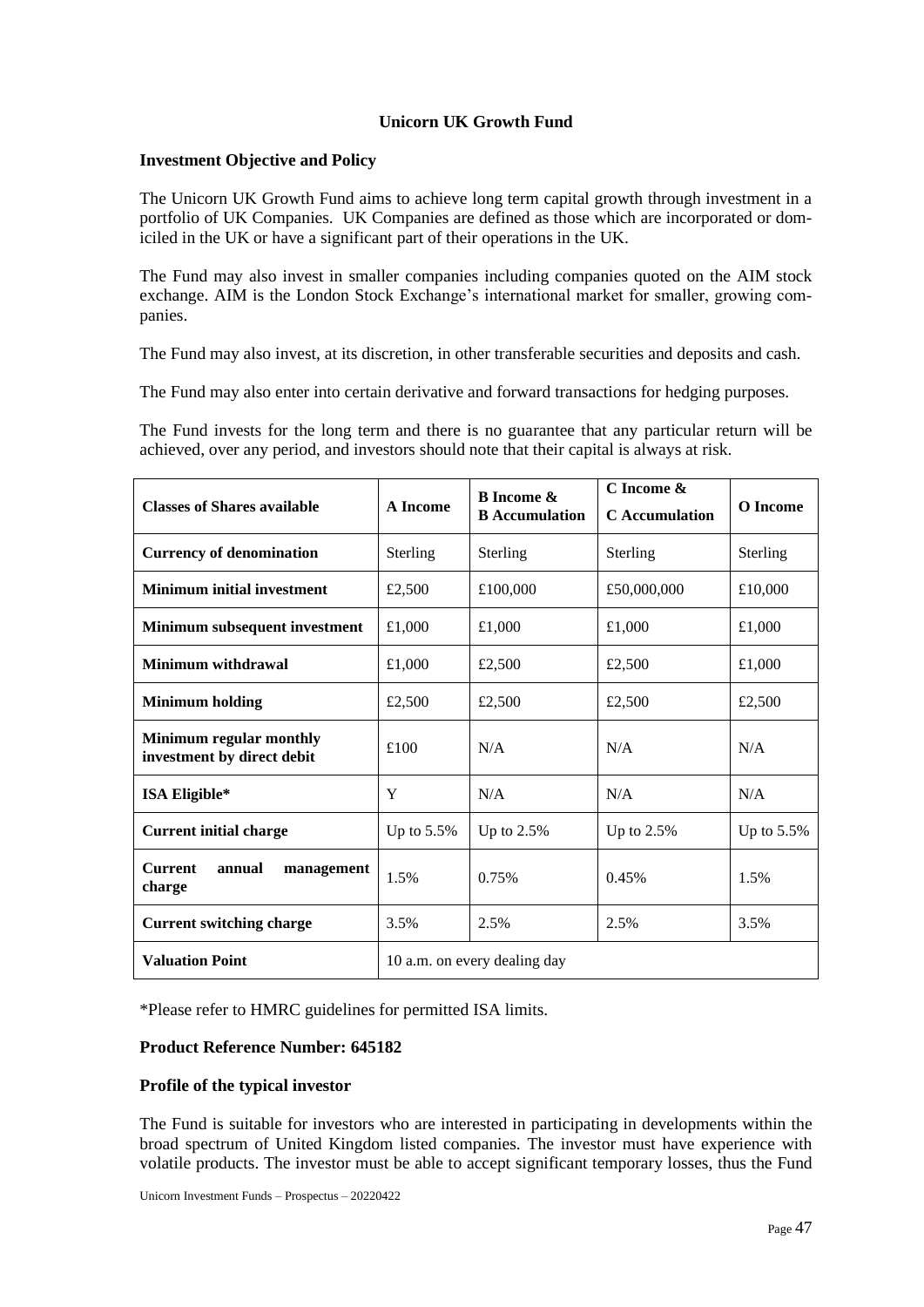is suitable for investors who can afford to put aside the capital for 5 years. It is designed for the objective of building up capital within a widely diversified investor's portfolio.

#### **Risk Profile of the Fund**

The value of the Fund is calculated daily on the basis of the mid-market value of the underlying equity assets. In common with other equity funds the Unicorn UK Growth Fund is exposed to, investment risk, general market risk, counterparty risk, liquidity risk, custodial risk. Funds in this category are typically thought of as mainstream funds and form a central part of an investor's exposure to a particular market. The Fund may also invest in smaller companies including AIM companies which can carry greater risk than is typically associated with large capitalisation companies. Specific risks to which the Fund is exposed include smaller companies risk and liquidity risk. The ACD regards the risk profile of the Fund as medium.

Investors should read section 28 "Risk Factors" for detailed explanations of the risks associated with investing in the Fund.

#### **Benchmark information**

The Fund does not use a benchmark for the purposes of setting performance targets, investment limits or constraints, or for the purposes of performance calculations or comparisons.

Investors who wish to assess the Fund's performance can do so by reference to the funds making up the Investment Association's UK Equity Income sector ". Performance data for the Fund is available at [www.unicornam.com](http://www.unicornam.com/)

| <b>Discrete Annual</b><br><b>Performance</b> | <b>Year to</b><br>31/12/17<br>$\frac{6}{9}$ | Year to<br>31/12/18<br>$\frac{6}{9}$ | Year to<br>31/12/19<br>$\frac{6}{9}$ | <b>Year to</b><br>31/12/20<br>$\frac{6}{9}$ | <b>Year to</b><br>31/12/21<br>$\frac{6}{9}$ |
|----------------------------------------------|---------------------------------------------|--------------------------------------|--------------------------------------|---------------------------------------------|---------------------------------------------|
| A Income                                     | 31.5                                        | (17.2)                               | 33.0                                 | (2.8)                                       | 20.1                                        |
| <b>B</b> Income                              | 32.4                                        | (16.6)                               | 33.9                                 | (2.1)                                       | 20.9                                        |
| <b>B</b> Accumulation                        | N/A                                         | N/A                                  | N/A                                  | N/A                                         | $2.2*$                                      |
| <b>C</b> Accumulation                        | N/A                                         | N/A                                  | N/A                                  | $39.1**$                                    | 21.2                                        |
| O Income                                     | 31.5                                        | (17.2)                               | 33.0                                 | (2.8)                                       | 20.1                                        |

#### **Historical Performance**

\* 1 December 2021 to 31 December 2021.

\*\* 7 May 2020 to 31 December 2020.

There is no past performance available for Unicorn UK Growth Fund  $-$  C Income as this Share Class has not yet been launched. When available, the information will be set out in the table above.

Source: Financial Express – Percentage annual performance (total return).

Past performance is not a guide to future performance. The value of investments and the income from them can go down as well as up and investors may not get back the amount of their original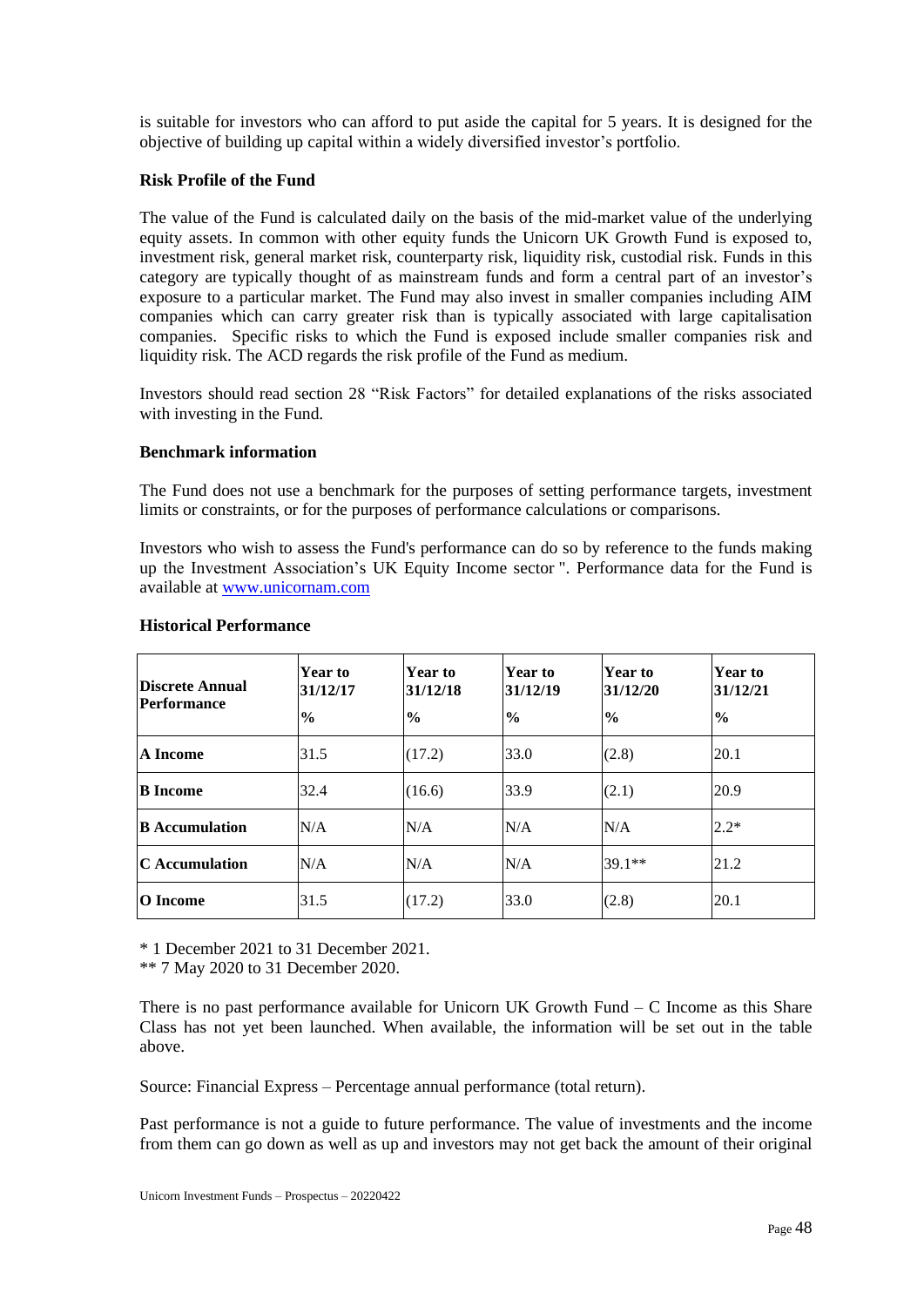investment. Taxation levels, benefits and reliefs may all vary depending on individual circumstances and are subject to change.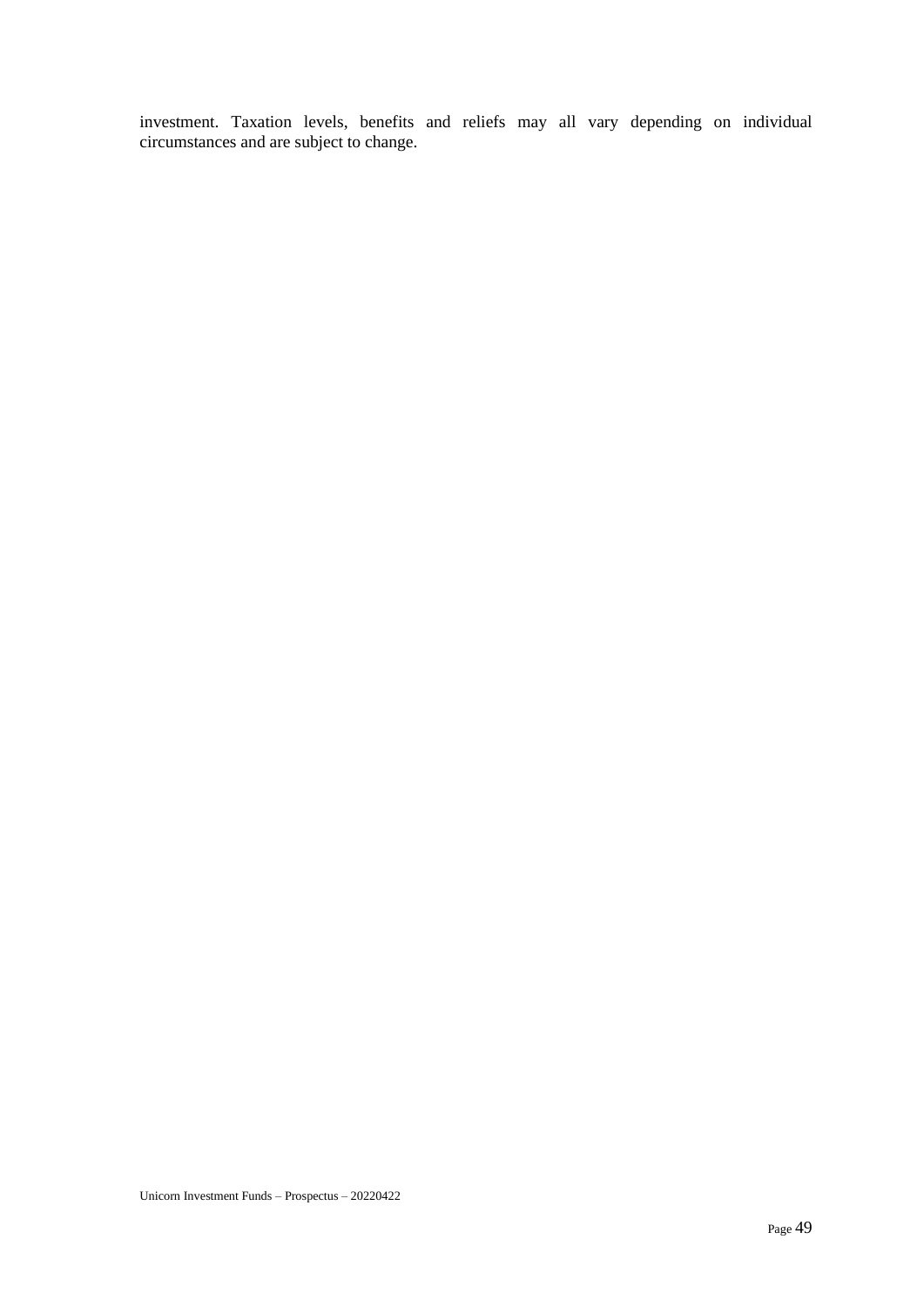# **Unicorn Outstanding British Companies Fund**

## **Investment Objective and Policy**

The Unicorn Outstanding British Companies Fund aims to achieve long term capital growth by investing in a portfolio of outstanding British companies by taking a long term view of not less than five years.

British companies are defined as those which are incorporated or domiciled in the UK or have a significant part of their operations in the UK.

At least 80% of the companies that the Fund invests into will be British companies. The Fund can also invest into companies that are not otherwise British companies but are listed on stock exchanges in the UK.

Outstanding companies are defined as those whose economics and risks are well understood, whose revenues, earnings and cash flows are predictable to a reasonable degree of certainty, which sell products and services into growing markets, which have market leadership positions and lasting competitive strength, which generate high average and incremental returns on invested capital, which convert a high proportion of their earnings into free, distributable cash, which can show a consistent track record of operating performance, which are run by decent, experienced individuals, who manage their businesses with the goal of maximising owner-value, which operate with low core debt, which are not predominantly acquisition-led, and which produce clean, intelligible financial statements.

The Fund may also invest in smaller companies, including companies quoted on AIM. AIM is the London Stock Exchange's international market for smaller, growing companies.

The Fund may also invest, at its discretion, in other transferable securities and deposits and cash.

The Fund may also enter into certain derivative and forward transactions for hedging purposes.

The Fund may have a concentrated portfolio.

The Fund invests for the long term and there is no guarantee that any particular return will be achieved, over any period, and investors should note that their capital is always at risk.

| <b>Classes of Shares available</b>                    | <b>A</b> Accumulation | <b>B</b> Accumulation | <b>O</b> Accumulation |
|-------------------------------------------------------|-----------------------|-----------------------|-----------------------|
| <b>Currency of denomination</b>                       | Sterling              | Sterling              | Sterling              |
| <b>Minimum initial investment</b>                     | £2,500                | £100,000              | £10,000               |
| Minimum subsequent investment                         | £1,000                | £1,000                | £1,000                |
| Minimum withdrawal                                    | £1,000                | £2,500                | £1,000                |
| <b>Minimum holding</b>                                | £2,500                | £2,500                | £2,500                |
| Minimum regular monthly investment<br>by direct debit | £100                  | N/A                   | N/A                   |
| ISA Eligible*                                         | Y                     | N/A                   | N/A                   |
| <b>Current initial charge</b>                         | Up to $5.5\%$         | Up to $2.5%$          | Up to $5.5\%$         |

Unicorn Investment Funds – Prospectus – 20220422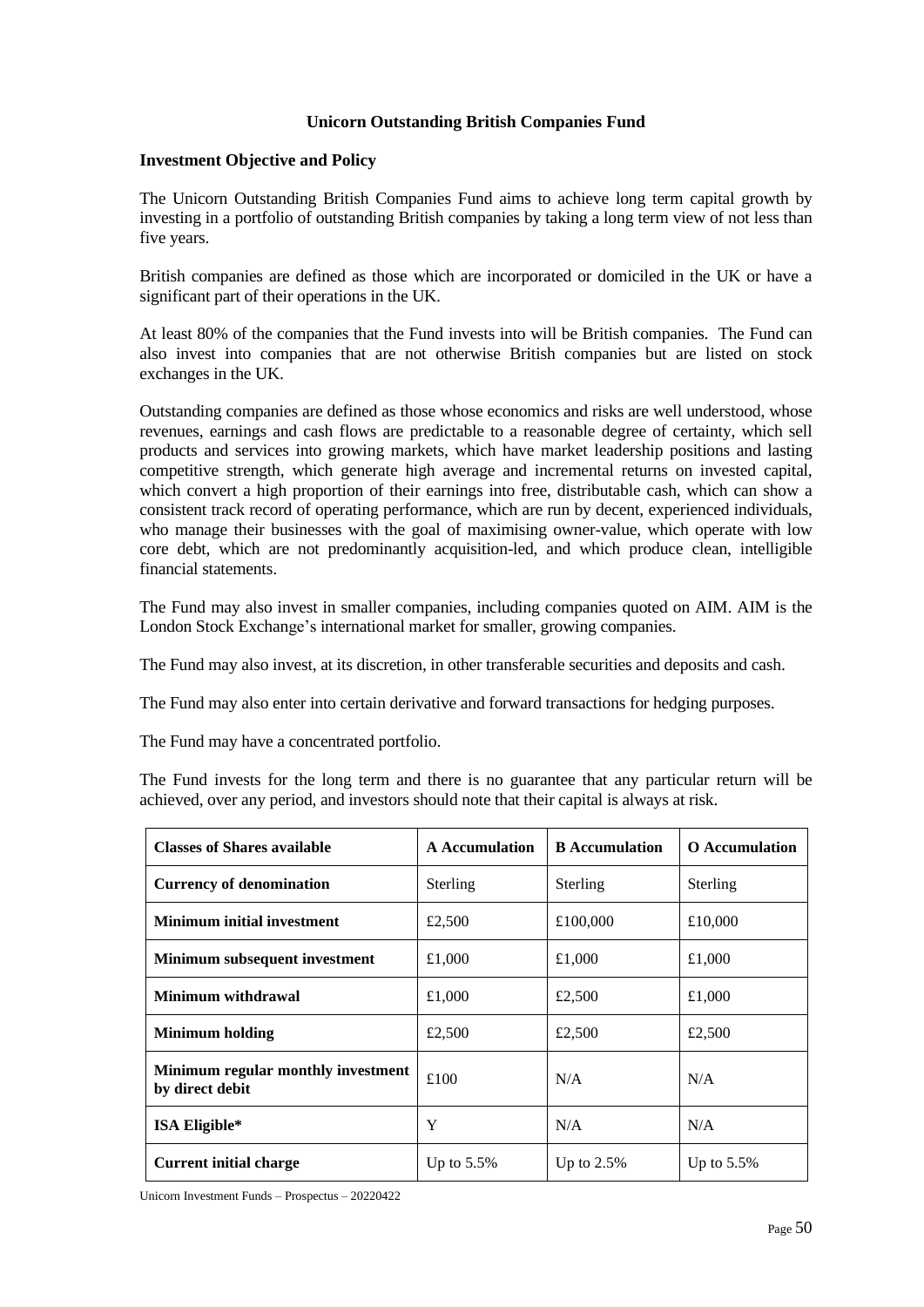| Current annual management charge | 1.5%                         | 0.75% | 1.5% |
|----------------------------------|------------------------------|-------|------|
| <b>Current switching charge</b>  | 3.5%                         | 2.5%  | 3.5% |
| <b>Valuation Point</b>           | 10 a.m. on every dealing day |       |      |

\*Please refer to HMRC guidelines for permitted ISA limits.

## **Product Reference Number: 645185**

## **Profile of the typical investor**

The Fund is suitable for investors who see funds as a convenient way of participating in capital market developments. It is suitable for more experienced investors wishing to achieve long term capital growth who are willing to accept significant temporary losses, thus the Fund is suitable for investors who can afford to put aside the capital for 5 years. It is designed for the objective of building up capital. For investors holding a portfolio of securities, it can play the role of a core position.

# **Risk Profile of the Sub Fund**

The value of the Fund is calculated daily on the basis of the mid-market value of the underlying equity assets. In common with other equity funds the Unicorn Outstanding |British Companies Fund is exposed to, investment risk, general market risk, counterparty risk, liquidity risk, custodial risk. Funds in this category are typically thought of as mainstream funds and form a central part of an investor's exposure to a particular market. The Fund may also invest in smaller companies including AIM companies which can carry greater risk than is typically associated with large capitalisation companies. Specific risks to which the Fund is exposed include liquidity risk. The ACD regards the risk profile of the Fund as medium. Investors should read section 28 "Risk Factors" for detailed explanations of the risks associated with investing in the Fund .

## **Benchmark information**

The Fund does not use a benchmark for the purposes of setting performance targets, investment limits or constraints, or for the purposes of performance calculations or comparisons.

Investors who wish to assess the Fund's performance can do so by reference to the funds making up the Investment Association's UK Equity Income sector. Performance data for the Fund is available at [www.unicornam.com.](http://www.unicornam.com/)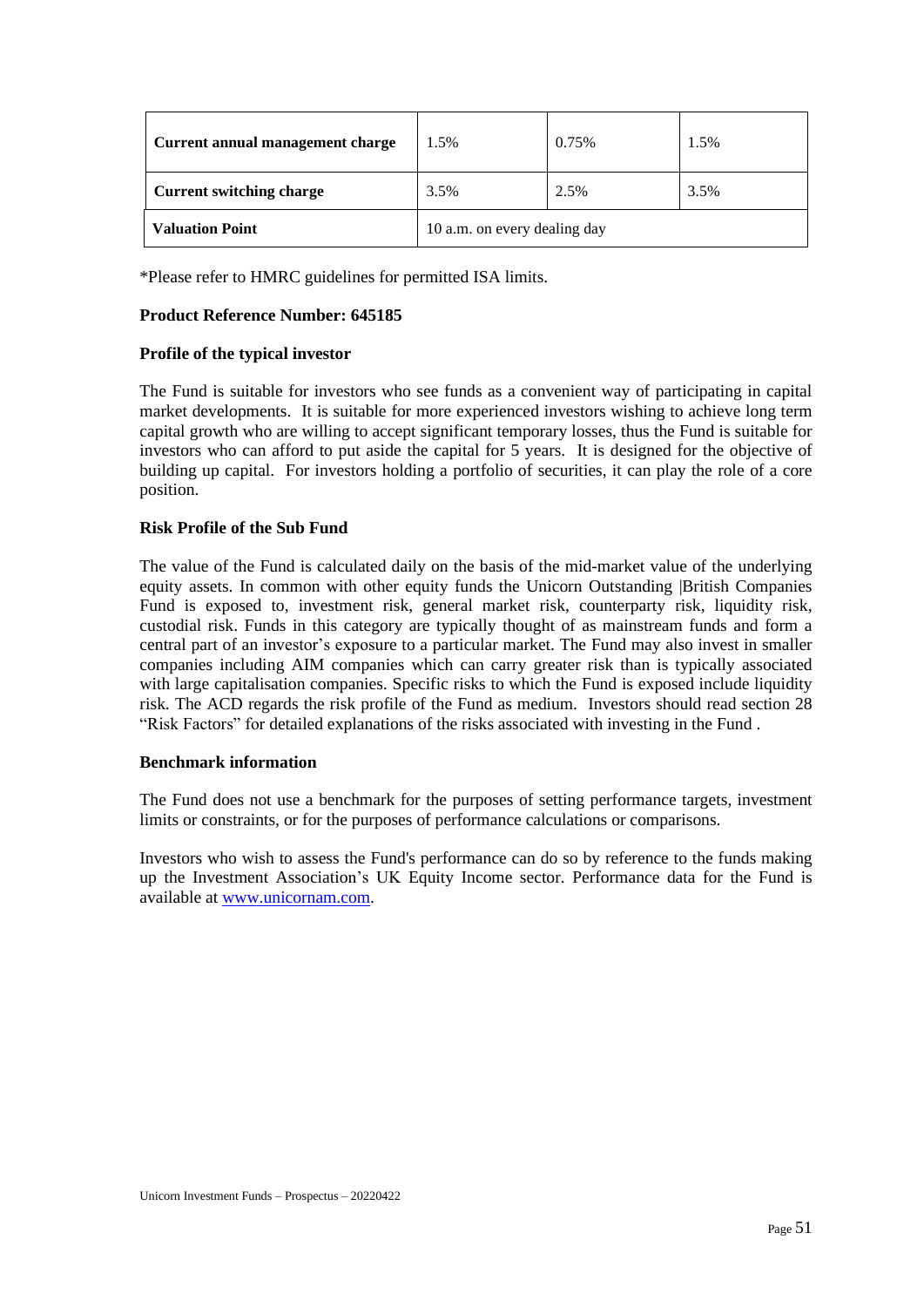## **Historical Performance**

| <b>Discrete Annual Performance</b> | Year to<br>31/12/17<br>$\frac{0}{0}$ | <b>Year to</b><br>31/12/18<br>$\frac{6}{9}$ | Year to<br>31/12/19<br>$\frac{1}{2}$ | Year to<br>31/12/20<br>$\frac{1}{2}$ | Year to<br>31/12/21<br>$\frac{1}{2}$ |
|------------------------------------|--------------------------------------|---------------------------------------------|--------------------------------------|--------------------------------------|--------------------------------------|
| <b>A</b> Accumulation              | 9.4                                  | (6.0)                                       | 20.8                                 | (12.8)                               | 10.8                                 |
| <b>B</b> Accumulation              | 10.2                                 | (5.3)                                       | 21.6                                 | (12.1)                               | 11.6                                 |
| <b>O</b> Accumulation              | 9.3                                  | (6.0)                                       | 20.8                                 | (12.8)                               | 10.8                                 |

Source: Financial Express – Percentage annual performance (total return).

Past performance is not a guide to future performance. The value of investments and the income from them can go down as well as up and investors may not get back the amount of their original investment. Taxation levels, benefits and reliefs may all vary depending on individual circumstances and are subject to change.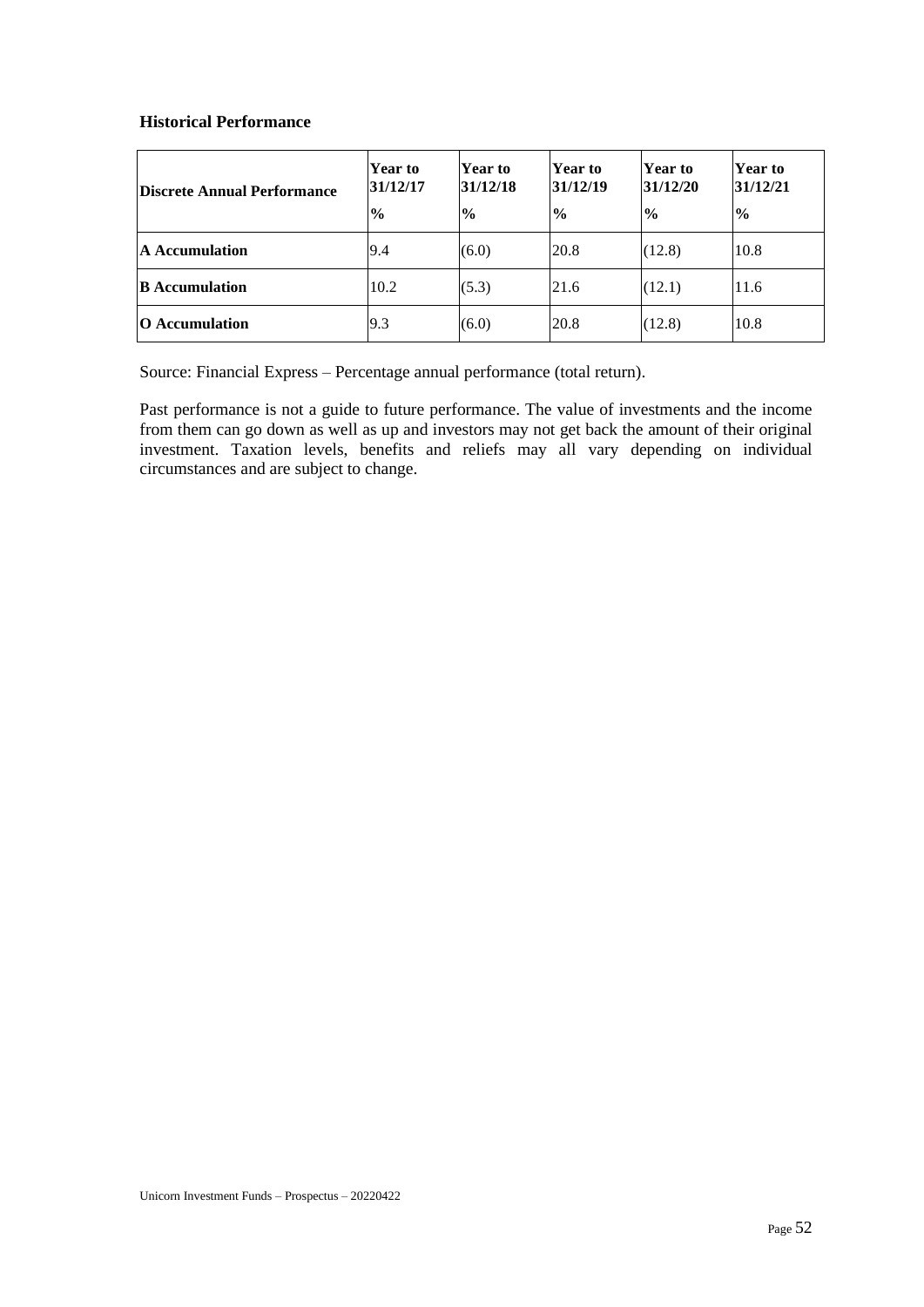# **Unicorn UK Income Fund**

## **Investment Objective and Policy**

The Unicorn UK Income Fund aims to provide an income by investing in UK companies.

UK companies are defined as those which are incorporated or domiciled in the UK, or have a significant part of their operations in the UK.

The Fund may also invest, at its discretion, in other transferable securities and deposits and cash. The Fund may also enter into certain derivative and forward transactions for hedging purposes.

The Fund invests at least 80% in UK companies which are quoted companies with a bias towards small and medium sized companies (those with a market value of less than £4 billion). Some of the companies in which the Fund invests may be quoted on AIM. AIM is the London Stock Exchange's international market for smaller, growing companies.

| <b>Classes of</b><br><b>Shares</b><br>available                       | A Income &<br><b>A</b> Accumulation | <b>B</b> Income &<br><b>B</b> Accumulation | C Income &<br>C Accumulation | O Income &<br><b>O</b> Accumulation | <b>B</b> Income &<br><b>B</b> Accumulation | <b>B</b> Income &<br><b>B</b> Accumulation |
|-----------------------------------------------------------------------|-------------------------------------|--------------------------------------------|------------------------------|-------------------------------------|--------------------------------------------|--------------------------------------------|
| <b>Currency of</b><br>denomination                                    | Sterling                            | Sterling                                   | Sterling                     | Sterling                            | <b>US Dollar</b>                           | Euro                                       |
| <b>Minimum</b><br>initial<br>investment                               | £2,500                              | £100,000                                   | £100,000                     | £10,000                             | US\$150,000                                | €125,000                                   |
| <b>Minimum</b><br>subsequent<br>investment                            | £1,000                              | £1,000                                     | £1,000                       | £1,000                              | US\$1,000                                  | €1,000                                     |
| <b>Minimum</b><br>withdrawal                                          | £1,000                              | £2,500                                     | £1,000                       | £1,000                              | US\$1,000                                  | €1,000                                     |
| <b>Minimum</b><br>holding                                             | £2,500                              | £2,500                                     | £2,500                       | £2,500                              | US\$2,500                                  | €2,500                                     |
| <b>Minimum</b><br>regular<br>monthly<br>investment by<br>direct debit | £100                                | N/A                                        | N/A                          | N/A                                 | N/A                                        | N/A                                        |
| ISA Eligible*                                                         | Y                                   | N/A                                        | N/A                          | N/A                                 | N/A                                        | N/A                                        |
| <b>Current initial</b><br>charge                                      | Up to 5.5%                          | Up to 2.5%                                 | Up to 2.5%                   | Up to $5.5\%$                       | Up to $2.5%$                               | Up to 2.5%                                 |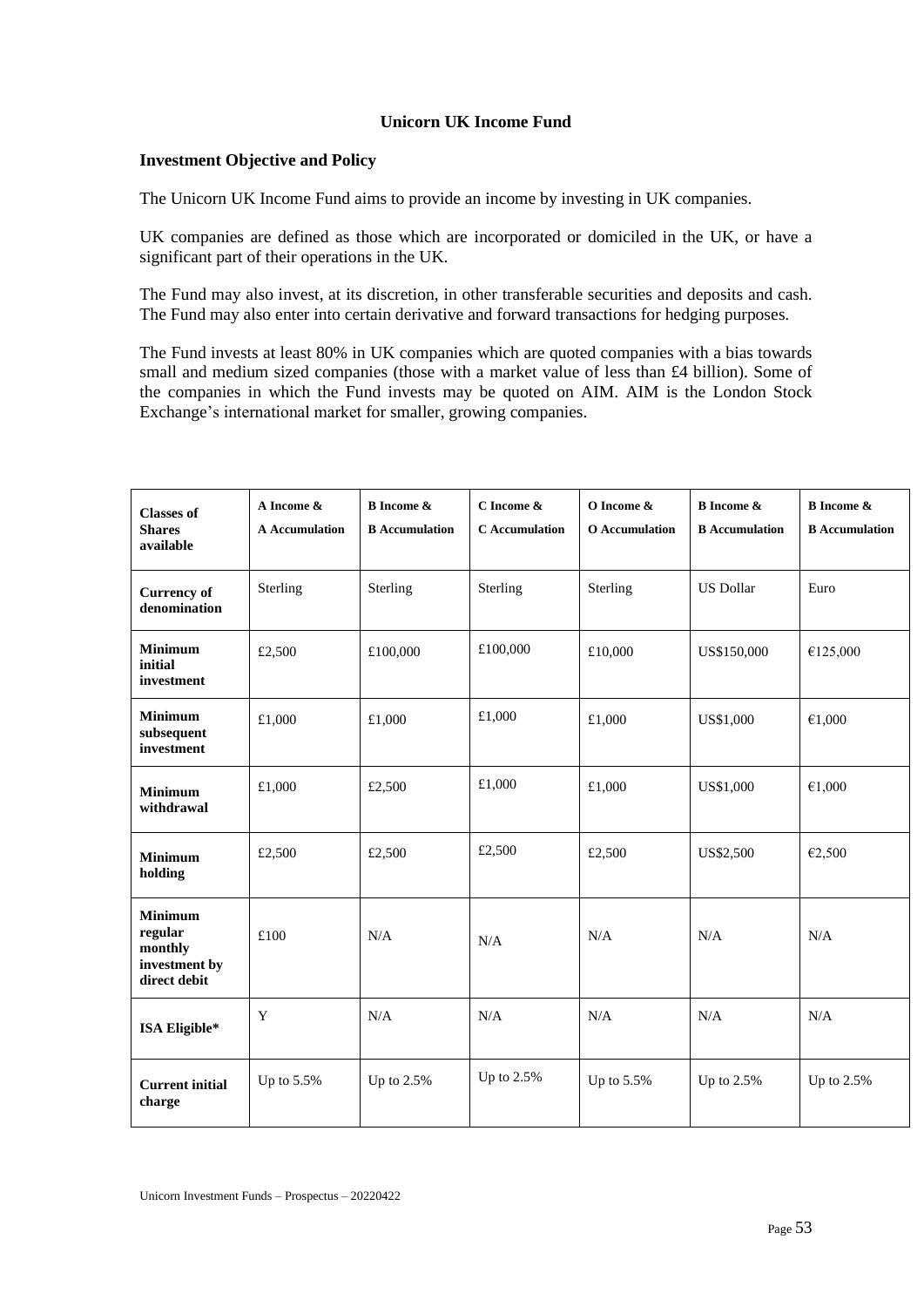| <b>Current annual</b><br>management<br>charge | 1.5% | 0.75%                        | 0.75% | 1.5% | 0.75% | 0.75% |
|-----------------------------------------------|------|------------------------------|-------|------|-------|-------|
| <b>Current</b><br>switching charge            | 3.5% | 2.5%                         | 2.5%  | 3.5% | 2.5%  | 2.5%  |
| <b>Valuation Point</b>                        |      | 10 a.m. on every dealing day |       |      |       |       |

\* Please refer to the HMRC guidelines for permitted ISA limits.

#### **Product Reference Number: 645183**

#### **Profile of the typical investor**

The Fund is suitable for investors who are interested in participating in the wider UK equity market while receiving an income. Equity investments selected for their income may have a higher risk of capital loss. The annual management charge is deducted from capital which will result in the income paid being higher than would otherwise be the case. The investor must have experience with volatile products. The investor must be able to accept significant temporary losses, thus the Fund is suitable for investors who can afford to put aside the capital for 5 years.

#### **Risk Profile of the Sub Fund**

The value of the Fund is calculated daily on the basis of the mid-market value of the underlying equity assets. In common with other equity funds the Unicorn UK Income Fund is exposed to, investment risk, general market risk, counterparty risk, liquidity risk, custodial risk. Funds in this category are typically thought of as mainstream funds and form a central part of an investor's exposure to a particular market. The Fund may also invest in smaller companies including AIM companies which can carry greater risk than is typically associated with large capitalisation companies. Specific risks to which the Fund is exposed include smaller companies risk, charges to capital risk, liquidity risk, and additional capital risk.

The ACD regards the risk profile of the Fund as medium.

Investors should read section 28 "Risk Factors" for detailed explanations of the risks associated with investing in the Fund.

#### **Benchmark information**

The Fund does not use a benchmark for the purposes of setting performance targets, investment limits or constraints, or for the purposes of performance calculations or comparisons.

Investors who wish to assess the Fund's performance can do so by reference to the funds making up the Investment Association's UK Equity Income sector. Performance data for the Fund is available at [www.unicornam.com](http://www.unicornam.com/)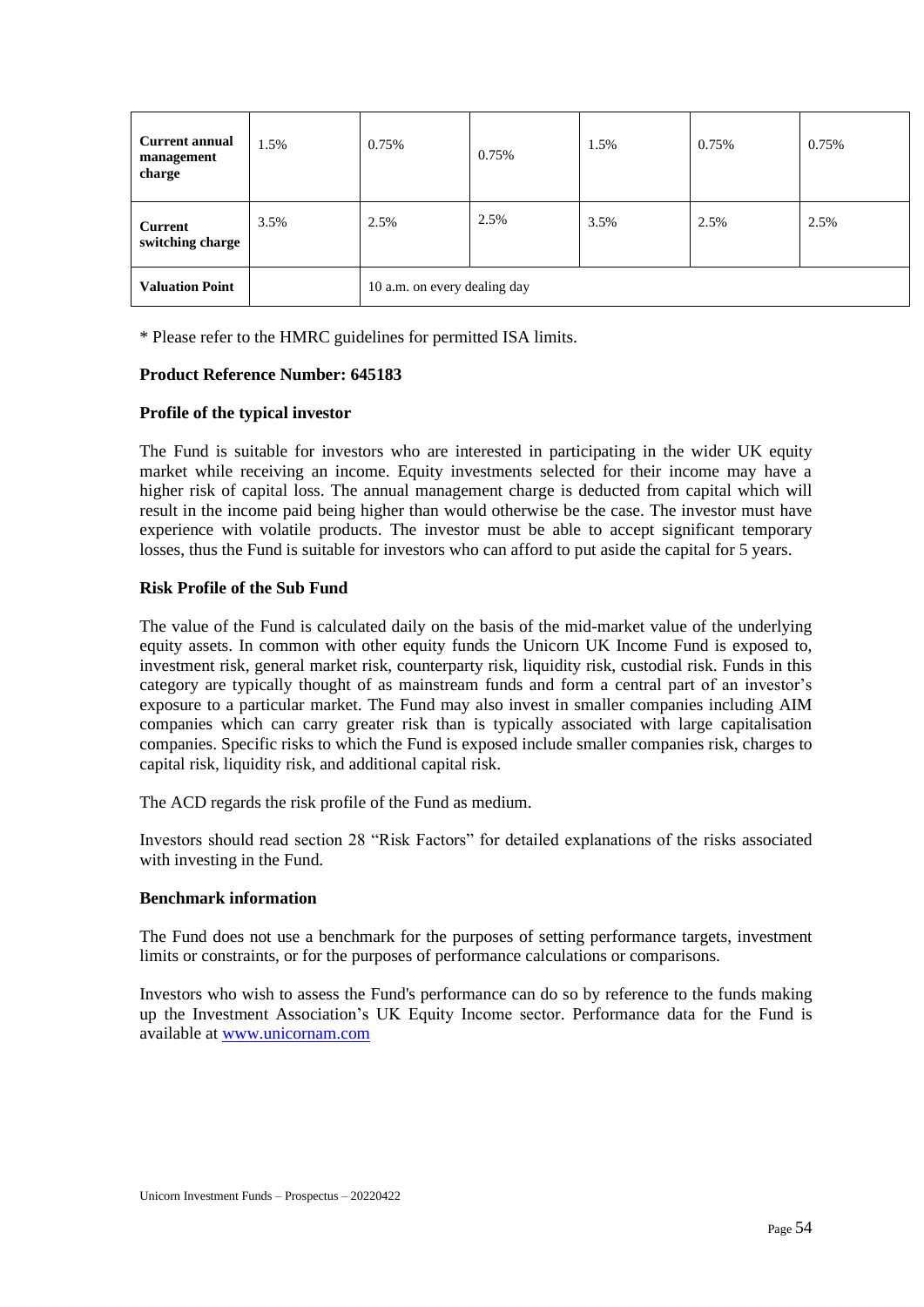## **Historical Performance**

| Discrete Annual<br><b>Performance</b> | Year to<br>31/12/17<br>$\frac{0}{0}$ | Year to<br>31/12/18<br>$\frac{6}{9}$ | Year to<br>31/12/19<br>$\frac{6}{9}$ | Year to<br>31/12/20<br>$\frac{0}{0}$ | <b>Year to</b><br>31/12/21<br>$\frac{6}{9}$ |
|---------------------------------------|--------------------------------------|--------------------------------------|--------------------------------------|--------------------------------------|---------------------------------------------|
| A Income                              | 20.5                                 | (15.9)                               | 30.3                                 | (12.4)                               | 14.0                                        |
| <b>A</b> Accumulation                 | 20.5                                 | (16.0)                               | 30.4                                 | (12.4)                               | 14.0                                        |
| <b>B</b> Income                       | 21.4                                 | (15.3)                               | 31.3                                 | (11.8)                               | 14.9                                        |
| <b>B</b> Accumulation                 | 21.4                                 | (15.3)                               | 31.4                                 | (11.8)                               | 14.8                                        |
| C Income                              | N/A                                  | N/A                                  | N/A                                  | N/A                                  | $0.83*$                                     |
| O Income                              | 20.5                                 | (16.0)                               | 30.3                                 | (12.4)                               | 14.0                                        |
| <b>O</b> Accumulation                 | 20.5                                 | (16.0)                               | 30.4                                 | (12.4)                               | 14.0                                        |

\* 12 November 2021 to 31 December 2021.

There is no past performance available for Unicorn UK Income Fund – B Income and B Accumulation US\$ and Euro and C Accumulation as these Share Classes have not yet been launched.

Source: Financial Express – Percentage annual performance (total return).

Past performance is not a guide to future performance. The value of investments and the income from them can go down as well as up and investors may not get back the amount of their original investment. Taxation levels, benefits and reliefs may all vary depending on individual circumstances and are subject to change.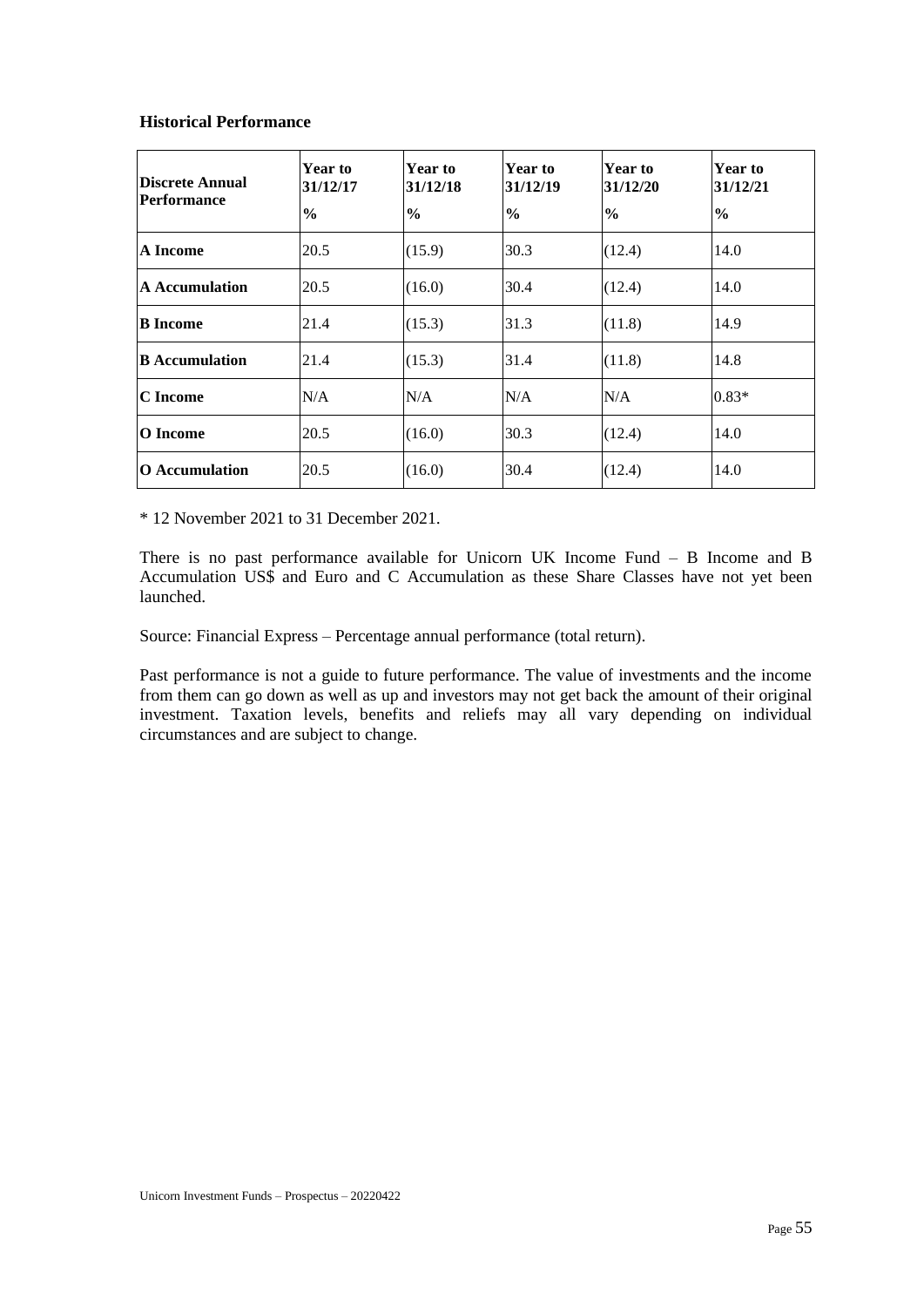# **Unicorn UK Smaller Companies Fund**

# **Investment Objective and Policy**

The Unicorn UK Smaller Companies Fund aims to achieve long term capital growth by investing primarily in UK companies included within the UK Numis Smaller Companies plus AIM Index. For this purpose, UK companies are defined as those which are incorporated or domiciled in the UK, or have a significant part of their operations in the UK. The Index covers the bottom tenth by value of the main UK equity market plus AIM stocks that meet the same size limit.

The Fund invests for the long term and there is no guarantee that any particular return will be achieved, over any period, and investors should note that their capital is always at risk.

The investment approach is to identify individual companies for investment and therefore the portfolio may not be representative of the index.

AIM is the London Stock Exchange's International Market for smaller growing companies.

The Fund may also invest, at its discretion, in other transferable securities and deposits and cash. The Fund may also enter into certain derivative and forward transactions for hedging purposes.

The Fund invests for the long term and there is no guarantee that any particular return will be achieved over any period. Investors should note that their capital is always at risk.

| <b>Classes of Shares available</b>                                 | <b>A</b> Income              | <b>B</b> Income | C Income &<br><b>C</b> Accumulation | <b>O</b> Income |
|--------------------------------------------------------------------|------------------------------|-----------------|-------------------------------------|-----------------|
| <b>Currency of denomination</b>                                    | <b>Sterling</b>              | Sterling        | Sterling                            | Sterling        |
| <b>Minimum initial investment</b>                                  | £2,500                       | £2,500          | £10,000,000                         | £10,000         |
| Minimum subsequent investment                                      | £1,000                       | £1,000          | £1,000                              | £1,000          |
| <b>Minimum withdrawal</b>                                          | £1,000                       | £1,000          | £1,000                              | £1,000          |
| <b>Minimum holding</b>                                             | £2,500                       | £2,500          | £2,500                              | £2,500          |
| regular<br><b>Minimum</b><br>monthly<br>investment by direct debit | £100                         | N/A             | N/A                                 | N/A             |
| <b>ISA Eligible*</b>                                               | Y                            | N/A             | N/A                                 | N/A             |
| <b>Current initial charge</b>                                      | Up to 5.5%                   | Up to 2.5%      | Up to $5.5\%$                       | Up to $5.5\%$   |
| <b>Current</b><br>annual<br>management<br>charge                   | 1.5%                         | 0.75%           | 0.50%                               | 1.5%            |
| <b>Current switching charge</b>                                    | 3.5%                         | 2.5%            | 3.5%                                | 3.5%            |
| <b>Valuation Point</b>                                             | 10 a.m. on every dealing day |                 |                                     |                 |

Unicorn Investment Funds – Prospectus – 20220422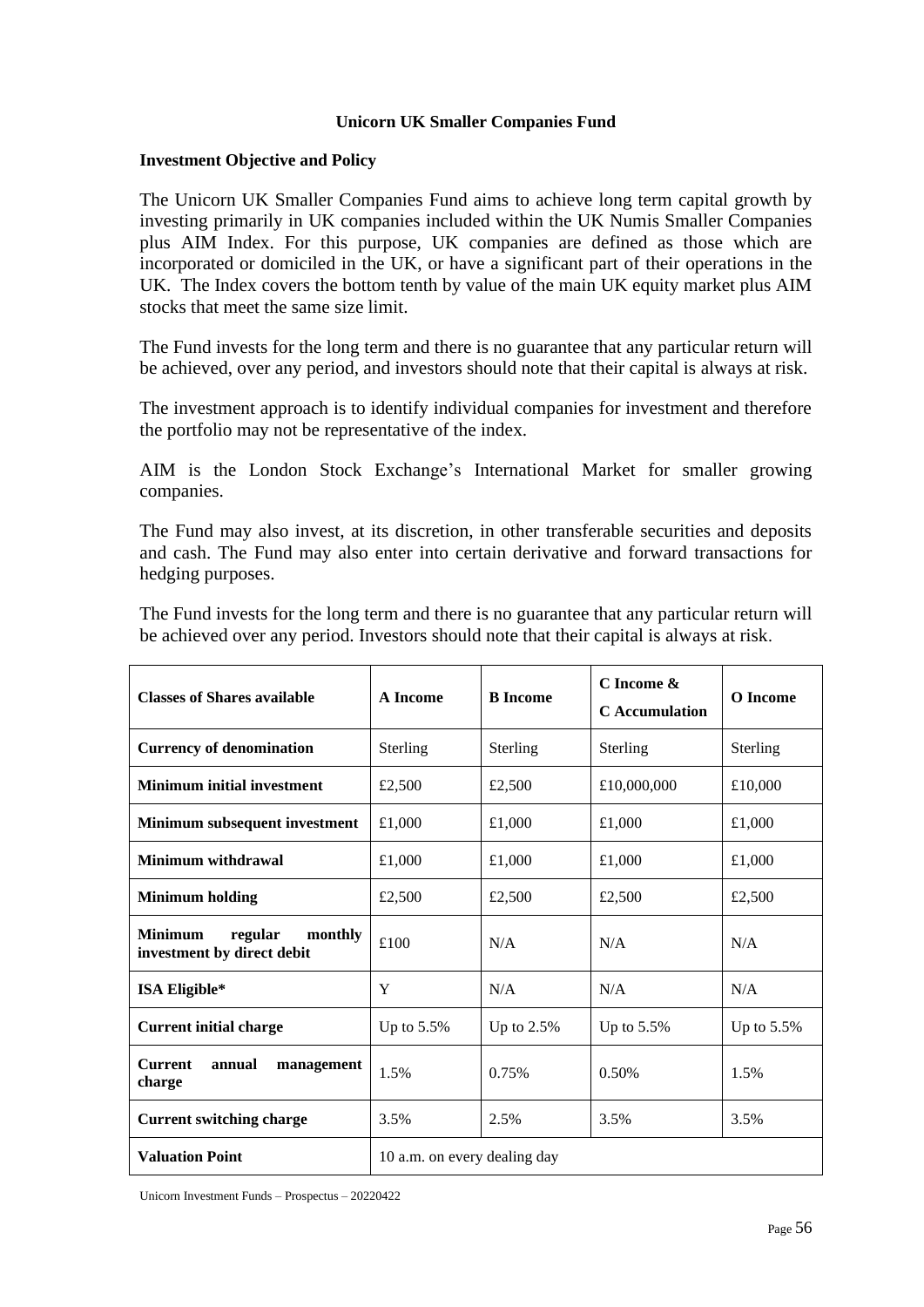# \* Please refer to the HMRC guidelines for permitted ISA limits. **Product Reference Number: 645184**

# **Profile of the typical investor**

The Fund is suitable for investors who are interested in participating in developments in smaller United Kingdom listed companies. The investor must have experience with volatile products. The investor must be able to accept significant temporary losses, thus the Fund is suitable for investors who can afford to put aside the capital for 5 years within a widely diversified investor's portfolio.

## **Risk Profile of the Sub Fund**

The value of the Fund is calculated daily on the basis of the mid-market value of the underlying equity assets. In common with other equity funds the UK Smaller Companies Fund is exposed to, investment risk, general market risk, counterparty risk, liquidity risk, custodial risk. Funds in this category are typically thought of as mainstream funds and form a central part of an investor's exposure to a particular market. The Fund may also invest in smaller companies including AIM companies which can carry greater risk than is typically associated with large capitalisation companies. Specific risks to which the Fund is exposed include, concentration risk, smaller companies risk, charges to capital risk, liquidity risk.

The ACD regards the risk profile of the Fund as medium.

Investors should read section 28 "Risk Factors" for detailed explanations of the risks associated with investing in the Fund.

# **Benchmark information**

Investors may assess the Fund's performance by comparing its return to the Numis UK Smaller Companies plus AIM index (a benchmark provided by the benchmark administrator, Numis Securities Limited, which is listed within the ESMA Benchmark Register).

The Fund does not target returns greater than the index and it is not used to guide the construction of the portfolio. Investors may also assess the performance of the Fund by comparing its performance to that of the funds making up the Investment Association's UK Smaller Companies Sector. Performance data for the Fund is available at [www.unicornam.com](http://www.unicornam.com/)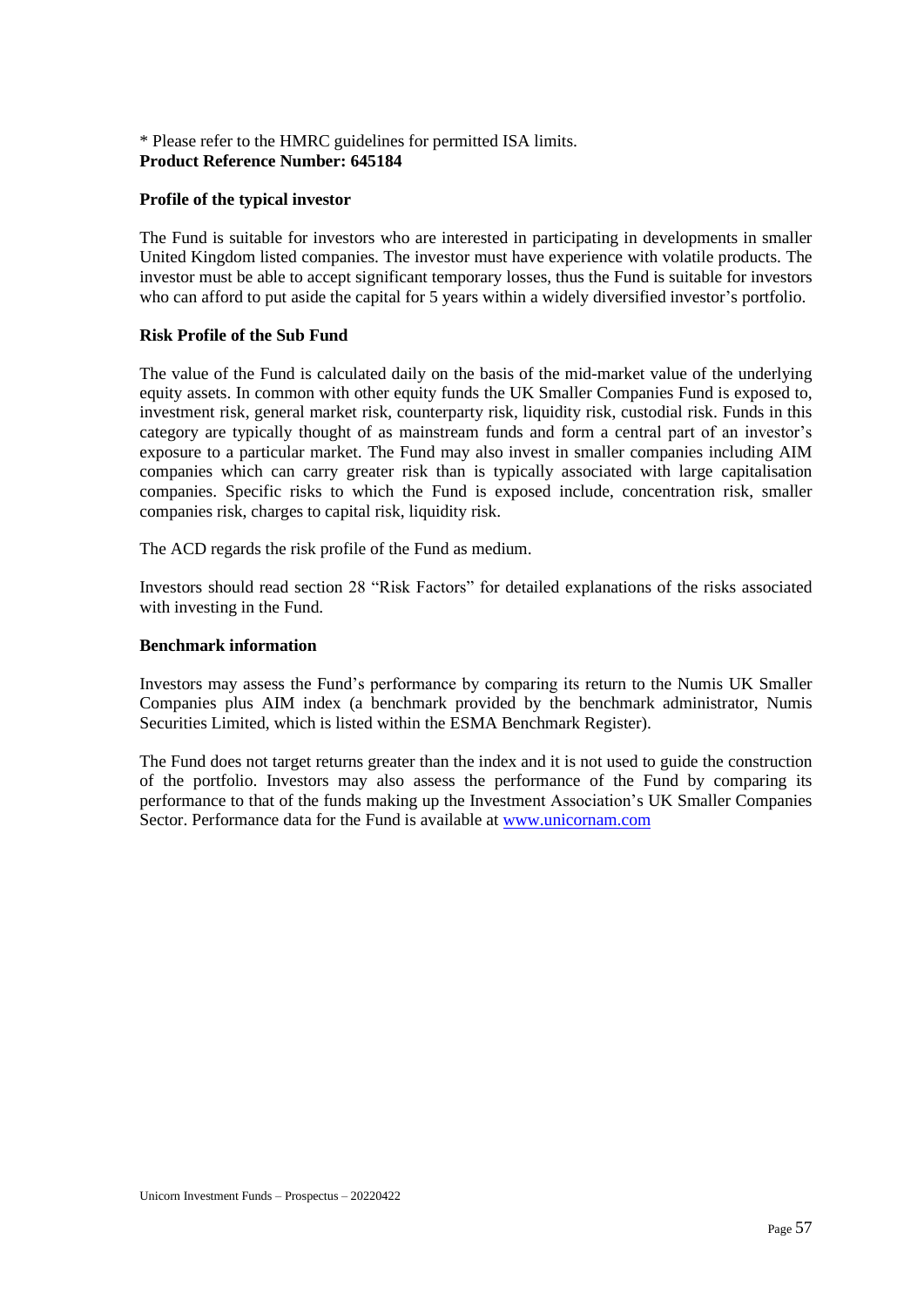# **Historical Performance**

| <b>Discrete Annual</b><br><b>Performance</b> | <b>Year to</b><br>31/12/17<br>$\frac{0}{0}$ | Year to<br>31/12/18<br>$\frac{6}{9}$ | Year to<br>31/12/19<br>$\frac{1}{2}$ | <b>Year to</b><br>31/12/20<br>$\frac{6}{6}$ | <b>Year to</b><br>31/12/21<br>$\frac{0}{0}$ |
|----------------------------------------------|---------------------------------------------|--------------------------------------|--------------------------------------|---------------------------------------------|---------------------------------------------|
| A Income                                     | 24.6                                        | (16.2)                               | 31.4                                 | (1.5)                                       | 18.5                                        |
| <b>B</b> Income                              | 25.5                                        | (15.6)                               | 32.4                                 | (0.8)                                       | 19.3                                        |
| C Income                                     | N/A                                         | N/A                                  | N/A                                  | N/A                                         | $8.0*$                                      |
| O Income                                     | 24.6                                        | (16.2)                               | 31.4                                 | (1.5)                                       | 18.5                                        |

\* 6 April 2021 to 31 December 2021.

There is no past performance available for Unicorn UK Smaller Companies Fund – C Accumulation as this Share Class has not yet been launched. When available, the information will be set out in the table above.

Source: Financial Express – Percentage annual performance (total return).

Past performance is not a guide to future performance. The value of investments and the income from them can go down as well as up and investors may not get back the amount of their original investment. Taxation levels, benefits and reliefs may all vary depending on individual circumstances and are subject to change.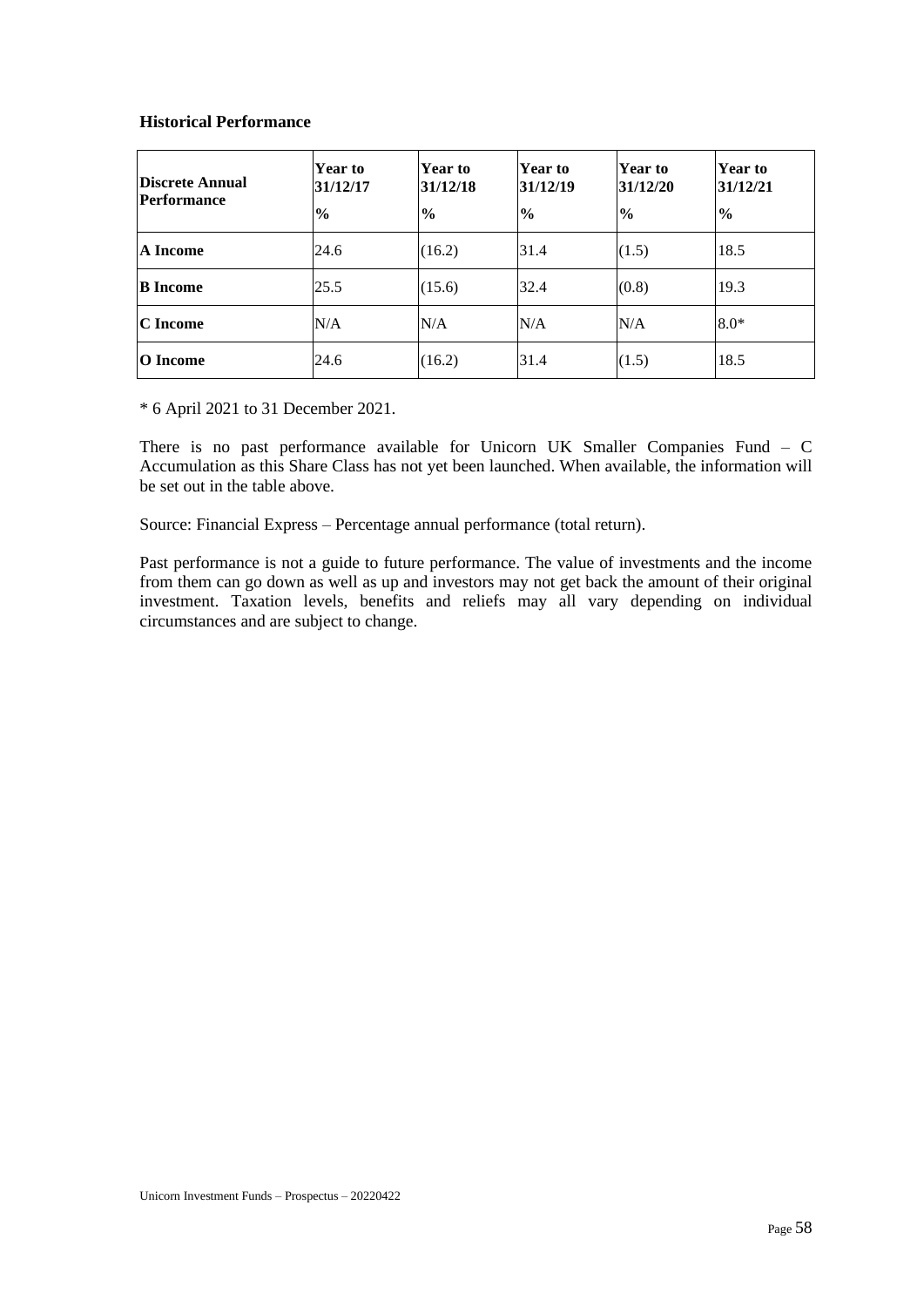# **Unicorn UK Ethical Income Fund**

## **Investment Objective and Policy**

The Unicorn UK Ethical Income Fund aims to provide an income by investing in UK companies which meet the ACD's ethical guidelines. For this purpose, UK companies are defined as those which are incorporated or domiciled in the UK, or have a significant part of their operations in the UK. Selection of such ethical equities will be undertaken on the basis of thorough company analysis, with ethical and socially responsible criteria reviewed at the point of investment and quarterly thereafter.

The Fund may also invest, at its discretion, in other transferable securities, deposits and cash. The Fund may also enter into certain derivative and forward transactions for hedging purposes.

The Fund invests at least 80% in UK quoted companies with a bias towards small and medium sized companies (those with a market value of less than £4 billion). Some of the companies may be quoted on AIM. AIM is the London Stock Exchange's international market for smaller, growing companies.

| <b>Classes of Shares available</b>                    | A Income &<br><b>A</b> Accumulation | <b>B</b> Income &<br><b>B</b> Accumulation |  |
|-------------------------------------------------------|-------------------------------------|--------------------------------------------|--|
| <b>Currency of denomination</b>                       | £                                   | £                                          |  |
| <b>Minimum initial investment</b>                     | £100,000                            | £100,000                                   |  |
| Minimum subsequent investment                         | £1,000                              | £1,000                                     |  |
| <b>Minimum withdrawal</b>                             | £2,500                              | £2,500                                     |  |
| <b>Minimum holding</b>                                | £2,500                              | £2,500                                     |  |
| Minimum regular monthly investment<br>by direct debit | N/A                                 | N/A                                        |  |
| ISA Eligible*                                         | N/A                                 | N/A                                        |  |
| <b>Current initial charge</b>                         | Up to 5.5%                          | Up to $2.5%$                               |  |
| Current annual management charge                      | 1.50%                               | 0.75%                                      |  |
| <b>Current switching charge</b>                       | 3.5%                                | 2.5%                                       |  |
| <b>Valuation Point</b>                                | 10 a.m. on every dealing day        |                                            |  |

\* Please refer to the HMRC guidelines for permitted ISA limits.

# **Product Reference Number: 744796**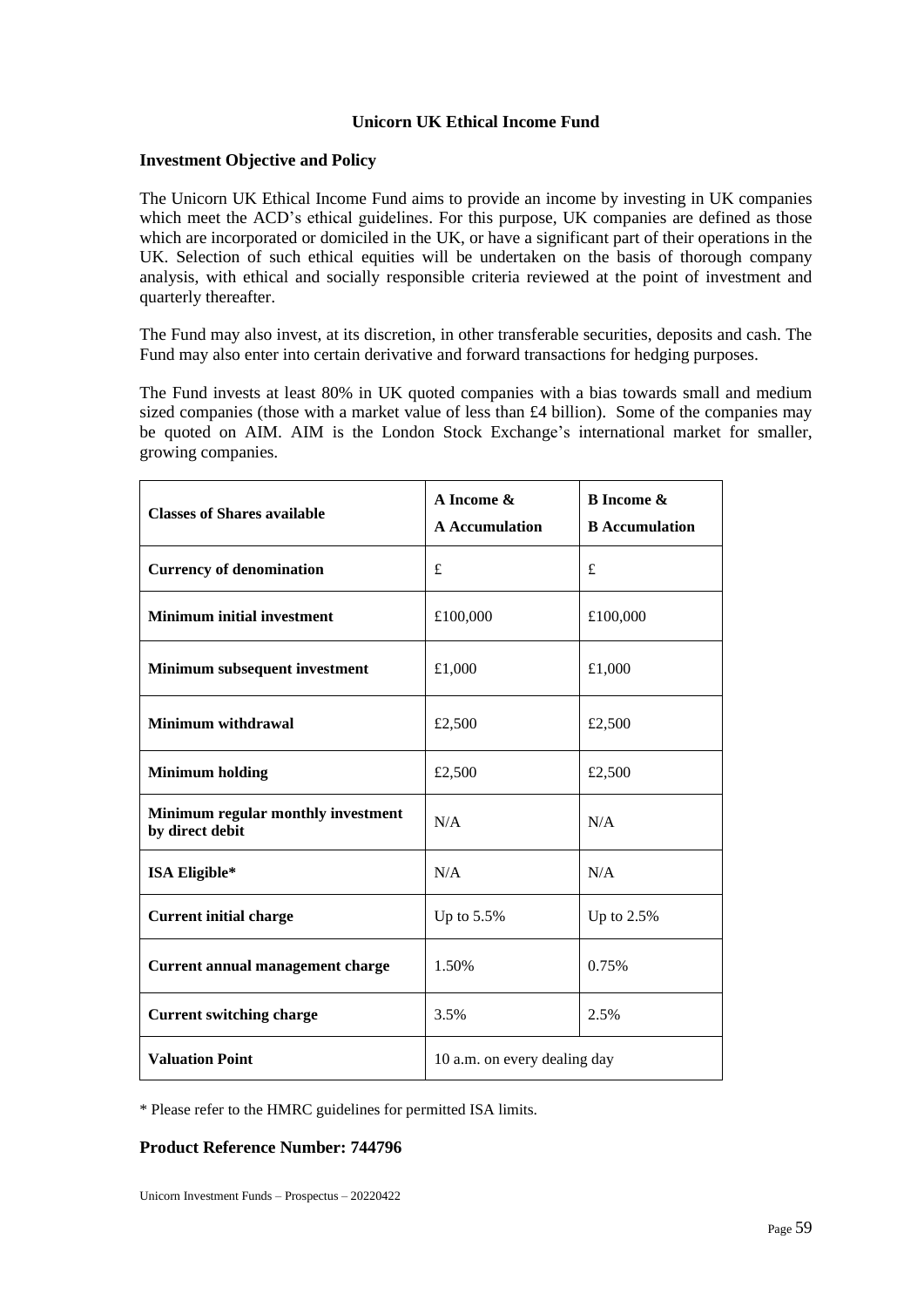## **Note for Investors**

The historic yield of a Fund is calculated using the dividend income distributed during the past year and expressed as a percentage of the mid-market unit or share price on the relevant date.

## **Ethical Criteria and Investments:**

The Fund's predefined ethical criteria and the ethical nature of the Fund's investments are reviewed on a quarterly basis by the ACD. The ACD operates a screening process which identifies those companies and organisations that, according to internal and external research and analysis, do not meet the agreed ethical criteria. The policy considers all of the following ethical issues:

- Alcohol
- **Armaments**
- **Gambling**
- Pornography
- Tobacco
- Human rights
- Animal testing
- The Environment

The ACD's reports for the Fund will provide further information. A full specification of the criteria is available from the ACD upon request.

## **Profile of the typical investor**

The Fund is suitable for investors who are interested in participating in the wider UK equity market following ethical guidelines while receiving an income. Equity investments selected for their income may have a higher risk of capital loss. The annual management charge is deducted from capital which will result in the income paid being higher than would otherwise be the case. The investor must have experience with volatile products. The investor must be able to accept significant temporary losses, thus the Fund is suitable for investors who can afford to put aside the capital for 5 years.

## **Risk Profile of the Sub Fund**

The value of the Fund is calculated daily on the basis of the mid-market value of the underlying equity assets. In common with other equity funds the Unicorn UK Ethical Income Fund is exposed to, investment risk, general market risk, counterparty risk, liquidity risk, custodial risk. Funds in this category are typically thought of as mainstream funds and form a central part of an investor's exposure to a particular market. The Fund principally invests in a smaller number of companies giving rise to a greater degree of risk than in funds with a more widely diversified portfolio and in smaller companies including AIM companies which can carry greater risk than is typically associated with large capitalisation companies. Specific risks to which the Fund is exposed include concentration risk, smaller companies risk, charges to capital risk, liquidity risk, and additional capital risk. The ACD regards the risk profile of the Fund as medium.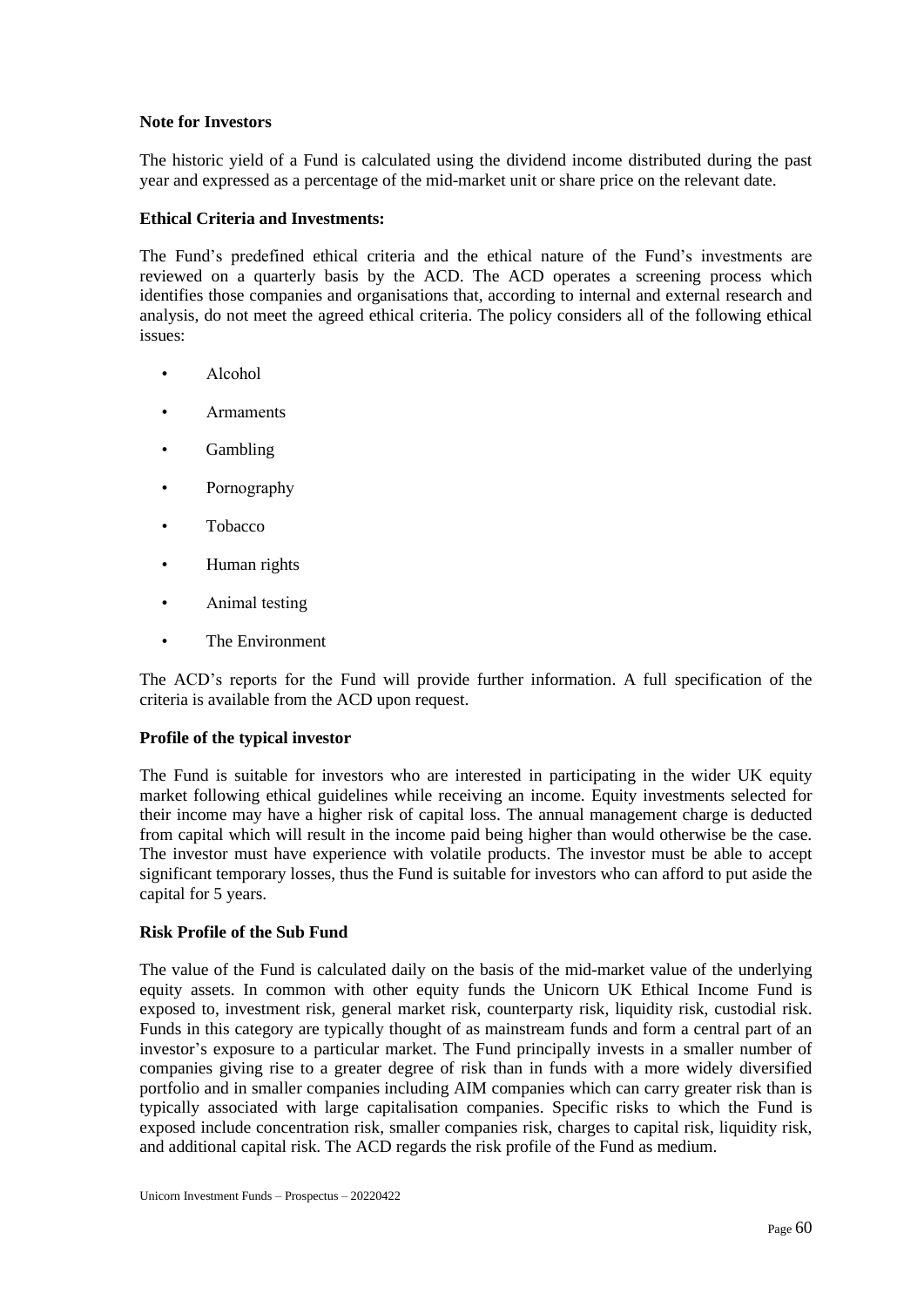Investors should read section 28 "Risk Factors" for detailed explanations of the risks associated with investing in the Fund.

# **Benchmark information**

The Fund does not use a benchmark for the purposes of setting performance targets, investment limits or constraints, or for the purposes of performance calculations or comparisons.

Investors who wish to assess the Fund's performance can do so by reference to the funds making up the Investment Association's UK Equity Income sector ". Performance data for the Fund is available at [www.unicornam.com](http://www.unicornam.com/)

| Discrete Annual<br>Performance | <b>Year to</b><br>31/12/17<br>$\frac{6}{9}$ | Year to<br>31/12/18<br>$\frac{0}{0}$ | <b>Year to</b><br>31/12/19<br>$\frac{0}{0}$ | Year to<br>31/12/20<br>$\frac{1}{2}$ | <b>Year to</b><br>31/12/21<br>$\frac{6}{9}$ |
|--------------------------------|---------------------------------------------|--------------------------------------|---------------------------------------------|--------------------------------------|---------------------------------------------|
| A Income                       | 15.9                                        | (10.3)                               | 24.8                                        | (15.3)                               | 14.9                                        |
| <b>A</b> Accumulation          | 15.9                                        | (10.3)                               | 24.8                                        | (15.3)                               | 14.9                                        |
| <b>B</b> Income                | 16.8                                        | (9.6)                                | 25.7                                        | (14.6)                               | 15.7                                        |
| <b>B</b> Accumulation          | 16.8                                        | (9.6)                                | 25.7                                        | (14.6)                               | 15.7                                        |

## **Historical Performance**

Source: Financial Express – Percentage annual performance (total return).

Past performance is not a guide to future performance. The value of investments and the income from them can go down as well as up and investors may not get back the amount of their original investment. Taxation levels, benefits and reliefs may all vary depending on individual circumstances and are subject to change.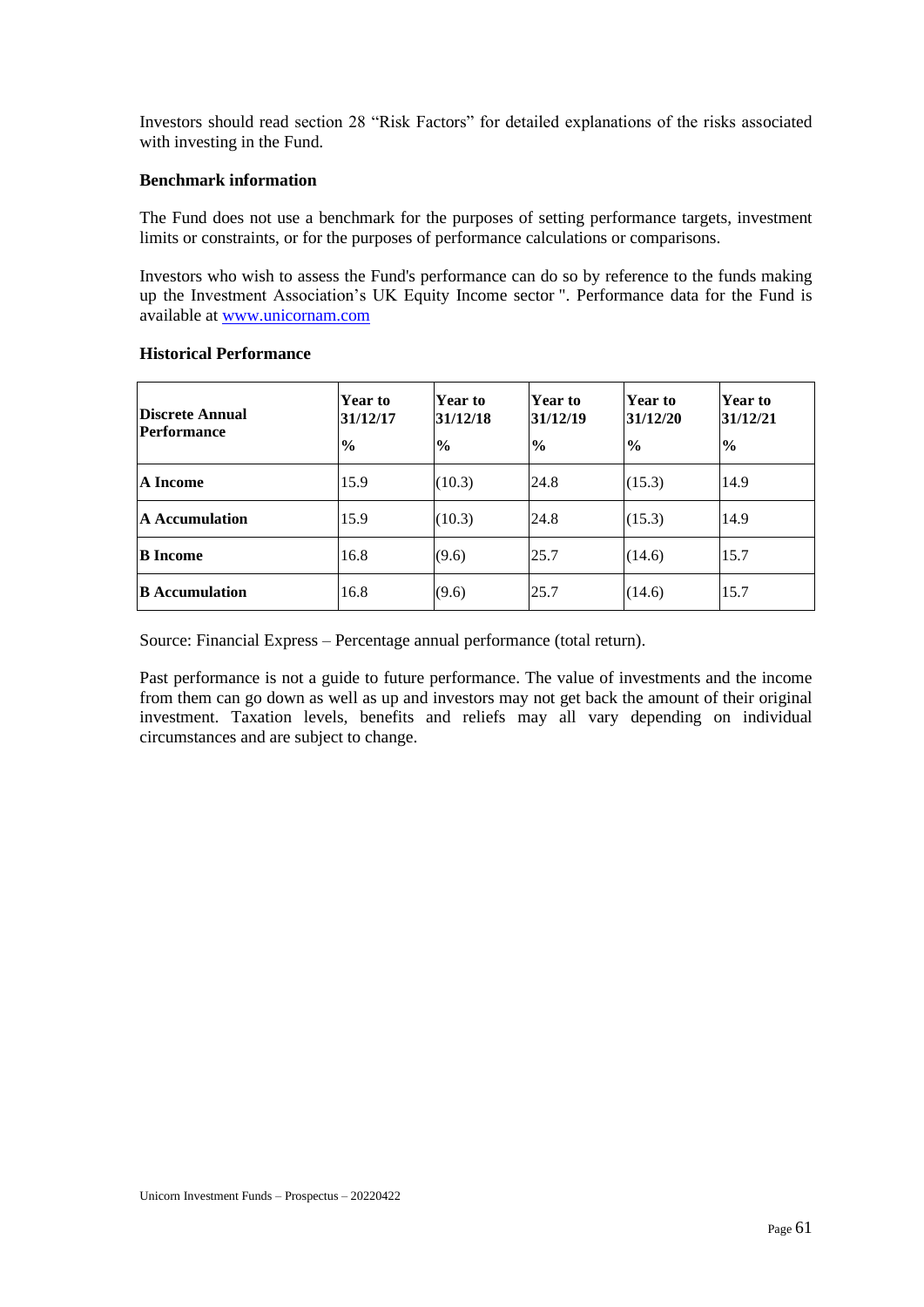# **APPENDIX 2**

## **Investment and borrowing powers of the Company**

#### **1. Investment restrictions**

- 1.1. The property of each Fund will be invested with the aim of achieving the investment objective of that Fund but subject to the limits on investment set out in the FCA Rules applicable to UK UCITS retail schemes and the Fund's investment policy. These limits apply to each Fund as summarised below.
- 1.2. Generally the Company will invest in approved securities which are transferable securities admitted to official listing in the UK, a Member State of the European Union ("Member State") or are traded on eligible securities markets.
- 1.3. Eligible securities markets are markets established in the UK or Member States on which transferable securities admitted to official listing in these states are dealt in or traded; and markets which the ACD, after consultation with the Depositary, has decided are appropriate for the purpose of investment in or dealing in the property of the Company having regard to the relevant criteria in the FCA Rules and Guidance from the FCA. Such markets must operate regularly and be regulated, recognised and open to the public. The eligible securities and derivatives markets for each Fund of the Company are set out in Appendix 3.
- 1.4. New eligible securities markets may be added to the existing list only by the passing of a resolution of Shareholders at a Shareholders' meeting, unless the ACD and the Depositary have agreed in writing that the addition is of minimal significance to the investment policy of the Company or the Fund concerned, or the ACD has, not less than 60 days before the intended change, given notice in writing of the proposed change to the Depositary and Shareholders and has revised the Prospectus to reflect the intended change and the date of its commencement.
- 1.5. Up to 10% of the value of a Fund may be invested in transferable securities which are not approved securities.
- 1.6. The investment policy of a Fund may mean that at times it is appropriate not to be fully invested but to hold cash or near cash. This will only occur when the ACD reasonably regards it as necessary to enable Shares to be redeemed or for the efficient management of a Fund or a purpose which may reasonably be regarded as ancillary to the investment objectives of the Fund.
- 1.7. Up to 5% of a Fund may be invested in transferable securities other than Government and other public securities issued by any one issuer. However, up to 10% in value of a Fund may be invested in securities issued by the same issuer if the value of all such holdings combined does not exceed 40% of the value of the property of a Fund.
- 1.8. Up to 35% of the Scheme Property of a Fund may be invested in Government and public securities issued by any one issuer. Subject to this restriction, there is no limit on the amount of the Scheme Property of a Fund which may be invested in Government and public securities or such securities issued by any one issuer or of any one issue.
- 1.9. Except where the investment policy of any Fund is inconsistent with this, up to 100% of the Scheme Property of each Fund may be invested in UK Government and public securities (which are investments falling within Part III of the Financial Services and Markets Act 2000 (Regulated Activities) Order 2001) issued or guaranteed by or on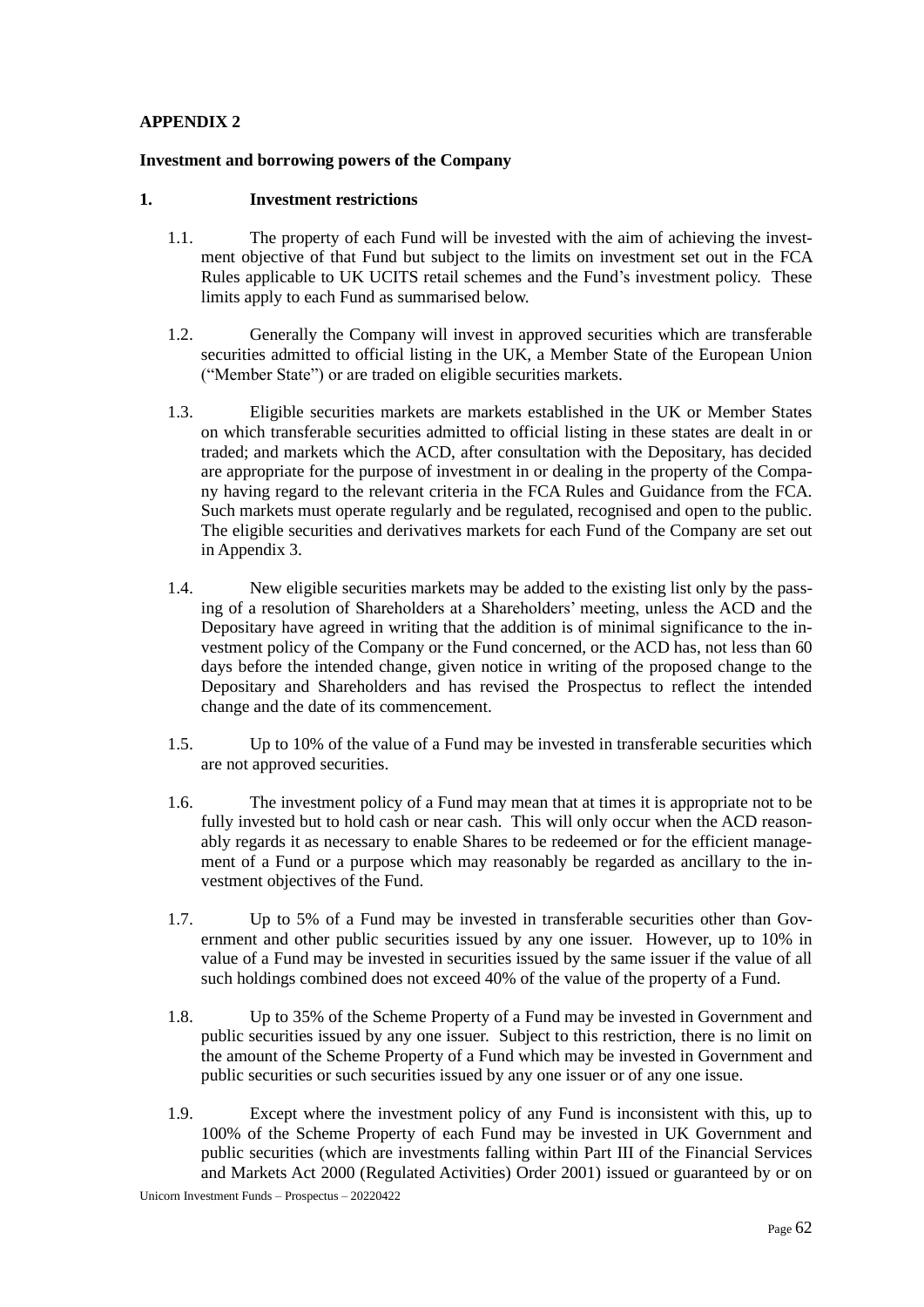behalf of the Government in the UK and Northern Ireland or the Governments of Austria, Belgium, Denmark, Finland, France, Germany, Greece, Ireland, Italy, Luxembourg, Netherlands, Portugal, Spain or Sweden or by the Governments of Australia, Canada, Japan, New Zealand, Switzerland or the United States of America.

- 1.10. If more than 35% in value of the Scheme Property of such a Fund is invested in Government and public securities issued by any one issuer, up to 30% in value of the Scheme Property of the Fund may consist of such securities of any one issue and the Scheme Property must include at least six different issues whether of that issuer or another issuer.
- 1.11. Up to 5% in value of the Scheme Property of a Fund may be invested in units in collective investment schemes provided they are UCITS schemes, non-UCITS retail schemes, or certain other similar schemes, subject to conditions set out in COLL. Investment may only be made in another collective investment scheme managed by the ACD or an associate of the ACD if the instrument constituting the scheme states that its investment will be restricted to a particular geographic area or economic sector provided that there is no double charging of the initial charge.
- 1.12. Up to 5% in value of the Scheme Property of a Fund may consist of warrants, provided that warrants may only be held if it is reasonably foreseeable that the exercise of the rights conferred by the warrants will not contravene COLL.
- 1.13. It is not intended that a Fund should invest in any immovable property or tangible movable property.
- 1.14. Securities on which any sum is unpaid may be held provided that it is reasonably foreseeable that the amount of any existing or potential call for any sum unpaid could be paid by the Company at any time when the payment is required without contravening COLL.
- 1.15. The Company must not hold more than 10% of:
	- 1.15.1. the transferable securities issued by a body corporate which do not carry rights to vote at a general meeting of that body; or
	- 1.15.2. the units of a collective investment scheme.
- 1.16. The Company may only acquire transferable securities issued by a body corporate carrying rights to vote at a general meeting of that body provided that before the acquisition the aggregate number of such securities held by the Company does not allow it to exercise 20% or more of the votes cast at a general meeting of that body and the acquisition will not give the Company such power.
- 1.17. No Fund may invest in the Shares of another Fund.

## **2. Use of Derivatives**

- 2.1. The ACD may enter into certain derivative and forward transactions for Hedging purposes. In the opinion of the ACD, at no time does the use of derivatives and forward transactions increase the risk profile of the Funds.
- 2.2. Permitted transactions for those purposes (excluding stock lending transactions) are forward currency transactions with approved counterparties and transactions in: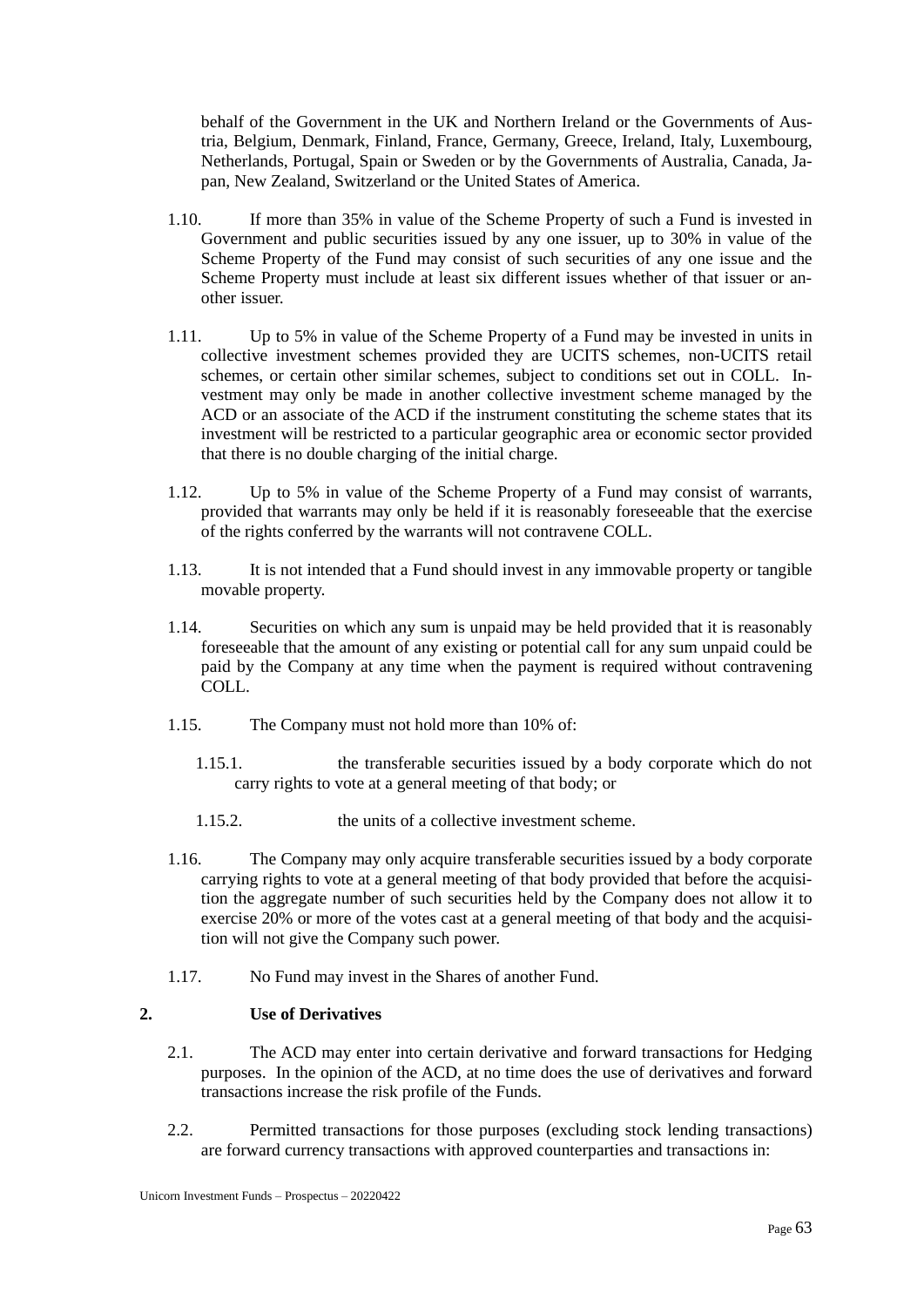- 2.2.1. approved derivatives (i.e. options, futures or contracts for differences which are dealt in or traded on an eligible derivatives market);
- 2.2.2. off-exchange derivatives (i.e. futures, options or contracts for differences resembling options with a counterparty falling within certain specified categories and meeting certain other criteria); or,
- 2.2.3. synthetic futures.
- 2.3. The eligible derivatives markets for the Funds are listed below in Appendix 3.
- 2.4. Not more than 5% of the value of the scheme property of a Fund is to be directed to initial outlay in respect of over the counter transactions with any one counterparty.
- 2.5. A derivatives or forward transaction which would or could lead to delivery of property to the Depositary may be entered into only if such property can be held by the Fund and the ACD has taken reasonable care to determine that delivery of the property pursuant to the transaction will not lead to a breach of the FCA Rules.
- 2.6. There is no limit on the amount of the Scheme Property of a Fund which may be used for transactions for the purposes of Hedging but each transaction for the account of the Fund must satisfy three broadly based requirements:
	- 2.6.1. The transaction must be one which the ACD has ascertained with reasonable care to be economically appropriate for the Fund. This means that the ACD must take reasonable care to determine that, for a transaction undertaken to reduce risk or cost (or both), the transaction (alone or in combination) will diminish a risk or cost of a kind or level which it is sensible to reduce and, for a transaction undertaken to generate additional capital or income, the Fund is certain (or certain barring events which are not reasonably foreseeable) to derive a benefit from the transaction. A transaction may not be entered into if its purpose could reasonably be regarded as speculative. Where the transaction relates to the actual or potential acquisition of transferable securities, then the ACD must intend that the Fund should invest in transferable securities within a reasonable time; and it must thereafter ensure that, unless the position has itself been closed out, that intention is realised within that reasonable time;
	- 2.6.2. the purpose of the transaction must be to achieve one of the following in respect of the Fund:
		- 2.6.2.1. reduction of risk;
		- 2.6.2.2. reduction of cost; and
		- 2.6.2.3. generation of additional capital or income for the Fund at a level of risk which is consistent with the risk profile of the Fund, and the diversification rules laid down in the FCA Rules.
- 2.7. There is an acceptably low level of risk in any case where the ACD has taken reasonable care to determine that the Fund is certain (or certain barring events which are not reasonably foreseeable) to derive a benefit from stocklending (which is described below under "Stocklending") or on the basis either of taking advantage of pricing imperfections in relation to the acquisition and disposal (or vice versa) of rights in relation to property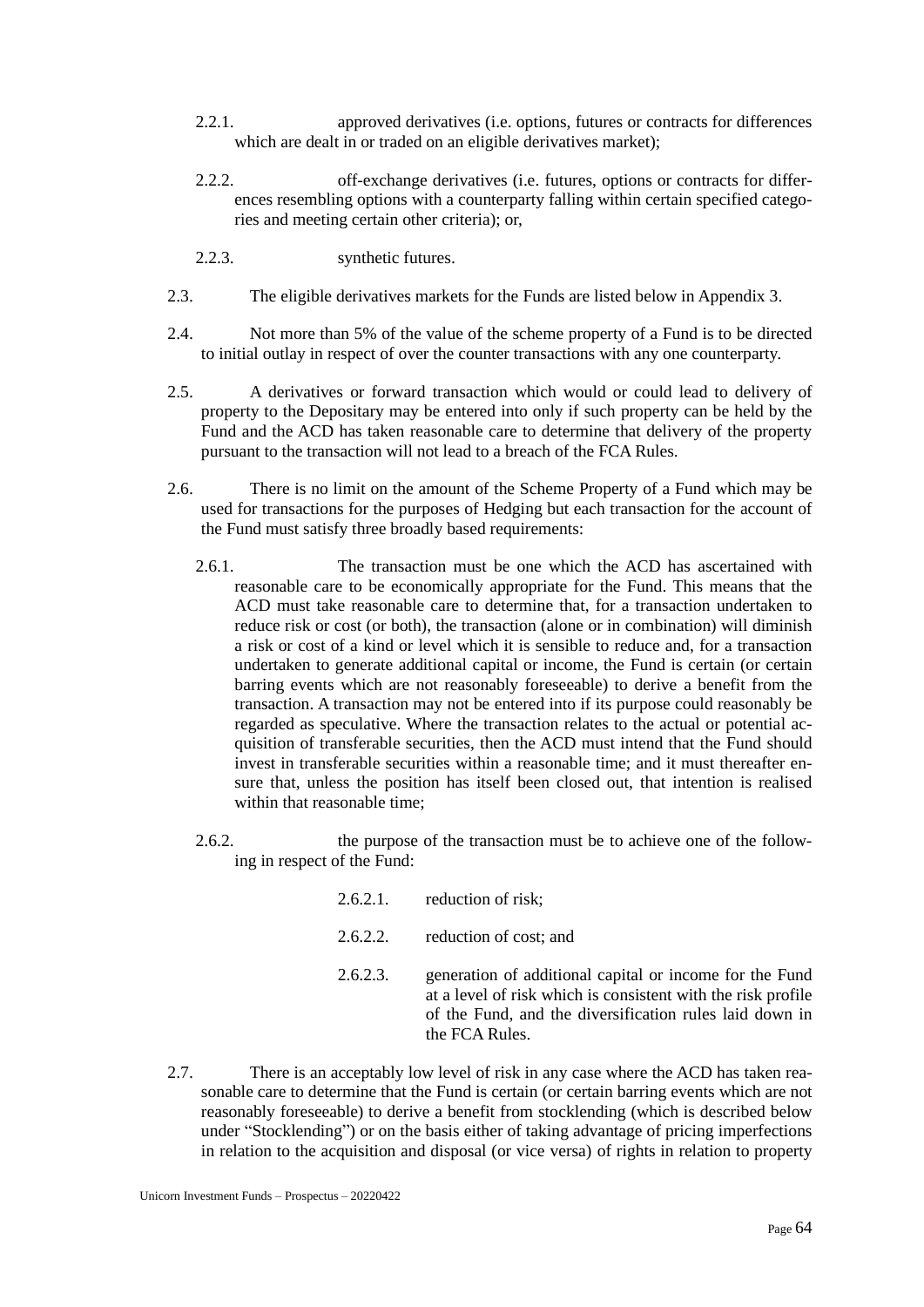the same as, or equivalent to property which the Fund holds or may properly hold or of receiving premiums for the writing of covered put or call options.

- 2.8. The relevant purpose must relate to the property of the Fund; property (whether precisely identified or not) which is to be or is proposed to be acquired for the Fund or anticipated cash receipts of Fund if due to be received at some time and likely to be received within one month; and
- 2.9. No transaction may be entered into unless the maximum potential exposure created by each transaction, in terms of the principal or notional principal of the derivative or forward contract must be covered "individually" by assets of the right kind within the Fund's property (i.e. in the case of an exposure in terms of property, appropriate transferable securities or other property; and, in the case of an exposure in terms of money, cash, near cash, or transferable securities which can be sold to realise the appropriate cash) and "globally" (i.e. after providing cover for existing transactions there is adequate cover from within the property of the Fund for the new transaction to be entered into). Global exposure will be calculated using the commitment approach. Property and cash can be used only once for cover and, generally, property is not available for cover if it is the subject of a stocklending transaction. The lending transaction in a back to back currency borrowing does not require cover.

## **3. Stocklending**

- 3.1. The Depositary may, at the ACD's request, enter into stocklending transactions (involving a disposal of securities in a Fund and reacquisition of equivalent securities) when it reasonably appears to the ACD to be economically appropriate to do so with a view to generating additional income for the relevant Fund with no, or an acceptable degree of, risk. Such transactions must comply with conditions set out in the FCA Rules, which require (inter alia) that:
	- 3.1.1. the property transferred by the Depositary must be securities within the meaning of section 263B of the Taxation of Chargeable Gains Act 1992 (without extension by section 263C);
	- 3.1.2. the terms of the agreement under which the Depositary is to reacquire the securities must be acceptable to the Depositary;
	- 3.1.3. the counterparty must be acceptable in accordance with the FCA Rules; and
	- 3.1.4. the collateral must be acceptable to the Depositary and satisfy other conditions set down in the FCA Rules.

## **4. Borrowing powers**

- 4.1. The ACD may, on the instructions of the Company and subject to the FCA Rules, borrow money from an eligible institution for the use of the Company on the terms that the borrowing is to be repayable out of the Scheme Property.
- 4.2. Borrowing must be on a temporary basis and in any event must not exceed three months without the prior consent of the Depositary, which may be given only on such conditions as appear appropriate to the Depositary to ensure that the borrowing does not cease to be on a temporary basis and that borrowings are not persistent.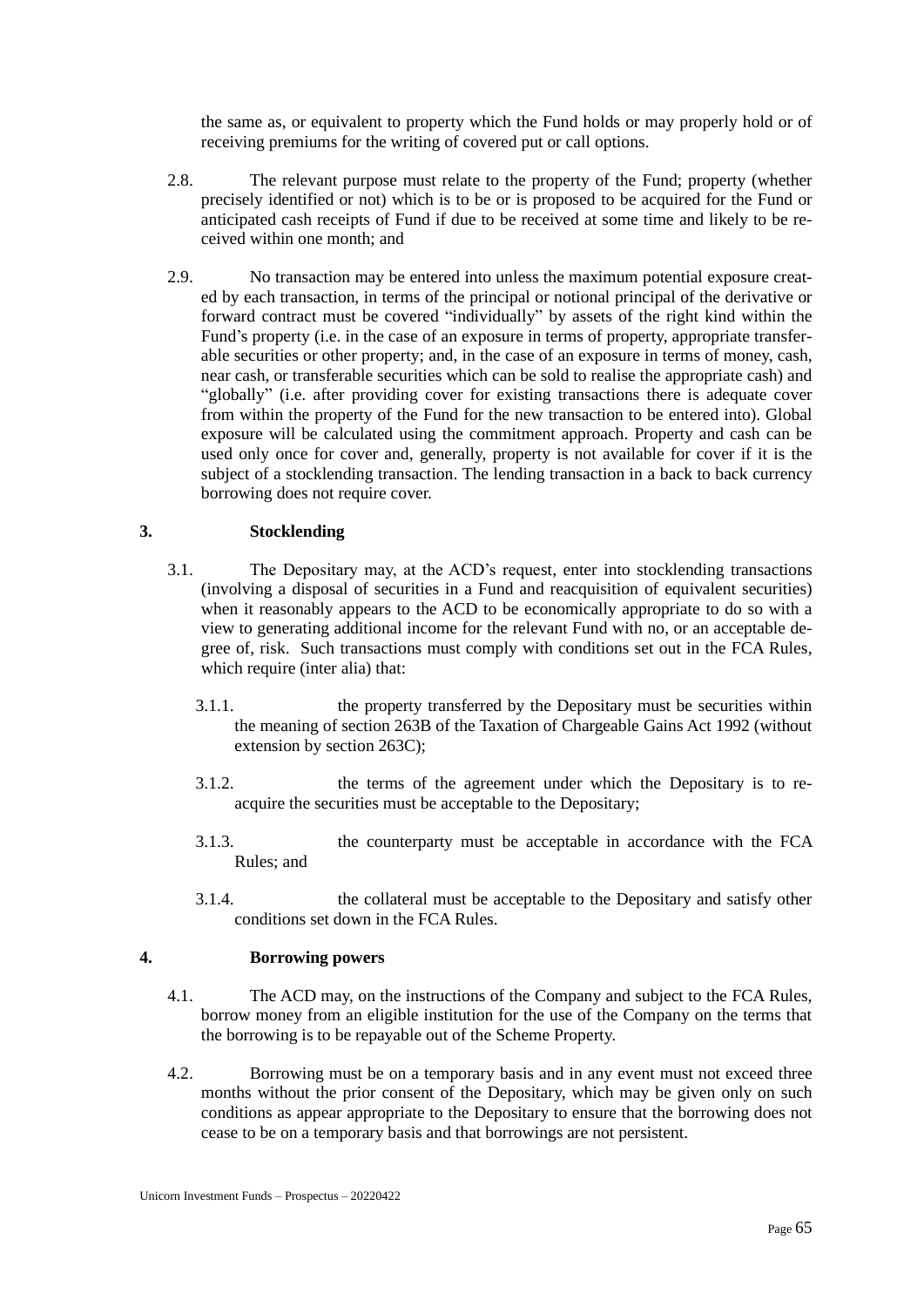- 4.3. The ACD must ensure that borrowing does not, on any business day, exceed 10% of the value of the Scheme Property.
- 4.4. These borrowing restrictions do not apply to "back to back" borrowing for currency hedging purposes (that is, borrowing permitted in order to reduce or eliminate risk arising by reason of fluctuations in exchange rates).
- 4.5. Any use of derivatives shall be in accordance with good market practice (having regard to COLL 5.4.6AG).the Guidelines on ETFs and other UCITS issues issued by the European Securities and Markets Authority. The related costs and fees may be deducted from the revenue delivered to the Fund, and may be paid to the third party intermediaries who are not related to the ACD or the Depositary. The identity of those intermediaries (if any) will be disclosed in the annual report.

# **Risk Management Process**

The ACD uses a risk management process enabling it to monitor and measure as frequently as appropriate the risk of a Fund's positions and their contribution to the overall risk profile of the Fund.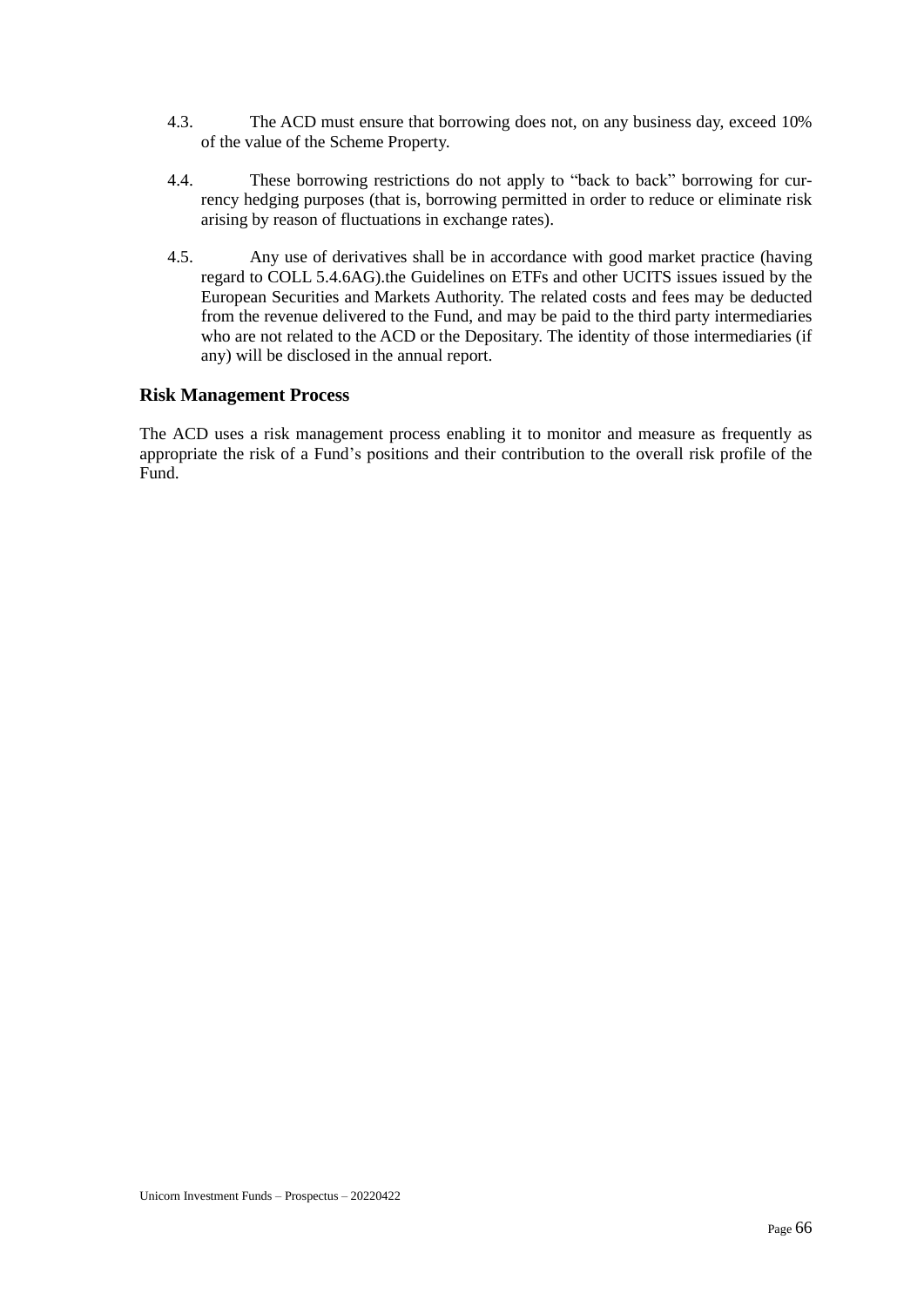## **APPENDIX 3**

#### **List of Eligible Securities and Derivatives Markets**

All Funds may deal through securities markets established in the UK, member states of the European Union and the European Economic Area on which transferable securities admitted to official listing in the member state are dealt in or traded. In addition, up to 10% in value of any Fund may be invested in transferable securities which are not approved securities.

Each Fund may also deal in the securities and derivatives markets listed below.

AIM, London Stock Exchange's market for small and medium size growth companies.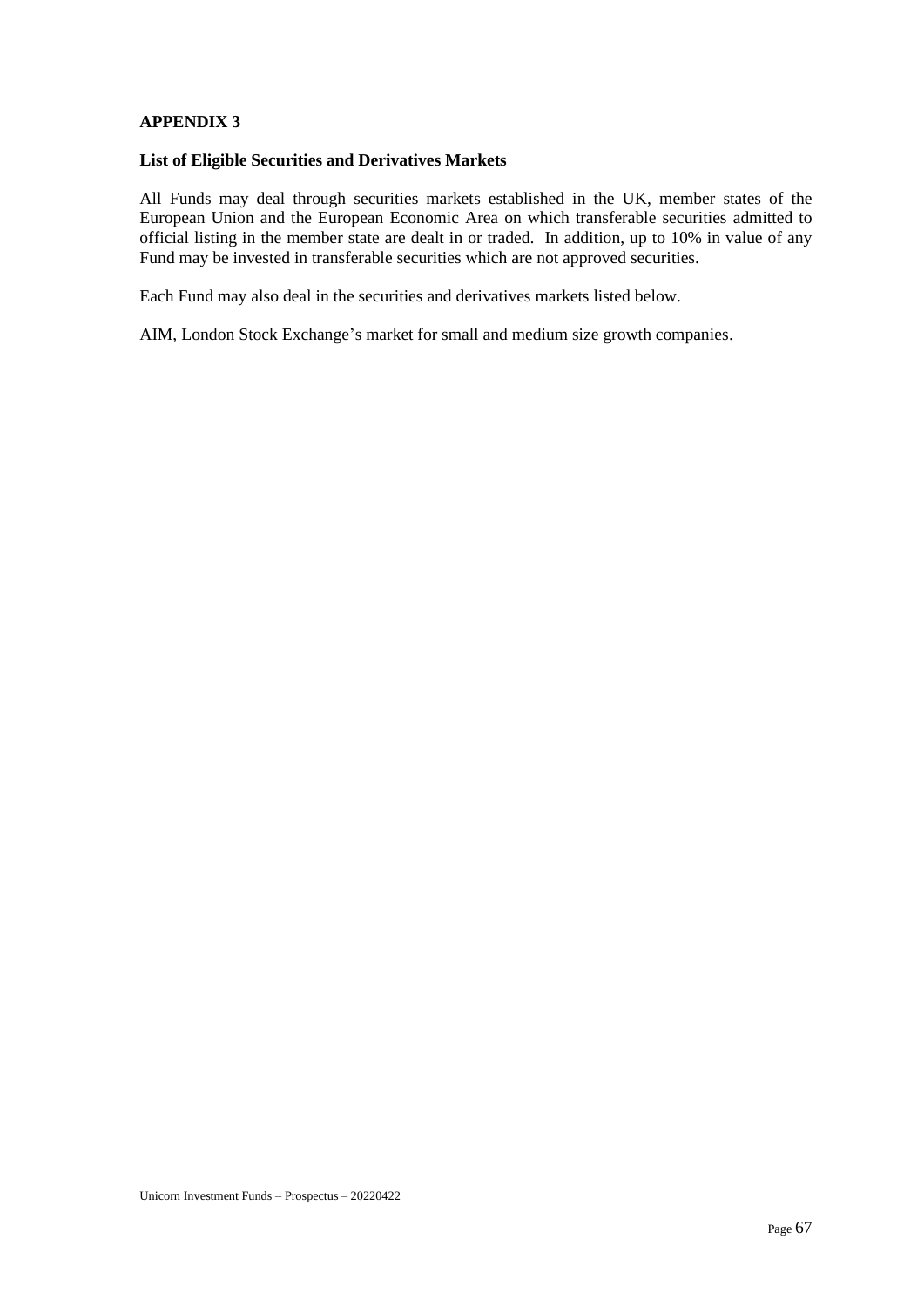## **APPENDIX 4**

# **Jurisdiction Sub-custodian** Argentina HSBC Bank Argentina S.A. Australia HSBC Bank Australia Limited Austria HSBC Trinkaus & Burkhardt AG Bahrain HSBC Bank Middle East Ltd, Bahrain Bangladesh The Hongkong and Shanghai Banking Corporation Limited, Bangladesh Belgium BNP Paribas Securities Services, Belgium Belgium Euroclear Bank S.A./N.V. Benin Societe Generale Côte d'Ivoire Bermuda HSBC Bank Bermuda Limited Botswana **Standard Chartered Bank Botswana Ltd** Brazil Banco Bradesco S.A Bulgaria UniCredit Bulbank AD, Bulgaria Burkina Faso Societe Generale Côte d'Ivoire Canada Royal Bank of Canada Chile Banco Santander Chile China HSBC Bank (China) Co Ltd

Colombia Itau Securities Services Colombia S.A. Sociedad Fiduciara

Costa Rica Banco Nacional De Costa Rica

Cote d'Ivoire Societe Generale Côte d'Ivoire

Cyprus HSBC France, Athens Branch

Croatia Privredna Banka, Croatia

## **Sub-custodian Delegates appointed by the Depositary**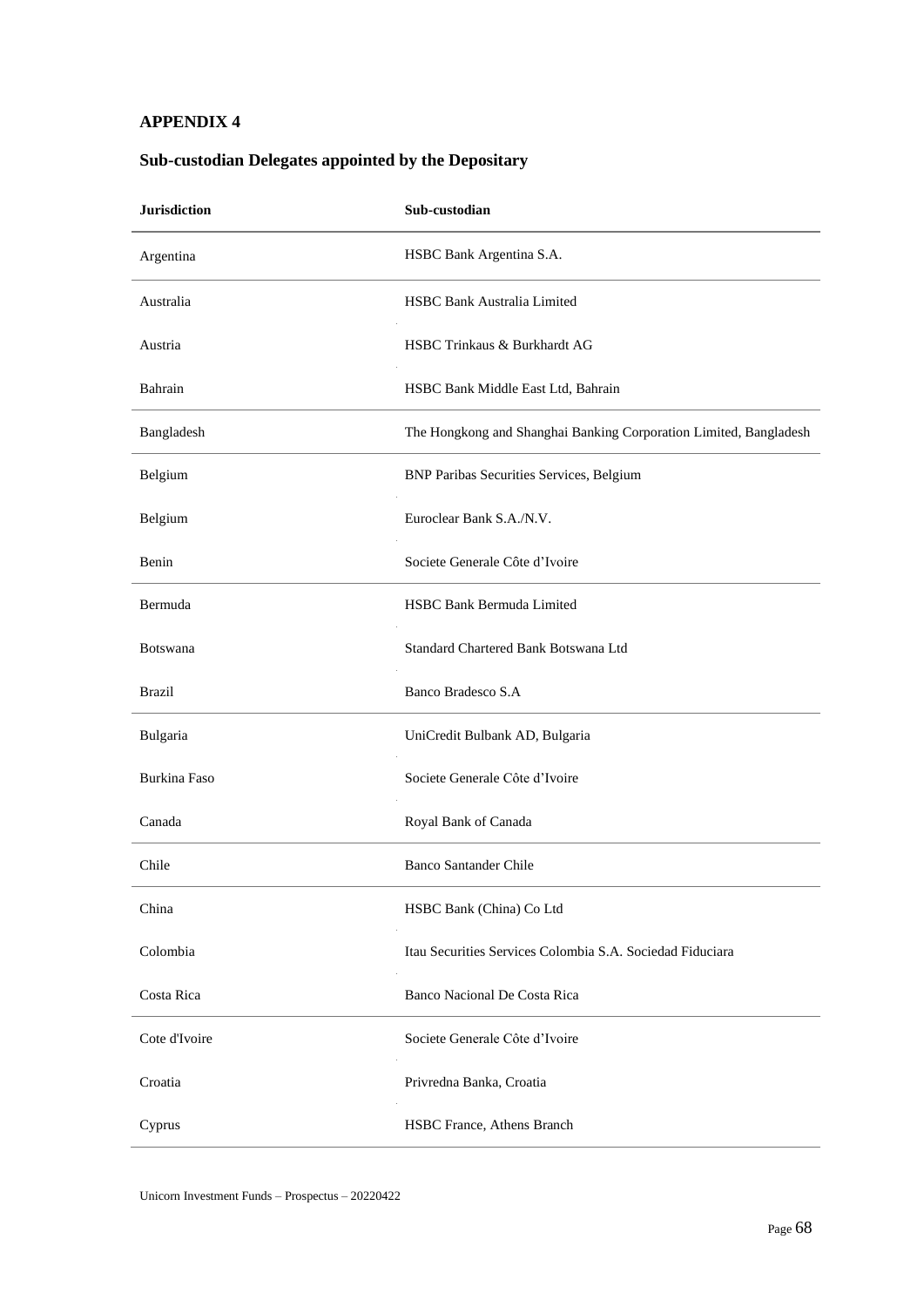| <b>Jurisdiction</b> | Sub-custodian                                                    |
|---------------------|------------------------------------------------------------------|
| Czech Republic      | Ceskoslovenska Obchodni Banka, AS                                |
| Denmark             | Skandinaviska Enskilda Banken AB, Denmark                        |
| Egypt               | <b>HSBC Bank Egypt SAE</b>                                       |
| Estonia             | AS SEB Pank, Estonia                                             |
| Finland             | Skandinaviska Enskilda Banken AB, Finland                        |
| France              | <b>CACEIS Bank France</b>                                        |
| Germany             | HSBC Trinkaus & Burkhardt                                        |
| Ghana               | Standard Chartered Bank Ghana Ltd                                |
| Greece              | HSBC France, Athens Branch                                       |
| Hong Kong           | The Hongkong & Shanghai Banking Corporation Limited, Hong Kong   |
| Hungary             | Unicredit Bank Hungary Zrt                                       |
| India               | The Hongkong and Shanghai Banking Corporation Limited, India     |
| Indonesia           | The Hongkong and Shanghai Banking Corporation Limited, Indonesia |
| Ireland             | HSBC Bank Plc, Ireland                                           |
| Israel              | Bank Leumi Le-Israel BM                                          |
| Italy               | BNP Paribas Securities Services, Milan Branch                    |
| Japan               | The Hongkong and Shanghai Banking Corporation Limited, Japan     |
| Jordan              | Bank of Jordan Plc                                               |
| Kazakhstan          | <b>JSC Citibank Kazakhstan</b>                                   |
| Kenya               | Standard Chartered Bank Kenya Ltd                                |
| Kuwait              | HSBC Bank Middle East Ltd, Kuwait                                |
| Latvia              | AS SEB Banka, Latvia                                             |
| Lebanon             | Bank Audi SAL                                                    |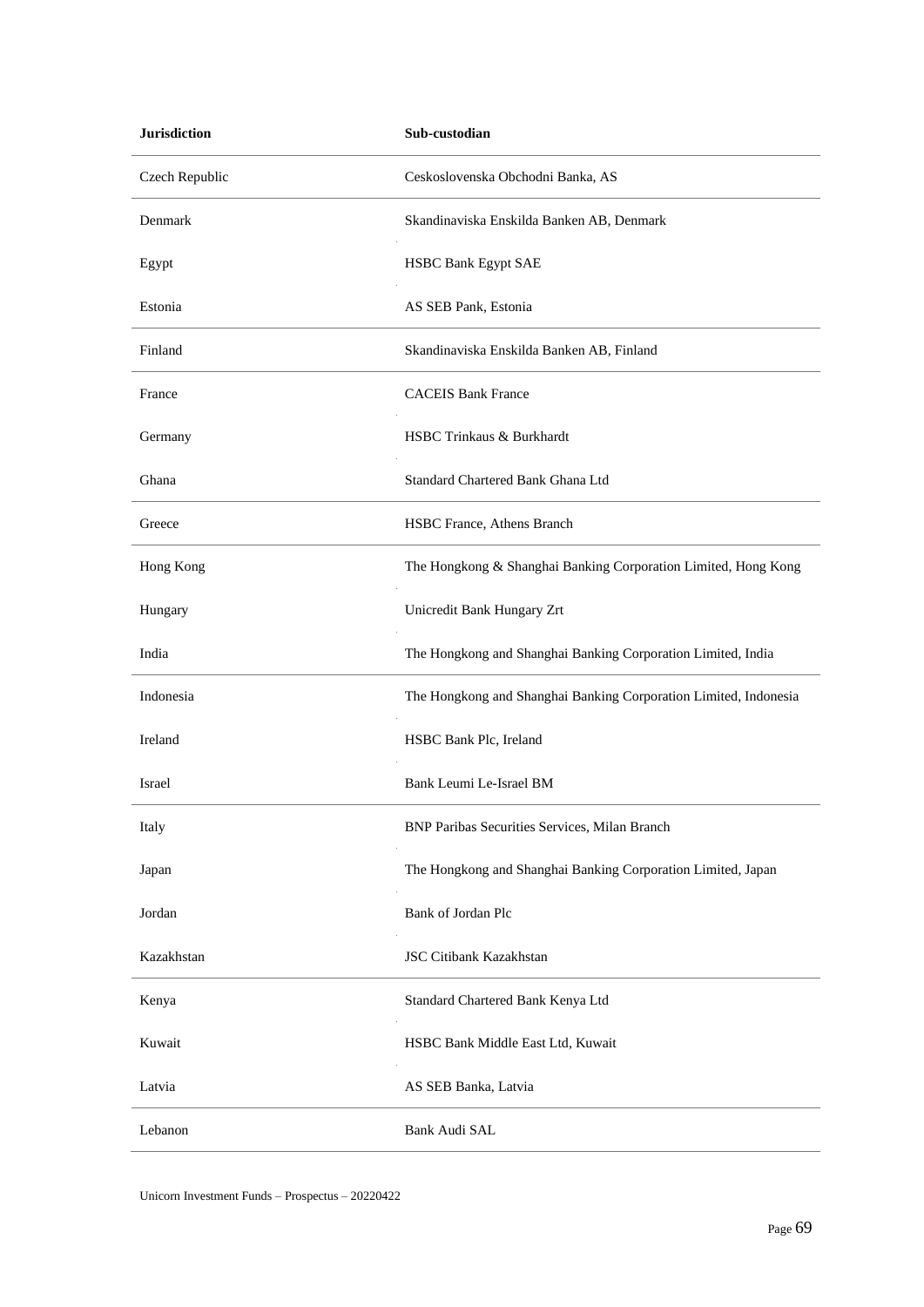| <b>Jurisdiction</b> | Sub-custodian                                                         |
|---------------------|-----------------------------------------------------------------------|
| Lithuania           | AB SEB Bankas, Lithuania                                              |
| Luxembourg          | Clearstream Banking SA                                                |
| Malaysia            | HSBC Bank Malaysia Berhad                                             |
| Mali                | Societe Generale Côte d'Ivoire                                        |
| Mauritius           | The Hongkong and Shanghai Banking Corporation Limited, Mauritius      |
| Mexico              | HSBC Mexico, S.A.                                                     |
| Morocco             | Citibank Maghreb Morocco                                              |
| Netherlands         | <b>BNP Paribas Securities Services, Netherlands</b>                   |
| New Zealand         | The Hongkong and Shanghai Banking Corporation Limited,<br>New Zealand |
| Niger               | Societe Generale Côte d'Ivoire                                        |
| Nigeria             | Stanbic IBTC Bank Plc, Nigeria                                        |
| Norway              | Skandinaviska Enskilda Banken AB, Norway                              |
| Oman                | HSBC Bank Oman S.A.O.G.                                               |
| Pakistan            | Citibank NA, Pakistan                                                 |
| Palestine           | Bank of Jordan Plc Palestine Branch                                   |
| Peru                | Citibank del Peru                                                     |
| Philippines         | The Hongkong and Shanghai Banking Corporation Limited, Philippines    |
| Poland              | Bank Polska Kasa Opieki S.A.                                          |
| Portugal            | <b>BNP Paribas Securities Services, Portugal</b>                      |
| Qatar               | HSBC Bank Middle East Ltd, Qatar                                      |
| Romania             | Citibank Europe plc, Dublin Romania branch                            |
| Russia              | AO Citibank Russia                                                    |
| Saudi Arabia        | HSBC Saudi Arabia Limited                                             |

Unicorn Investment Funds – Prospectus – 20220422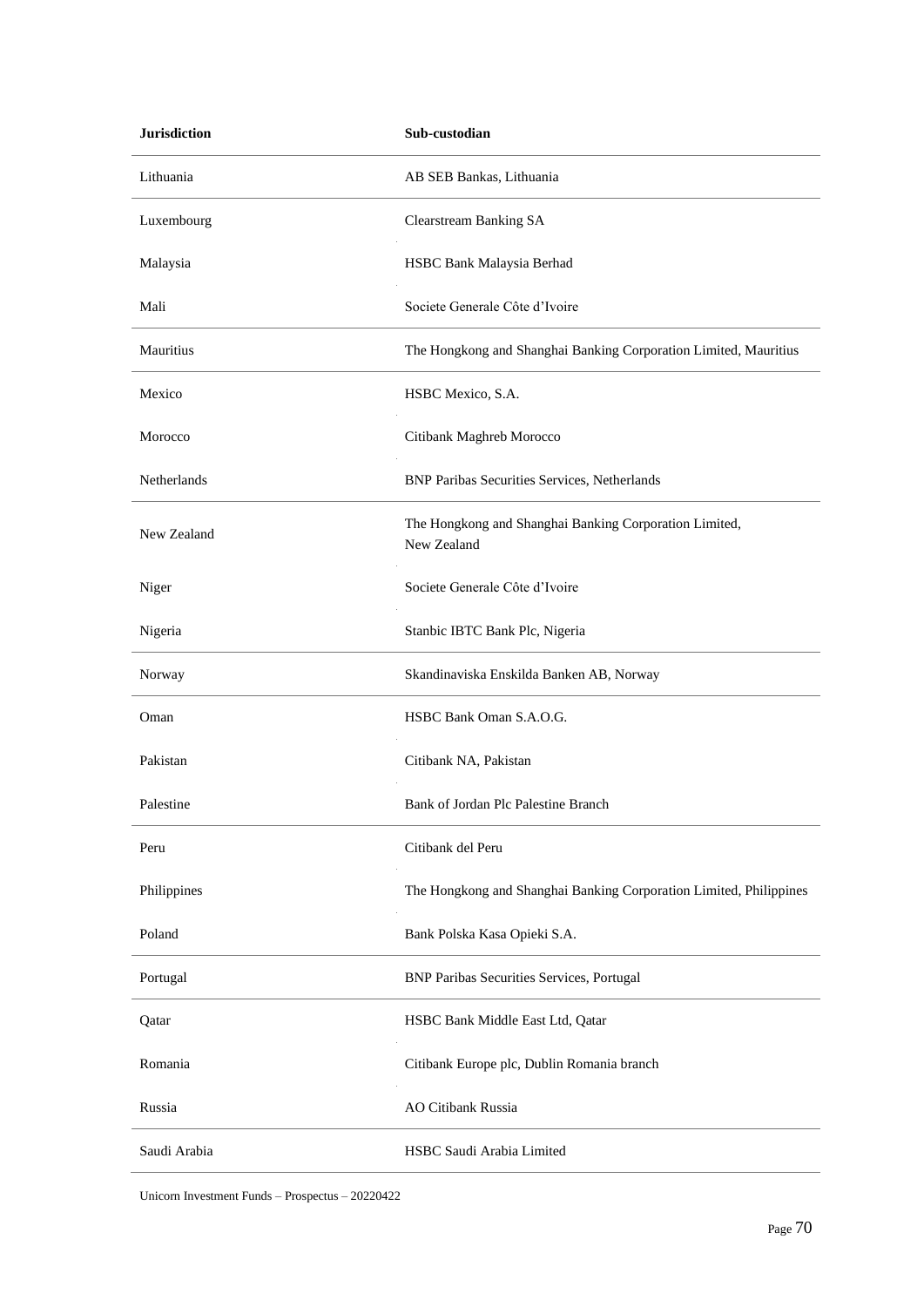| <b>Jurisdiction</b>         | Sub-custodian                                                    |
|-----------------------------|------------------------------------------------------------------|
| Senegal                     | Societe Generale Côte d'Ivoire                                   |
| Serbia                      | Unicredit Bank Srbija A.D., Serbia                               |
| Singapore                   | The Hongkong and Shanghai Banking Corporation Limited, Singapore |
| Slovakia                    | Ceskoslovenska Obchodna Banka AS, Slovakia                       |
| Slovenia                    | Unicredit Banka Slovenia DD                                      |
| South Africa                | <b>Standard Bank of South Africa</b>                             |
| South Korea                 | The Hongkong and Shanghai Banking Corporation Limited, Korea     |
| Spain                       | BNP Paribas Securities Services, Spain                           |
| Sri Lanka                   | The Hongkong and Shanghai Banking Corporation Limited, Sri Lanka |
| Sweden                      | Skandinaviska Enskilda Banken AB, Sweden                         |
| Switzerland                 | Credit Suisse AG, Switzerland                                    |
| Taiwan                      | HSBC Bank (Taiwan) Limited                                       |
| Tanzania                    | Standard Chartered Bank (Mauritius) Ltd, Tanzania                |
| Thailand                    | The Hongkong and Shanghai Banking Corporation Limited, Thailand  |
| Togo                        | Societe Generale Côte d'Ivoire                                   |
| Tunisia                     | Union Internationale de Banques Tunisia                          |
| Turkey                      | HSBC Bank AS, Turkey                                             |
| Uganda                      | Standard Chartered (Uganda) Ltd                                  |
| <b>United Arab Emirates</b> | HSBC Bank Middle East Ltd, UAE                                   |
| <b>United States</b>        | HSBC Bank USA, N.A.                                              |
| Vietnam                     | HSBC Bank (Vietnam) Ltd                                          |
| Zambia                      | Standard Chartered Bank Zambia Plc                               |

The Depositary's sub-custodian in each jurisdiction supported by the Depositary for investment by the funds it acts as depositary of is included in the list above. The sub-custody delegates from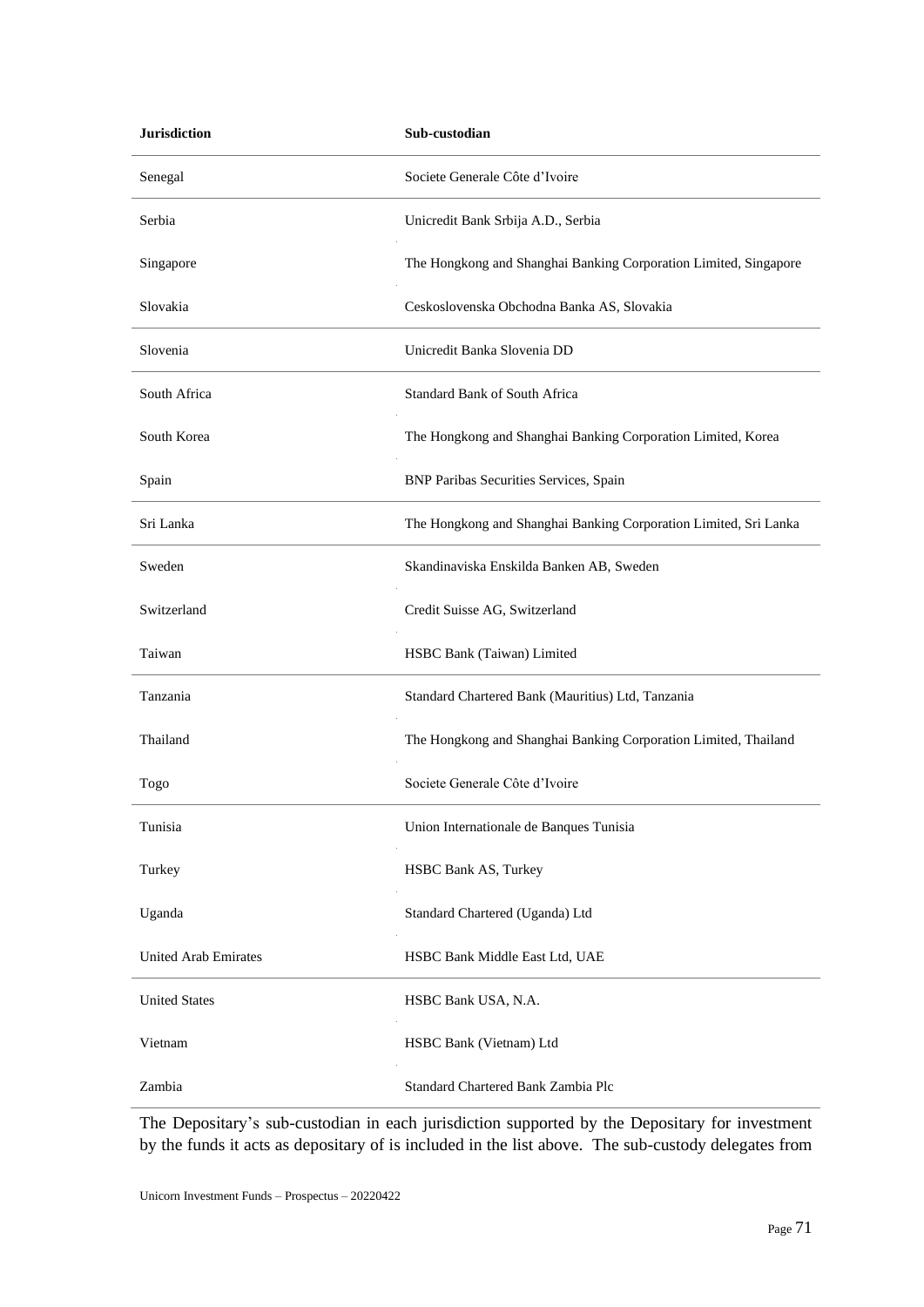time to time used by the Depositary in relation to the Fund are the sub-custody delegates listed for the jurisdictions in which the Fund has actually invested.